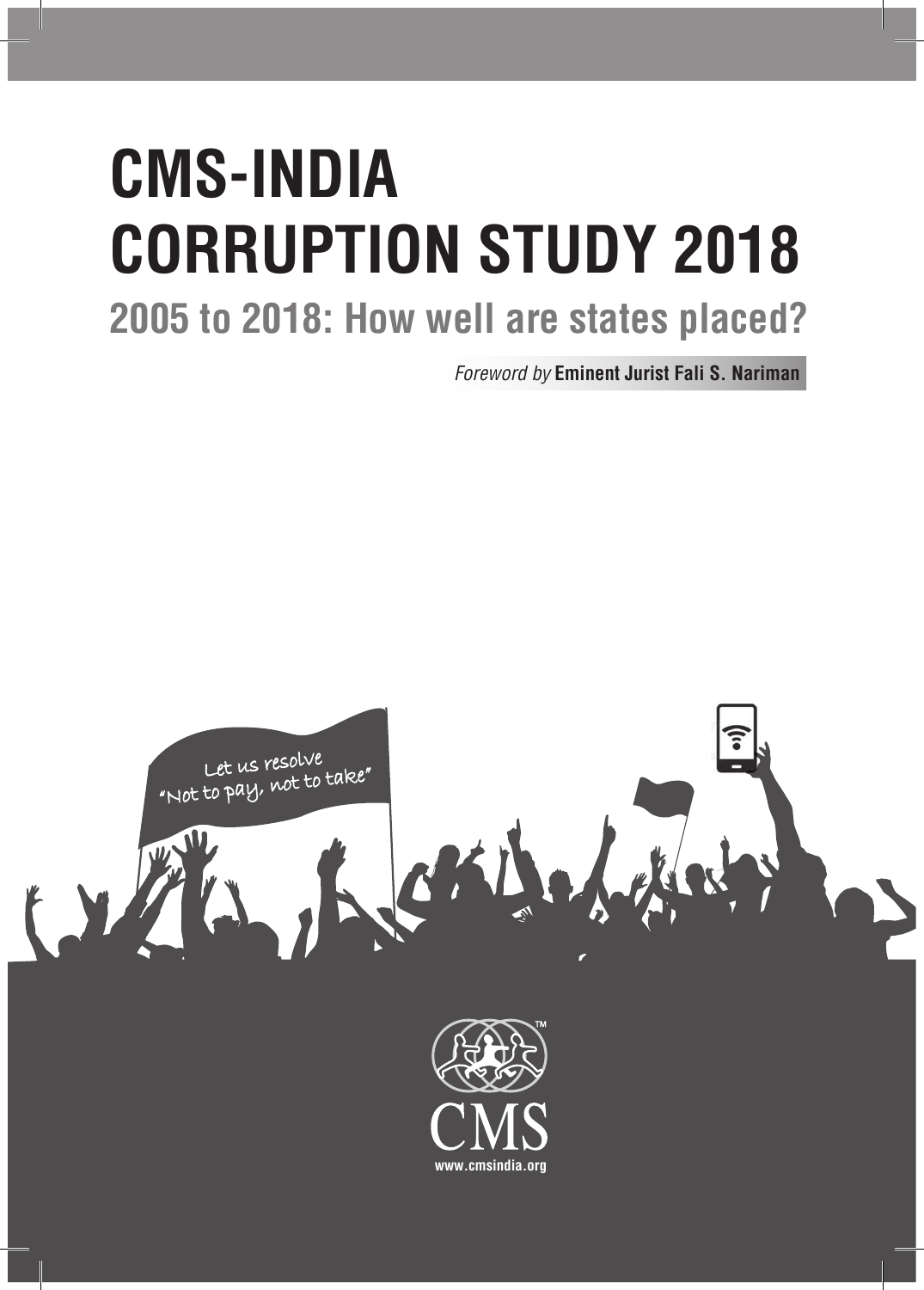Copyright © CMS, 2018

Published by:

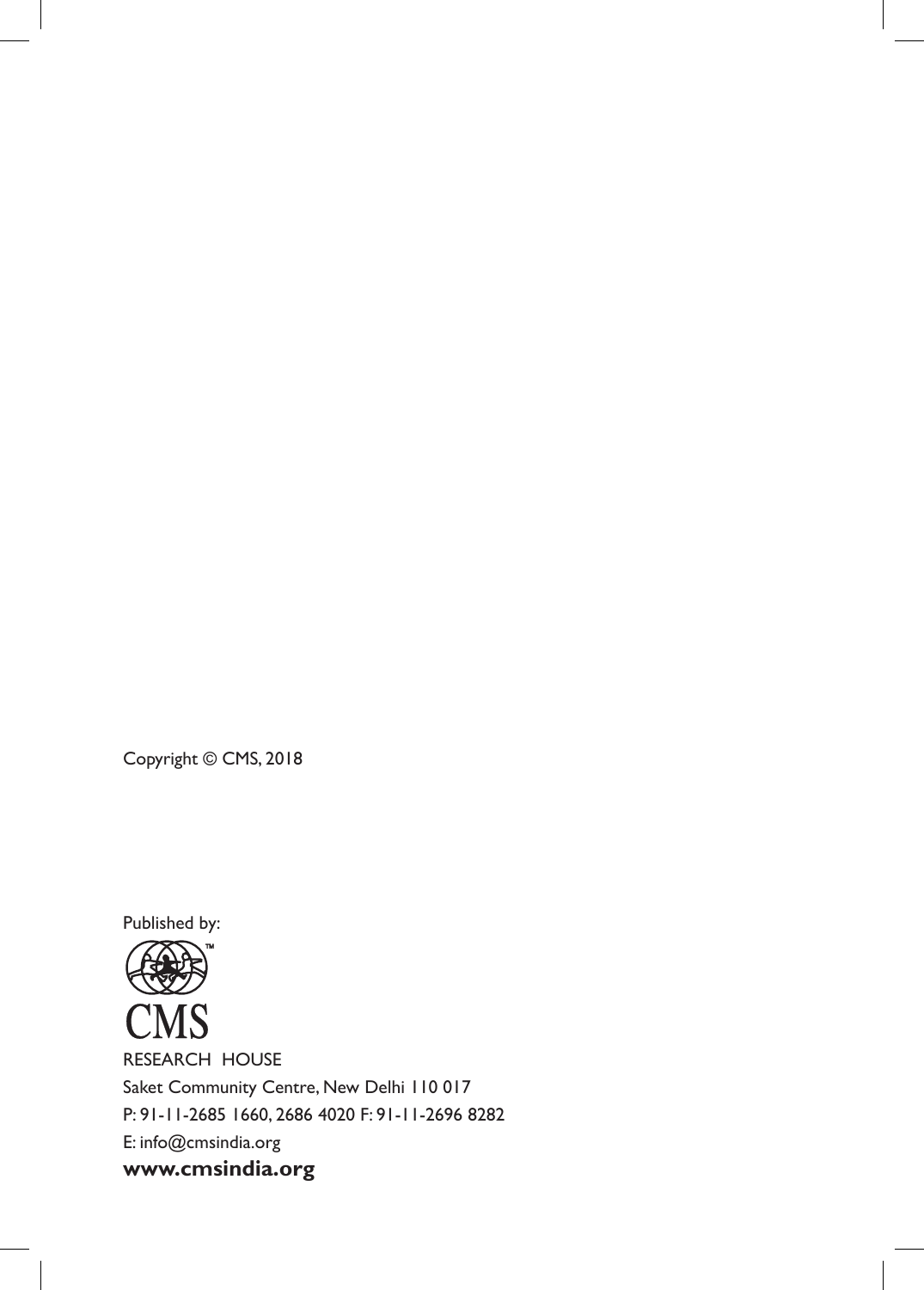# **CMS-India Corruption Study 2018**

**2005 to 2018: How well are states placed?**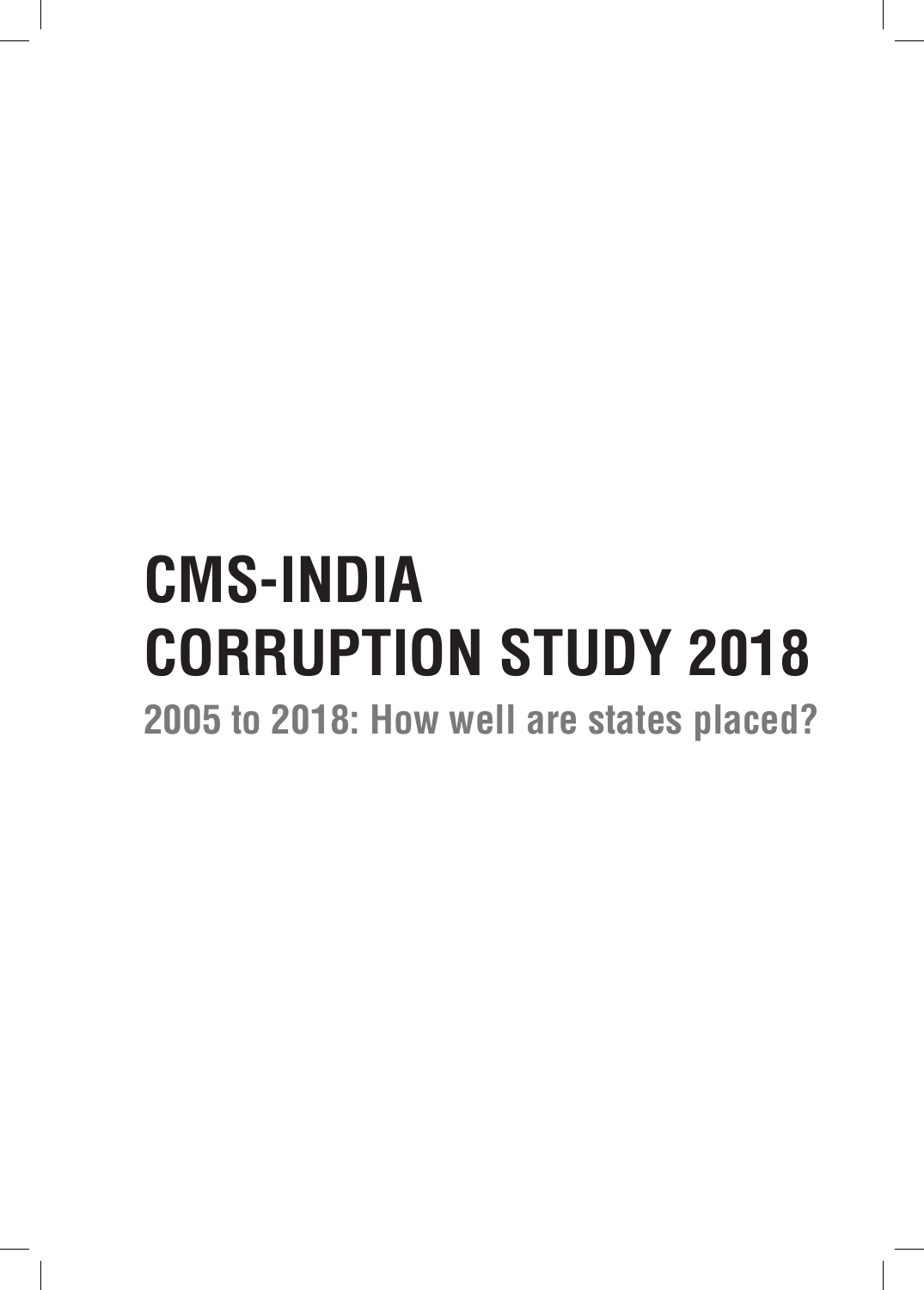#### **Content**

#### **Foreword by**

Eminent Jurist Mr Fali S. Nariman

#### **Preface**

Ms P N Vasanti

#### **Key Findings Section I: Introduction**

| <b>Section II: Salient Findings of CMS-ICS 2018</b>                 |              |
|---------------------------------------------------------------------|--------------|
| • Interaction with Public Services                                  | 5            |
| • General Perception about Corruption in Public Services            | 6            |
| • Perceive Increase in Corruption in Public Services-2018           | 6            |
| • Extent of Corruption in Public Services                           | 8            |
| • Denial of Services on Not able to Pay Bribe or Use any Contacts   | 9            |
| • Reasons and Average Amount Paid as Bribe                          | 10           |
| • Governments' Commitment to Reduce Corruption: People's perception | $\mathbf{1}$ |
| • Overall Assessment                                                | 4            |
| Section III: 2005 to 2018 - Trend Analysis                          |              |
| • The Trend                                                         | 17           |
| • Perception about Corruption in Public Services: 2005 vs 2018      | 8            |
| • Experienced Corruption in Public Services: 2005 vs 2018           | $ 9\rangle$  |
| • Reasons for Paying Bribe in Public Services: 2005 vs 2018         | 21           |
| <b>Section IV: Citizen Activism and Empowering</b>                  |              |
| • Ever complained about Corruption in Public Services               | 22           |
| • Ever Participated in Public Meetings/Protest Rally to raise       |              |
| Concern about Prevailing Corruption in Public Services              | 23           |
| • Awareness and Usage of RTI Act                                    | 24           |
| • Online Complaint Registration or Sought Information               | 25           |
| Section V: Digital India - How far or to what extent                |              |
| • Social, Financial and Digital Inclusion                           | 26           |
|                                                                     |              |

#### **Section VI: Insights for Action**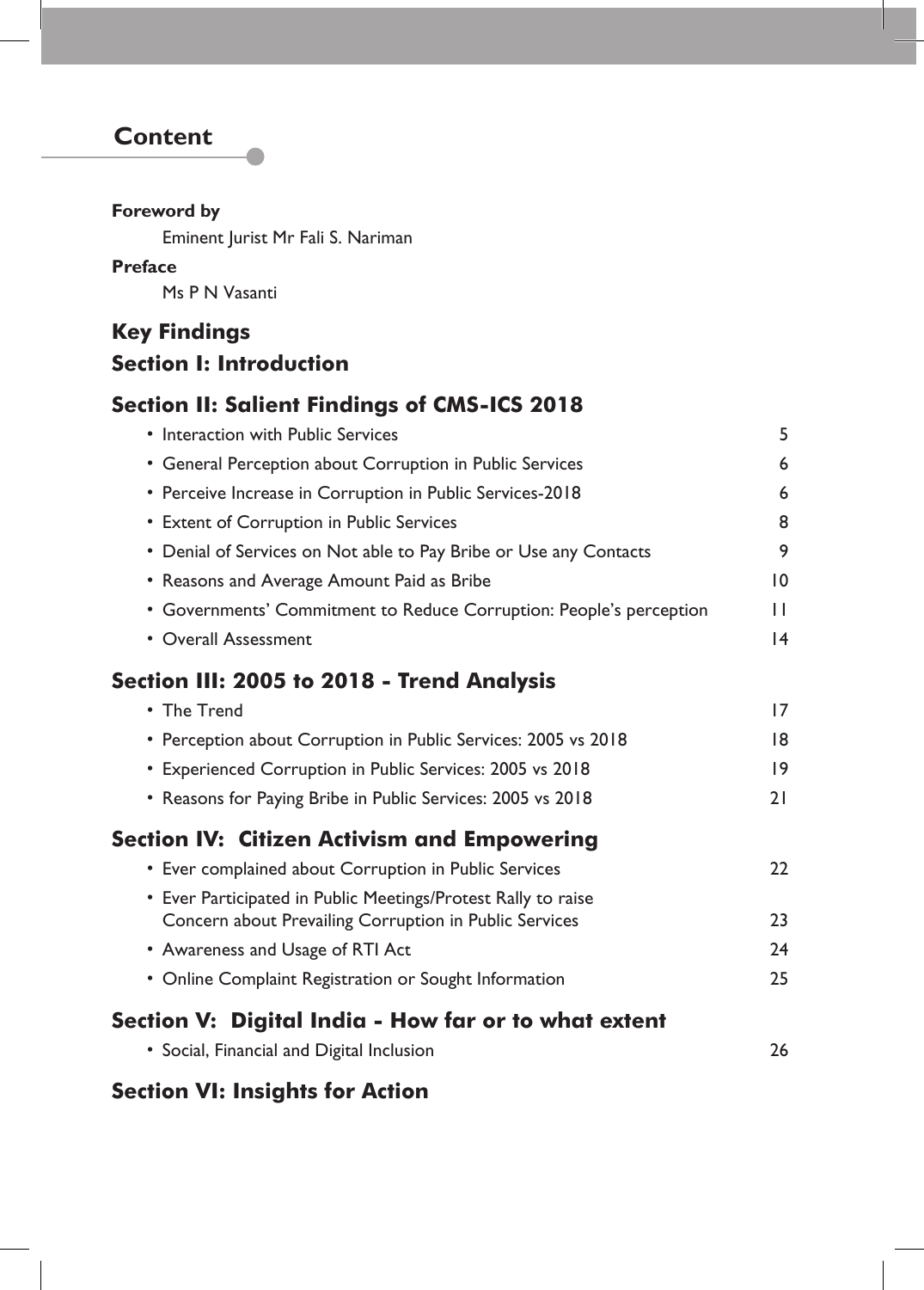#### **Foreword**



The experience of former colonies – colonies that emerged as independent developing nations after the end of the Second World War – was: freedom brings in its wake corruption! This was the dismal theme to which the Polish Nobel Laureate, Czeslaw Milosz, gave eloquent expression:

> *"Ill at ease in the tyranny Ill at ease in the republic In the one I longed for – freedom, In the other – the end of corruption1 ."*

But in our part of the world, people's expectations are that whatever be the form of government, corruption will ultimately corrode it!

They say that corruption in politics is as old as the hills! But never forget that in India it is older!

In a comprehensive treatise on public administration and statecraft in ancient India (Arthashastra), it is believed that Kautilya (also known as Chanakya) had perceptively written (circa fourth-century bce):

> *"Just as it is impossible not to taste honey or the poison that one may find at the tip of one's tongue so it is impossible for one dealing with government funds not to taste a little bit of the king's revenue.*

> *Just as it is impossible to know whether a fish moving in the water is drinking it, so it is impossible to find out when government servants employed in government work are taking money for themselves!"*

Kautilya is also credited with having enumerated in detail 'forty different ways of embezzlement'! We have come a long way since those Machiavellian times (marked by cunning and duplicity). But judged by what we hear today, there are folks (whom I would not like to name) who could have taught a thing or two even to the crafty Kautilya!

In a weighty tome of 800 closely printed pages titled *BRIBES*,<sup>2</sup> its author (John Noonan Jr) links prosecutions for bribery to society's search for purity. He says that just as sexual purity has decreased as a social objective, insistence on purity in government has gone up! After studying the problem over the ages, Noonan declares that the damage that bribe–givers and bribe–takers inflict is inestimable; their actions subvert the trust that accompanies public office, and obliterate the distinction between office and power. He also cautions that our judgment about corruption in society should never rest on a statistical basis: the common mistake is to use the number of laws enacted or convictions obtained as an index of corruption; *the only real index is the visible degree of tolerance of corruption, amongst people who individually abhor it.* 

With all this background it is no surprise that the excellently phrased – intensely investigated – 12<sup>th</sup> Report of the CMS (Centre for Media Studies) for the year 2018 mentions that -

"[**General Perception about Corruption in Public Service]** – while 38 percent of the households across India feel that the level of corruption has increased, while another 37 percent households feel that the level of corruption in public services has remained the same as before."

<sup>1</sup> Quoted in Nadine Gordimer: *Living in Hope and History*, Bloomsbury London, 1999, page 73, Milosz was awarded the Nobel Prize fo Literature in 1980.

<sup>2</sup> John T. Noonan (Jr): Bribes, Macmillan, New York, 1984. The blurb commends it as a brilliant and provocative chronicle – from Biblical days to the present – of the men and women involved in one of the most pervasive and least understood crimes against society.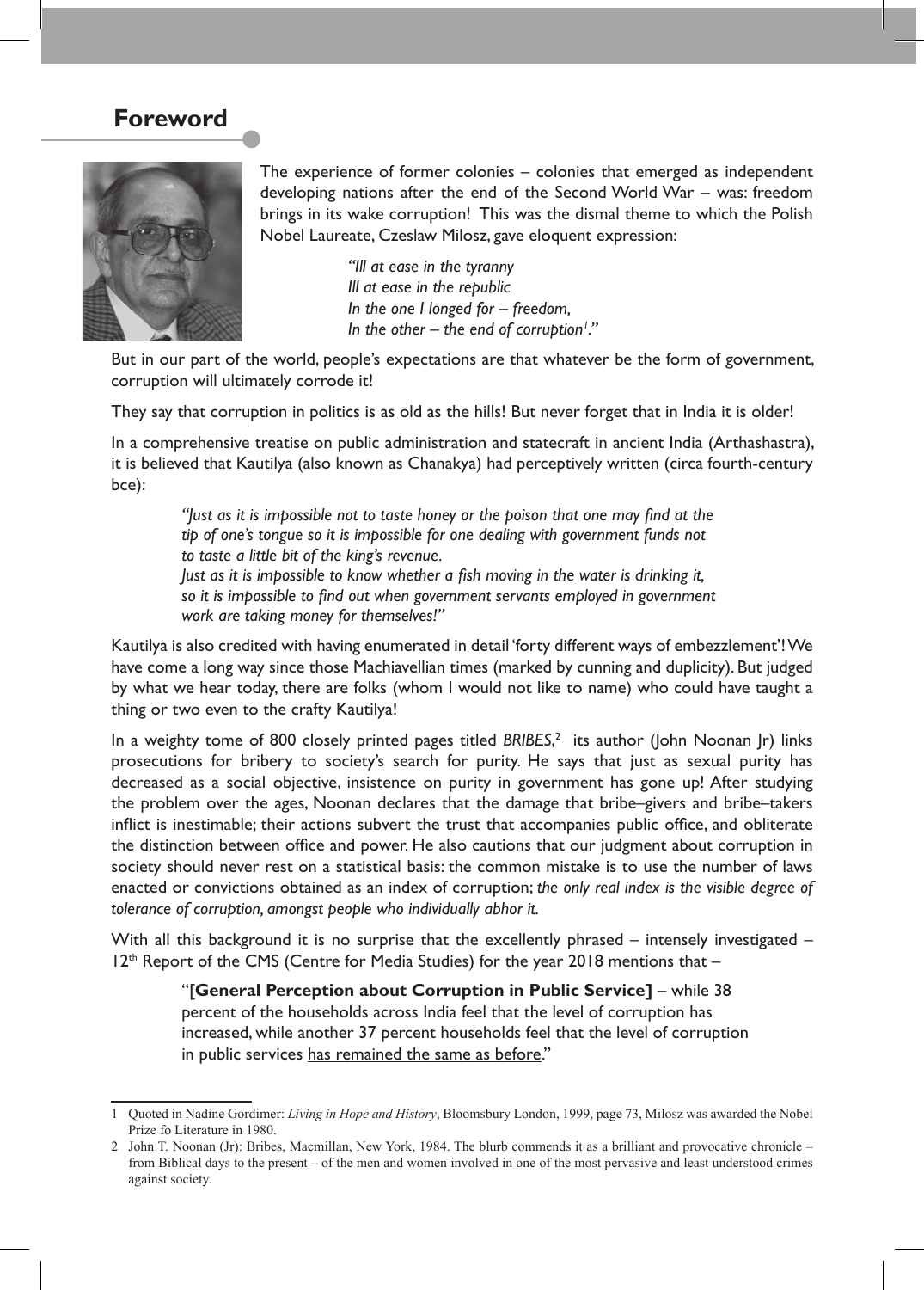But there is also – somewhere in the Report some good news:

".... in States such as Bihar and West Bengal, more than 40 percent of the households were of the opinion that the level of corruption in public services has decreased during the last one year prior to the survey....."!

In this world, there are two types of corruption; secret isolated instances; they happen everywhere, they are endemic: they take place without infecting the body politic. The other type is what has engulfed us in India – it is known as tidal corruption: which floods the entire State apparatus including those at the centre of power. The Judges of the Supreme Court have likened it to "a dreaded communicable disease" which must ultimately bring down the entire socio-political system.

Tidal corruption then remains the great tragedy of our times. It diminishes – day–by–day – the sovereignty of our great Republic. As we keep making more and more laws and rules, those in charge of enforcing them keep manipulating them to suit powerful individual or business interests; and integrity in public life (like the humble rupee) keeps getting devalued.

In my tenure as Nominated Member in the Rajya Sabha (1999 to 2005) – during the debate on the Central Vigilance Commission Bill 2003 – my distinguished friend Dr. P.C. Alexander spoke in extreme anguish. He said:

"When I entered the civil service way back in 1948, at the beginning of our independence, my worry was whether my tehsildaar would be corrupt, my subinspector would be corrupt, my bench clerk in my court would be corrupt. I could never imagine that my senior officers would be corrupt. I could never imagine when I became a senior officer that I would ever become corrupt under the Bill, (we) have given senior officers protection, Government sanction is needed before even an inquiry can be started against them."

Dr. Alexander characterized the single-directive Clause as the 'Enemy Number One of the Bill<sup>3</sup>. Whilst the intrepid Central Vigilance Commissioner, N. Vittal, had already gone on the record to say that this provision was 'vicious'!

Significantly, the 2018 Report (CMS India Corruption Study 2018) ends guardedly – with a mark of interrogation: without an answer, not even a tentative one!:-

"Overall perception of people about corruption in availing public services continue to vitiate, determine and indicate helplessness of people. That is without addressing the phenomena of corruption, can we bring down the experience drastically across the public services and States?"

But this reticence is understandable because the perception of the public – is that the "Big Rats" never appear to meet their just desserts: it is only the small ones that get caught, sentenced and incarcerated: a perception galling for a practising lawyer to admit!

*May 15, 2018 New Delhi*

**Fali S. Nariman** *Senior Advocate, Supreme Court of India*

<sup>3</sup> The single directive was an order issued by the Government of India in 1969 (and thereafter frequently amended); it required prior sanction of the designated authority in Government to initiate investigation against officers above a certain rank – not only in the government, but also in public sector undertakings and in nationalized banks. The single directive was struck down in *Vineet Narain's* case (1998) on the ground that it was not permissible under the Central Government's general power of superintendence under Section 4(1) of the Delhi Special Police Establishment Act 1946, but it was revived under the Central Vigilance Commission Bill 2003 – which on being passed became an Act of Parliament.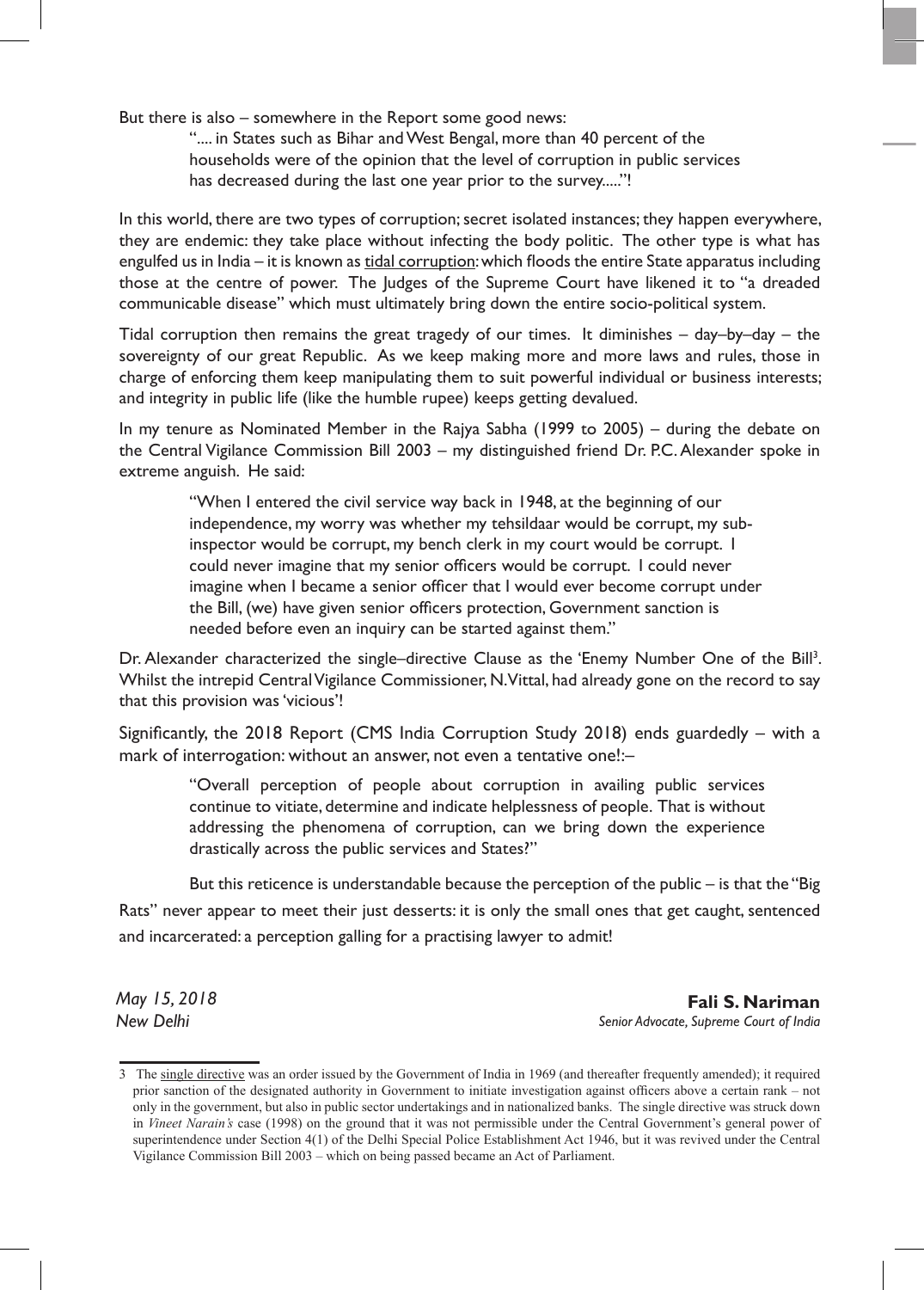#### **Preface**



CMS ICS is our effort and contribution to understand corruption so that it can be dealt with effectively. We focus on basic and need based services that all citizens are entitled by the state to provide, and yet to access these services we end up paying bribes or using influence. This is also known as petty corruption. This type of corruption is very different from the big ticket corruption and political scams that we hear from our media, as it directly effects the common person, specially the poor.

Even in 2018, our study shows that the dependency on public services for essential services continues to be high for general public. The good news of the 2018 findings are that households experiencing corruption while availing any of the ten public services has come down by almost half-from 52% in 2005 to 27% in 2018. This can have many interpretations, but surely efforts made to streamline services and use of technology, have most direct implications on this trend. However, perceptions about corruption in various services are still high (thanks mostly to our ubiquitous media) and do not correlate to actual experience.

The unique feature in this round is grouping and rating of states by Corruption in availing Public Services and Citizen Activism. The idea is to provide direction for policy makers and civil society initiatives to learn from the better performing states and improve or further work on poor performing states, to provide basic services to citizens.

My colleagues and I are proud that we have been able to continue this endeavor for the 19th year to undertake this 12th round of CMS ICS in both urban and rural locations across 13 states and 11 public services. Each of our rounds of study is usually focused on various services or type of users, like women in 2013 or slums in 2012 or BPL in 2008. It is pertinent to point out that this study is completely our own initiative with no grants or funding.

I like to admire and thank the persistence of Dr. N. Bhaskara Rao in taking the lead in making this exercise possible. I like to also compliment Mr Alok Srivastava, for overseeing this study and meticulous efforts in compiling this report. We are delighted and honored that eminent jurist Shri Fali Nariman wrote the foreword of this report.

Please do send us your feedback and suggestions on our endeavors towards a vision of equitable development and responsive governance.

In solidarity

**P N Vasanti** *Director General, CMS* **www.cmsindia.org**

*May 16, 2018 New Delhi*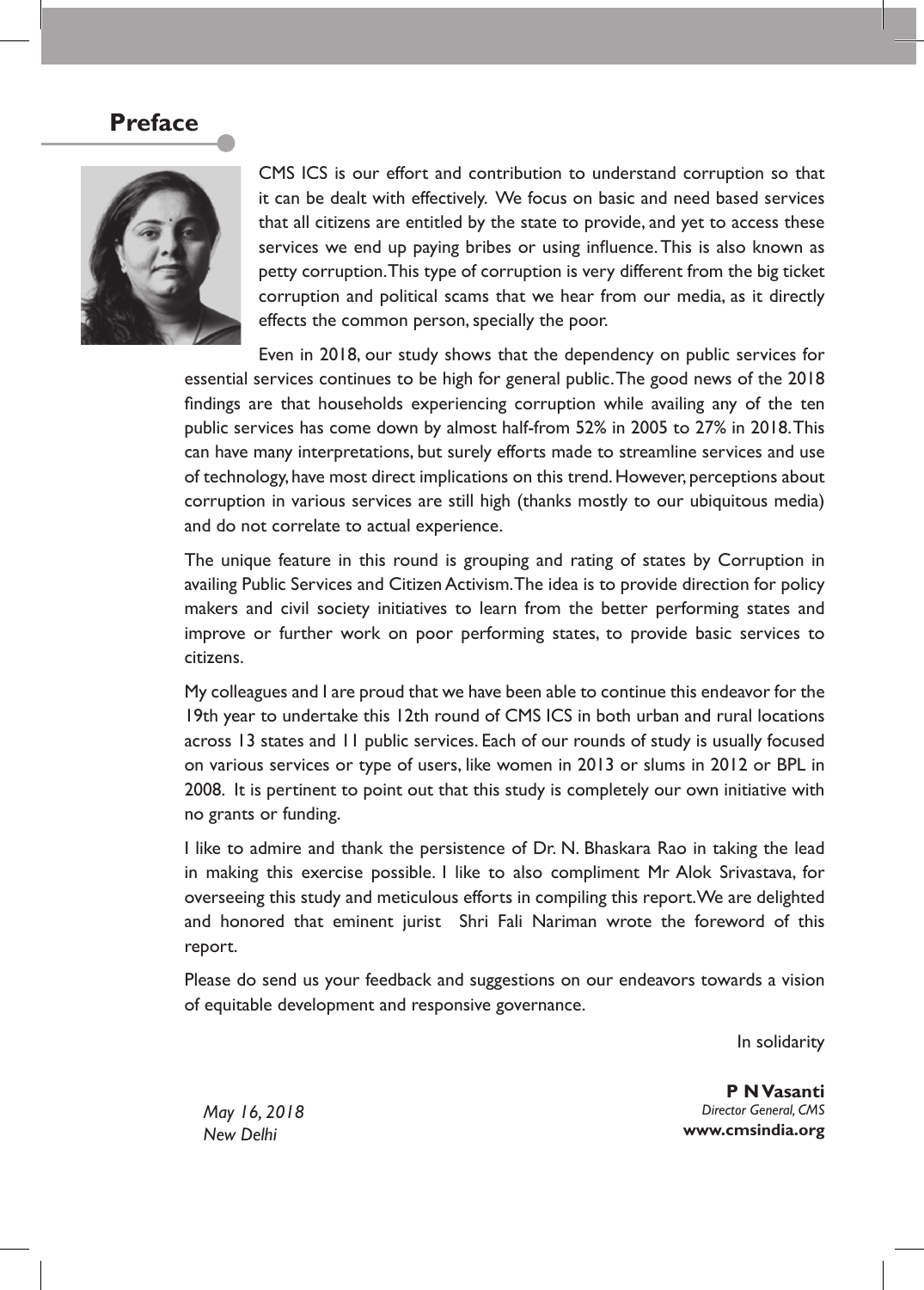## **Key Findings**

- This is  $19<sup>th</sup>$  year and  $12<sup>th</sup>$  round of CMS-India Corruption Study (CMS-ICS).
- CMS-ICS 2018 covered both rural and urban locations of 13 states and 11 public services.
- In CMS-ICS 2018, 75 percent households have the perception that the level of corruption in public services has either increased or remained same during the last 12 months.
- 27 percent households experienced corruption at least once while availing any one of the 11 public services covered in CMS-ICS 2018.
- Compared to 2005 round, households experiencing corruption while availing any of the ten public services has come down by almost half-from 52% in 2005 to 27% in 2018.
- Among states, 73% households in Telangana, 38% in Tamil Nadu, 36% in Karnataka, 35% in Bihar, 29% in Delhi, 23% in Madhya Pradesh; 22% in Punjab and 20% households in Rajasthan experienced demand for bribe or had to use contacts/middlemen, to access the public services.
- Among public services, where households experiencing corruption while availing its services was high during the last 12 months include, Transport (21%), Police (20%), Housing/land records (16%) and Health/hospital services (10%). Less than one percent of the households experienced corruption in banking services.
- While 99% of the respondents had Aadhaar but 7% of them paid bribe to get it. In case of Voter ID, around 92 percent had one but 3 percent paid bribe to get the Voter ID made. This is high and reflects continued malice.
- Perception about Union Government's commitment to reduce corruption in public services has seen a decline from 41% in 2017 to 31% in this round (2018)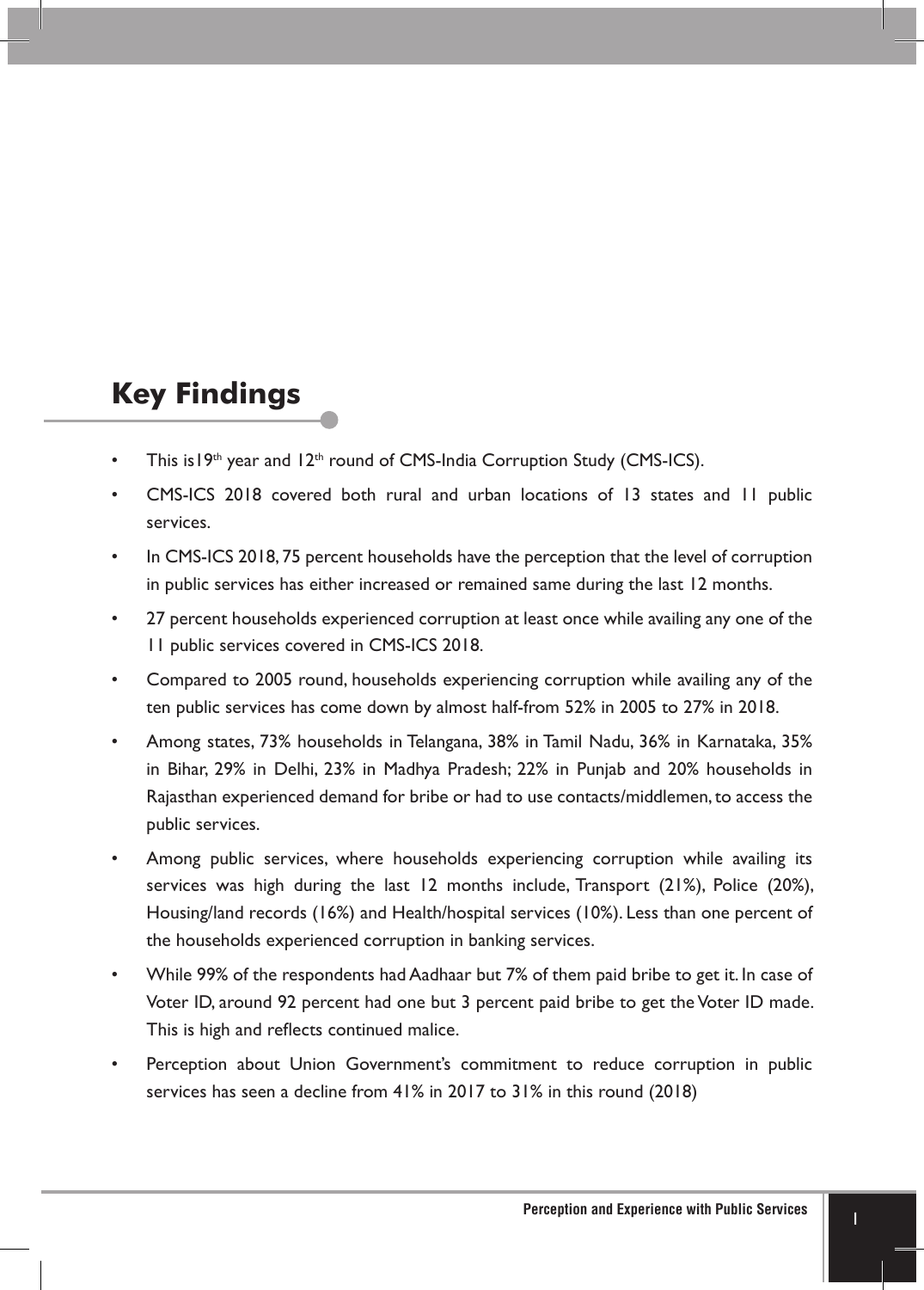- Compared to previous rounds, the reasons for paying bribe continues to be the primary services which public services offer such as get/renew driving license; registering complaint/ FIR registered; getting PDS/ration card; as in-patients; school admission; correction of inflated bills, are the specific services sought.
- Dependency on public services for essential services continues to be high for general public. More than 70 percent households interacted with public services such as Electricity, Hospital and PDS. As high as 84% of households interacted with the banking services while households interacting with Judiciary services was least (12%) in the last one year. As compared to 2008 round, the households interacting with banking services increased more than two times-from 38% to 84%.
- Perceptions continue to be dominated or pre-determined the way it is reported and covered by the news media.
- States rating by- a) Corruption in availing Public Services and b) Citizen Activism
	- a). Grouping of States by **People's Perception and Experience with Corruption while availing Public Services** put Tamil Nadu, Punjab, Telangana, Andhra Pradesh, Gujarat and Rajasthan among the 'poor performing' while West Bengal, Maharashtra, Madhya Pradesh, Uttar Pradesh and Bihar among the 'better performing' states.
	- b). States' position on the basis of **Citizen Activism**-Use of RTI; online complaint registering; participation in public protest rally against corruption; Use of Digital payment gateway, having Aadhaar- Maharashtra, Delhi, Gujarat, Bihar and Telangana among 'better performing' states and states namely, Andhra Pradesh, West Bengal, Karnataka, Uttar Pradesh and Madhya Pradesh, among 'poor performing'.
- States like Maharashtra, Delhi and Bihar can be seen as good examples of citizen activism having a role in improving public service delivery system and reducing corruption in availing public services.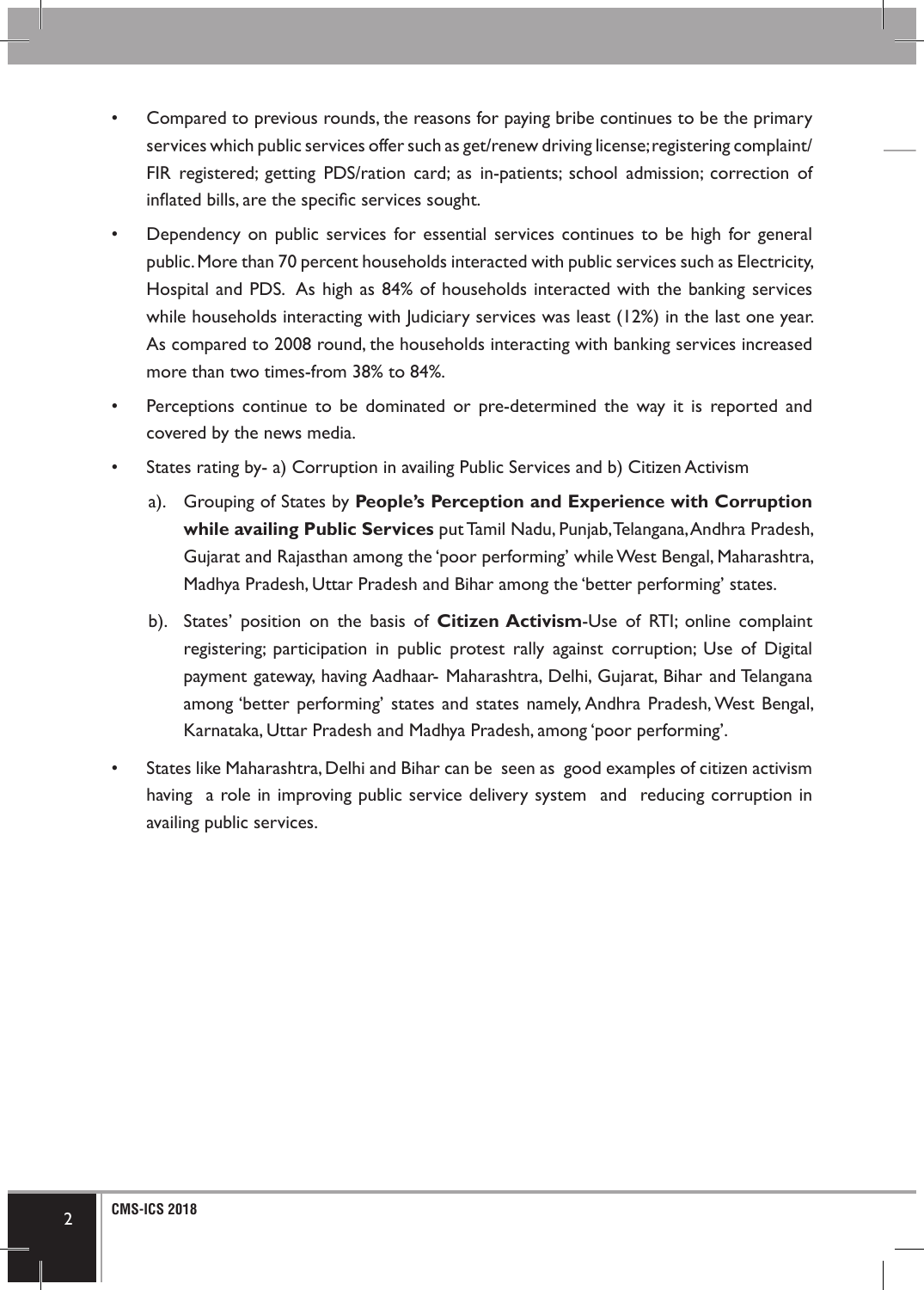## **Section I: Introduction**

CMS-India Corruption Study (herein after referred as CMS-ICS 2018) is in its 19th year and 12 rounds have been completed with focus on basic public services, citizen activism and use of ICT or digitalization of public service delivery system. Since the year 2000, most of the rounds, except three, have covered households in both rural and urban locations. In CMS-ICS 2010 focus was only on rural households, while 2012 round covered slums across nine cities and 2015 round focused on public services in Delhi only.

It is pertinent to mention that CMS-ICS rounds has been self-funded study undertaken by CMS using its own financial resources and without any external funding. Not all states and UTs could be covered in each round. Major states or states which have shown variation in its results as far as their performance with regard to corruption in public services, has been included in most of the rounds of CMS-ICS. In this round, states like Kerala, Haryana and Himachal Pradesh were not included due to their consistent better ranking in different rounds of CMS-ICS.

CMS-ICS 2018 round covered both urban and rural locations across **13 states and 11 public services**.

| Table 1: States covered in CMS-ICS 2018 |                       |    |                       |    |               |                 |
|-----------------------------------------|-----------------------|----|-----------------------|----|---------------|-----------------|
|                                         | <b>Andhra Pradesh</b> | 5. | <b>Bihar</b>          | 9. | <b>Delhi</b>  | 12. Maharashtra |
|                                         | Karnataka             | 6. | <b>Madhya Pradesh</b> |    | 10. Punjab    | 13. Gujarat     |
|                                         | <b>Tamil Nadu</b>     |    | <b>Uttar Pradesh</b>  |    | II. Rajasthan |                 |
|                                         | Telangana             | 8. | <b>West Bengal</b>    |    |               |                 |

The data collection was conducted during **February-March 2018**.

As in all rounds of CMS-ICS, the reference period is 'during last 12 months' prior to the survey. Similarly, as in earlier rounds, this round too had focused on perception and experience with regard to corruption prevailing in public services at G2C (Government to Citizen) level i.e. at service delivery end of the public services.

CMS-ICS focus has been always on capturing people's perception and experience while availing the public services. Systemic or G2B level corruption does not fall in the ambit of CMS-ICS.

This report discusses findings of CMS-ICS 2018 and also gives a comparative picture of the findings with earlier round of CMS-ICS 2005 i.e. 2005 vis-à-vis 2018. The comparison of corruption over the two periods captures opinion of citizens, across socio economic class, on how different public services were perceived and experienced by the citizen/service seekers. Additionally, this round includes Citizen Activism and Digital Usage.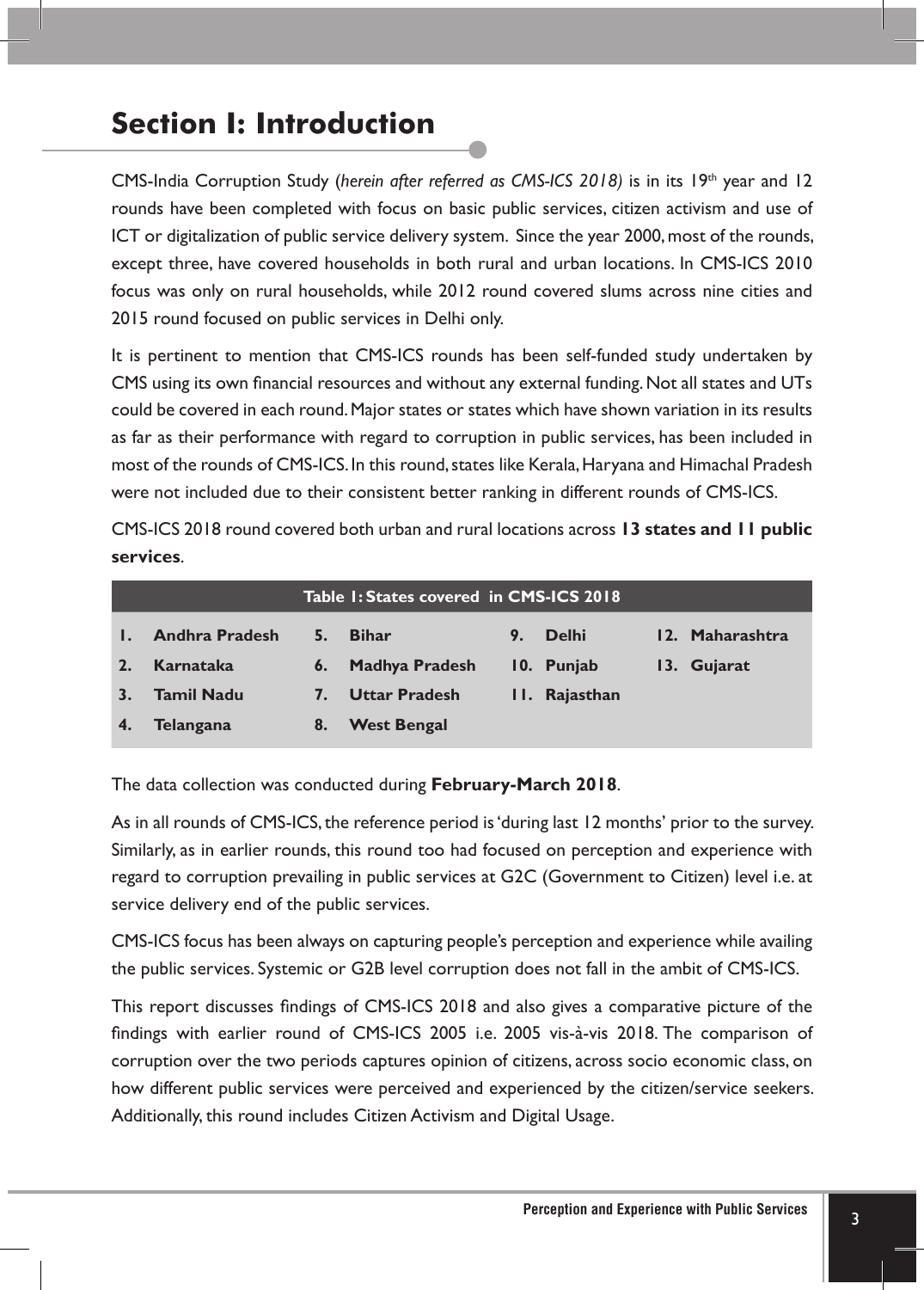| <b>Table 2: Public Services Covered</b><br>in CMS-ICS 2018 |
|------------------------------------------------------------|
| <b>Public Distribution System (PDS)</b>                    |
| <b>Electricity</b>                                         |
| <b>Health/Hospital</b>                                     |
| <b>School Education</b>                                    |
| <b>Water Supply</b>                                        |
| <b>MGNREGS (only rural)</b>                                |
| <b>Banking Services</b>                                    |
| Police                                                     |
| Judiciary                                                  |
| Housing/Land records                                       |
| <b>Transport</b>                                           |

**Methodology** followed for this round of CMS-ICS is same as in the earlier rounds. Perception, Experience and Estimation (PEE) approach was followed for this round as well. It captures peoples' Perception (P) and Experience (E) with Public Services and further Estimates (E) the amount paid as bribe by common citizens to avail public services during the previous one year. Perception and Experience related to both basic and need based public services. In all, eleven (11) public services that a household is more likely to avail at least once in a year, was covered in this round.

In each state, a sample of 160 households was covered from 2 districts (*one of the districts covered was the state capital*) spread across 10-12 locations (rural and urban). In all, nearly 200 clusters were covered during the study. The sample is good enough because of accumulated survey data of over 15 years indicate consistency in findings and in consonance with expert's opinion.

The study also ensured that a minimum sample for each public services get covered.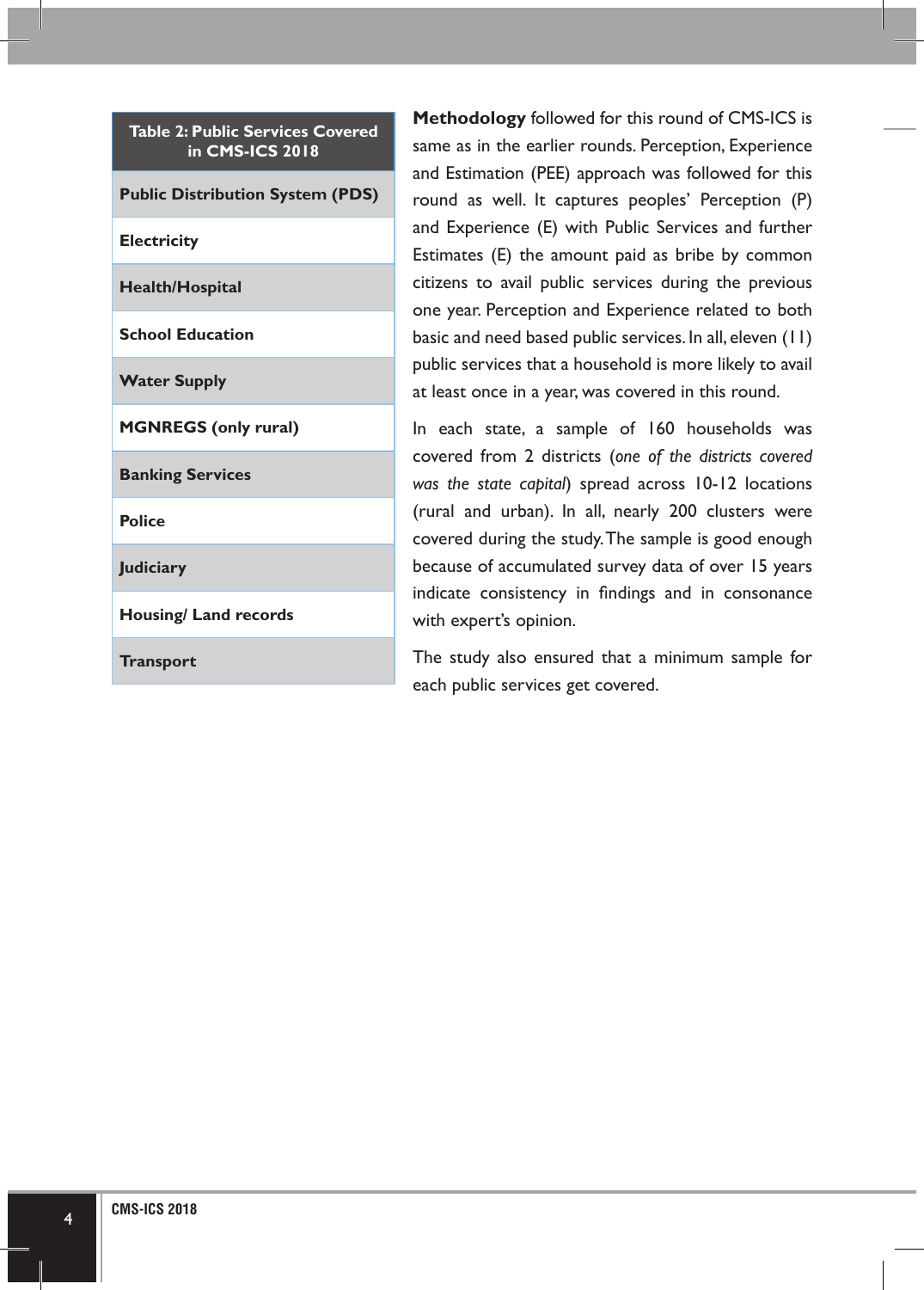## **Section II: Salient Findings of CMS-ICS 2018**

#### **Interaction with Public Services**

| <b>Table 3: Public Services interacted</b><br>with during the last one year (in $%$ ) |                           |  |  |  |
|---------------------------------------------------------------------------------------|---------------------------|--|--|--|
| <b>Public Services</b>                                                                | <b>Households</b><br>2018 |  |  |  |
| <b>PDS</b>                                                                            | 71                        |  |  |  |
| Health/Hospital                                                                       | 72                        |  |  |  |
| Electricity                                                                           | 73                        |  |  |  |
| <b>School Education</b>                                                               | 44                        |  |  |  |
| <b>Water Supply</b>                                                                   | 28                        |  |  |  |
| Housing /Land Records                                                                 | 23                        |  |  |  |
| <b>Banking Services</b>                                                               | 84                        |  |  |  |
| Police                                                                                | 30                        |  |  |  |
| <b>Judiciary</b>                                                                      | 12                        |  |  |  |
| Transport                                                                             | 25                        |  |  |  |
| MGNREGS (only rural)                                                                  | 15                        |  |  |  |
| Source: CMS-ICS 2018                                                                  |                           |  |  |  |

Dependency on public services continues to be high. In spite of the presence of private providers for many services such as Hospitals, Schools, Banks, the common citizens/households continue to depend on essential and most frequently needed public services. Primarily due to no or nominal/ subsidized user fee to be paid.

On an average, in a year, a household interacted with 4 out of 11 public services covered in this round. Particularly, in case of Banking services, the percentage of households interacting with the banking services has seen a parabolic rise in terms of interaction, as compared to pre-2014 years i.e. before launch of *Jan Dhan Yojana* for opening of savings bank account. In this round, more than four out of every five surveyed households reportedly availed banking services during the last

one year prior to the survey. Amongst others, the more availed public services continue to be Electricity (73%), Health/Hospital services (72%) followed by PDS (71%). Less than half of the surveyed households interacted for School Education related services. In case of other public services such as Police, Water Supply, Housing and Transport services, less than one-third of the households reported interacting with the respective services.

| Table 4: General Perception of Corruption in Public Service- by State (in %) |                  |                  |                       |  |  |
|------------------------------------------------------------------------------|------------------|------------------|-----------------------|--|--|
| <b>State</b>                                                                 | <b>Increased</b> | <b>Decreased</b> | <b>Remained Same*</b> |  |  |
| Andhra Pradesh                                                               | 72               | 14               | 14                    |  |  |
| <b>Bihar</b>                                                                 | 25               | 45               | 30                    |  |  |
| Delhi                                                                        | 34               | 26               | 40                    |  |  |
| Gujarat                                                                      | 48               | 9                | 43                    |  |  |
| Karnataka                                                                    | 24               | 29               | 47                    |  |  |
| Madhya Pradesh                                                               | 37               | 32               | 31                    |  |  |
| Maharashtra                                                                  | 21               | 35               | 44                    |  |  |
| Punjab                                                                       | 56               | 9                | 35                    |  |  |
| Rajasthan                                                                    | 51               | 19               | 30                    |  |  |
| <b>Tamil Nadu</b>                                                            | 53               | 6                | 41                    |  |  |
| Telangana                                                                    | 3                | 34               | 53                    |  |  |
| Uttar Pradesh                                                                | 38               | 23               | 39                    |  |  |
| <b>West Bengal</b>                                                           | 25               | 43               | 32                    |  |  |
| <b>States Combined</b>                                                       | 38               | 25               | 37                    |  |  |
| Source: CMS-ICS 2018                                                         |                  |                  | *include No opinion   |  |  |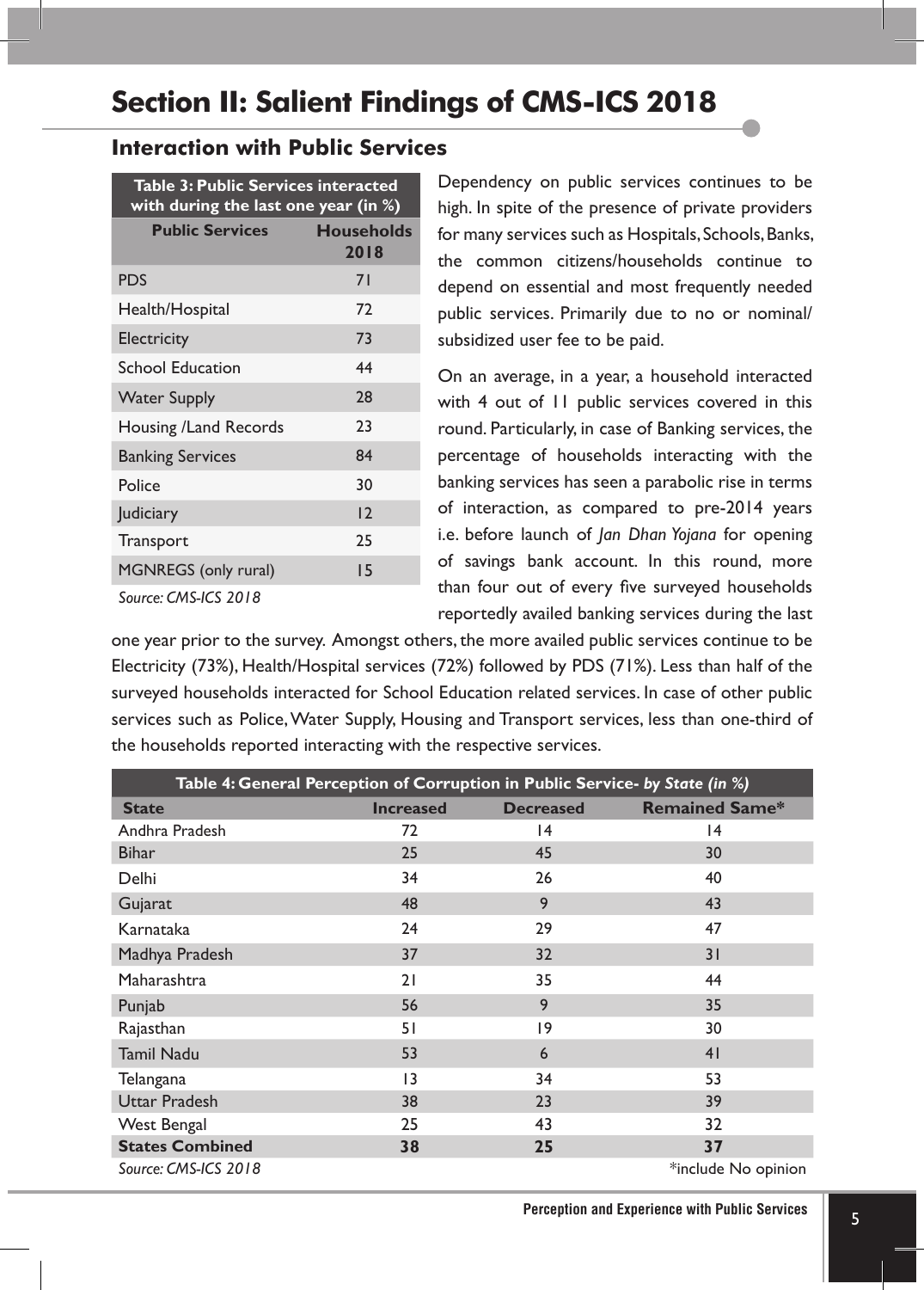However, keeping the uncertainty in agriculture sector, farmer's distress and employment uncertainty faced by rural population, only 15 percent of the households interacting with government officials with regard to MGNREGS, to seek wage labour, is a matter of concern. This could be due to lesser work undertaken in MGNREGS during the period. The Ministry of Rural Development's official data also shows that the average days of work provided is less than 40 days in 2017-18, against mandated 100 days of work in a year to each willing household.

#### **General Perception about Corruption in Public Services**

While 38 percent of the households across India feel that the level of corruption has *increased*, another 37 percent households feel that the level of corruption in public services has *remained same* as before. States where nearly half of the households perceived that the level of corruption has *increased* during the last one year include Andhra Pradesh, Punjab, Tamil Nadu Rajasthan and Gujarat. While in states such as Bihar and West Bengal, more than 40 percent of the households were of the opinion that the level of corruption in public services has *decreased during the last one year prior to the survey*. In states like, Telangana, Karnataka, Maharashtra, Gujarat, Tamil Nadu, Delhi and Uttar Pradesh, nearly 40 percent or more feel that the level of corruption has *remained same* during the last one year prior to the survey conducted for CMS-ICS 2018.

#### **Perceive Increase in Corruption in Public Services-2018**

Among the public services, police services emerged as the ones where nearly 40 percent of the citizens perceived that the level of corruption has increased during the last one year.



Transport, Housing/land records and Health/ hospital services emerged as the other three public services, which are perceived as showing increase in corrupt practices during the last one year.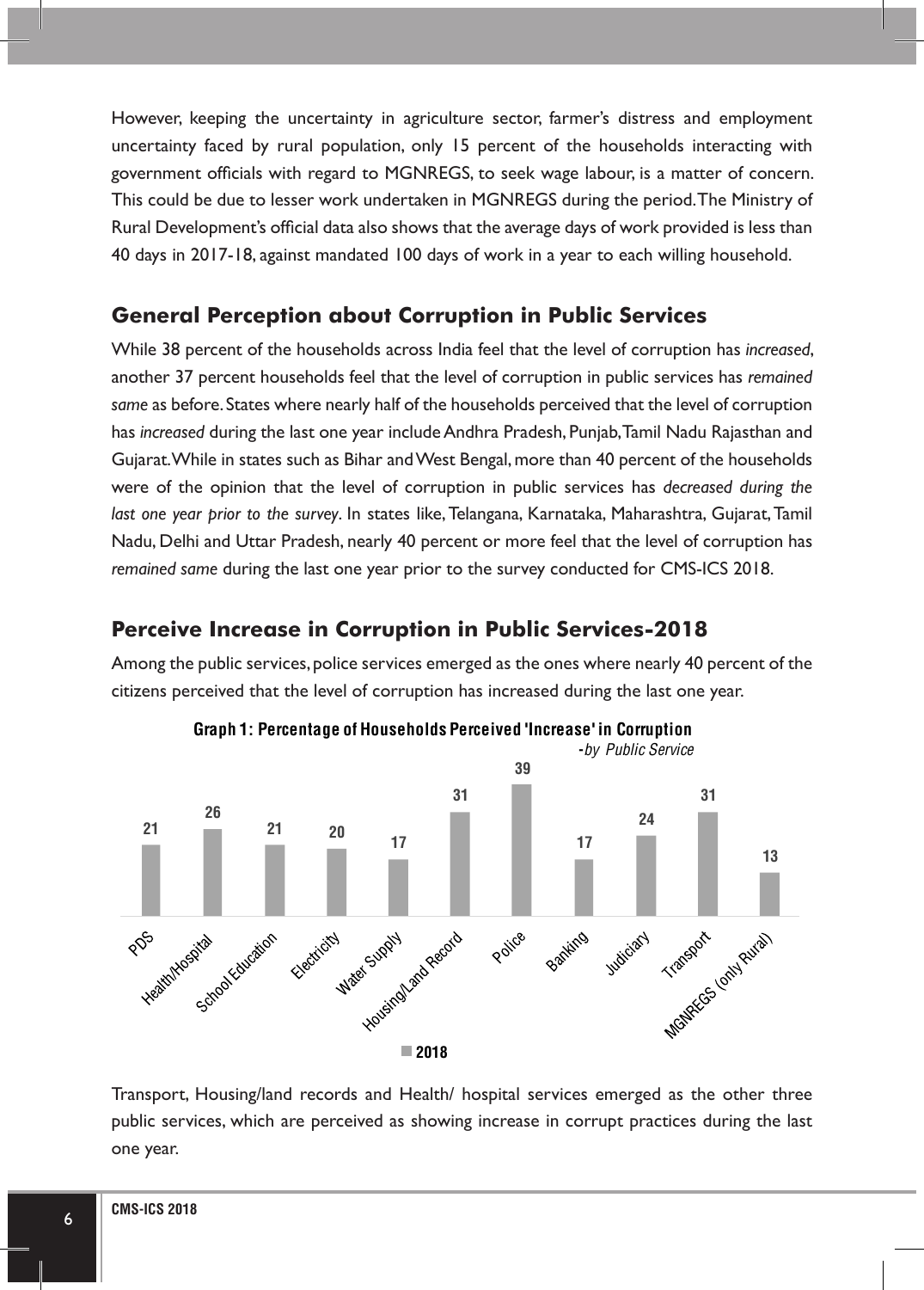With Union government's aim at 'Housing for All', 'Road safety' and 'Health services for all' the perception about increase in corruption level in respective public services need urgent redressal with effective action to plug sources of corrupt practices.

Noticeably, except these four public services (police, transport, health and housing), for all other public services, around 20% or lesser of the respondents opined that level of corruption has *increased* during the last one year. Compared to previous rounds, the percentage of such households who perceived *increased* level of corruption in these public services has come down significantly in most of the public services except police, housing and health/hospital services. Particularly, perception about PDS services have shown improvement as far as level of corruption is concerned, which otherwise used to be one of the public services, where corruption was reported to be very high. Use of ICT to eliminate 'ghost' ration card holders seems to have helped in reducing corruption in PDS. For wrong reasons, judiciary and banking services have been in news recently, and may have dented perception among citizens about these two public services.

| Table 5: Perception and Experience of Households about Corruption<br>in Public Service (in %) |                                                         |                                               |  |  |
|-----------------------------------------------------------------------------------------------|---------------------------------------------------------|-----------------------------------------------|--|--|
|                                                                                               | <b>Perceived 'Increase'</b><br><b>Corruption level*</b> | <b>Households Experienced</b><br>Corruption** |  |  |
| Andhra Pradesh                                                                                | 72                                                      | 17                                            |  |  |
| <b>Bihar</b>                                                                                  | 25                                                      | 35                                            |  |  |
| Delhi                                                                                         | 34                                                      | 29                                            |  |  |
| Gujarat                                                                                       | 48                                                      | 3                                             |  |  |
| Karnataka                                                                                     | 24                                                      | 36                                            |  |  |
| Madhya Pradesh                                                                                | 37                                                      | 23                                            |  |  |
| Maharashtra                                                                                   | 21                                                      | 15                                            |  |  |
| Punjab                                                                                        | 56                                                      | 22                                            |  |  |
| Rajasthan                                                                                     | 51                                                      | 20                                            |  |  |
| <b>Tamil Nadu</b>                                                                             | 53                                                      | 38                                            |  |  |
| Telangana                                                                                     | 13                                                      | 73                                            |  |  |
| <b>Uttar Pradesh</b>                                                                          | 38                                                      | 4                                             |  |  |
| <b>West Bengal</b>                                                                            | 25                                                      | 15                                            |  |  |
| <b>States Combined</b>                                                                        | 38                                                      | 27                                            |  |  |

\**Base for calculating Perceived Corruption is all respondents* 

*\*\*Base for calculating Experienced Corruption is those who interacted with at least one public service during last one year*

*Source: CMS-ICS 2018*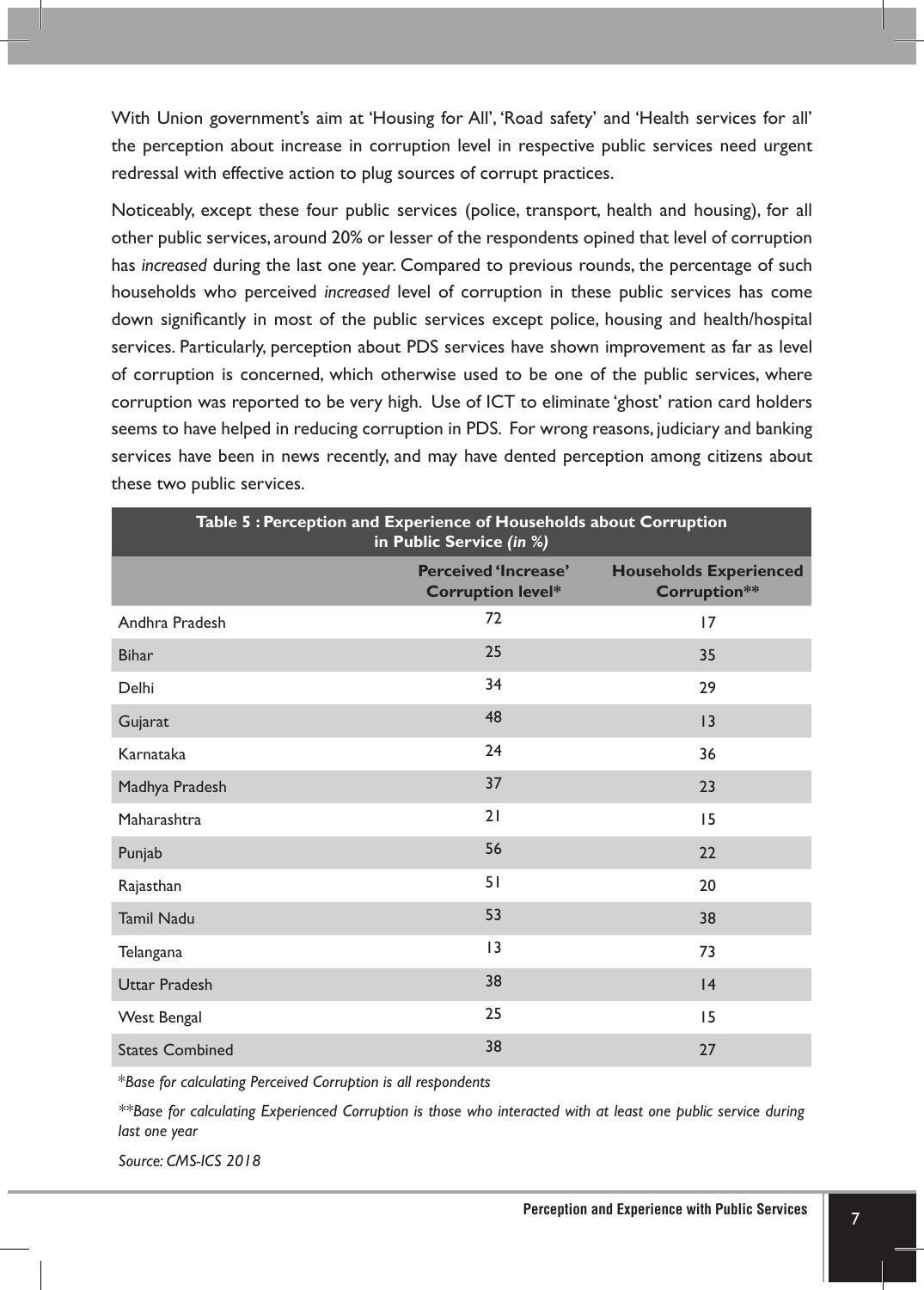Around 27 percent of the households covered in CMS-ICS 2018 experienced corruption i.e. 'demand for bribe or had to use contacts'.

However, in states like Bihar, Karnataka, Tamil Nadu and Telangana, the percentage of households, who *experienced* corruption, was more than 33% of the total households surveyed in the respective states.

Noticeably in Telangana, a state which came in to existence in 2014, as high as 73 percent of the households experienced demand for bribe or had to use contacts/middlemen to avail the public services at least once during the last one year, prior to the survey.

| <b>Table 6: Households Experienced Corruption</b><br>by Public Service-2018 (in%) |                     |  |  |  |
|-----------------------------------------------------------------------------------|---------------------|--|--|--|
| <b>Public Service</b>                                                             | <b>Households</b> * |  |  |  |
| <b>PDS</b>                                                                        | 8                   |  |  |  |
| Health/Hospital                                                                   | $\overline{10}$     |  |  |  |
| School Education                                                                  | 6                   |  |  |  |
| Electricity                                                                       | $\overline{6}$      |  |  |  |
| <b>Water Supply</b>                                                               | 8                   |  |  |  |
| Land/Housing                                                                      | 16                  |  |  |  |
| Police                                                                            | 20                  |  |  |  |
| <b>Banking</b>                                                                    | ı                   |  |  |  |
| Judiciary                                                                         | 8                   |  |  |  |
| Transport                                                                         | 21                  |  |  |  |
| MGNREGS (only rural)                                                              | 5                   |  |  |  |
| *out of those HHs who interacted with respective<br>public services               |                     |  |  |  |
| Source: CMS-ICS 2018                                                              |                     |  |  |  |

#### **Extent of Corruption in Public Services**

Among the public services, where nearly one out of every five households *experienced* corruption, include Transport, Police and Housing/Land Records.

Certain services provided by Transport department being monopolistic in nature, households have no option but to avail their services such as to get new/ renew driving license or registration of vehicles. Other public services which had more incidences of corruption are also monopolistic such as Police and Housing/ Land records.

Around 10 percent households availing public health facilities too experienced corruption. Though people have an option to opt for private health facilities but for common public, going to private

hospitals/clinics will mean spending from their own pocket for services, which are otherwise free or available at a nominal fee in a public health facility.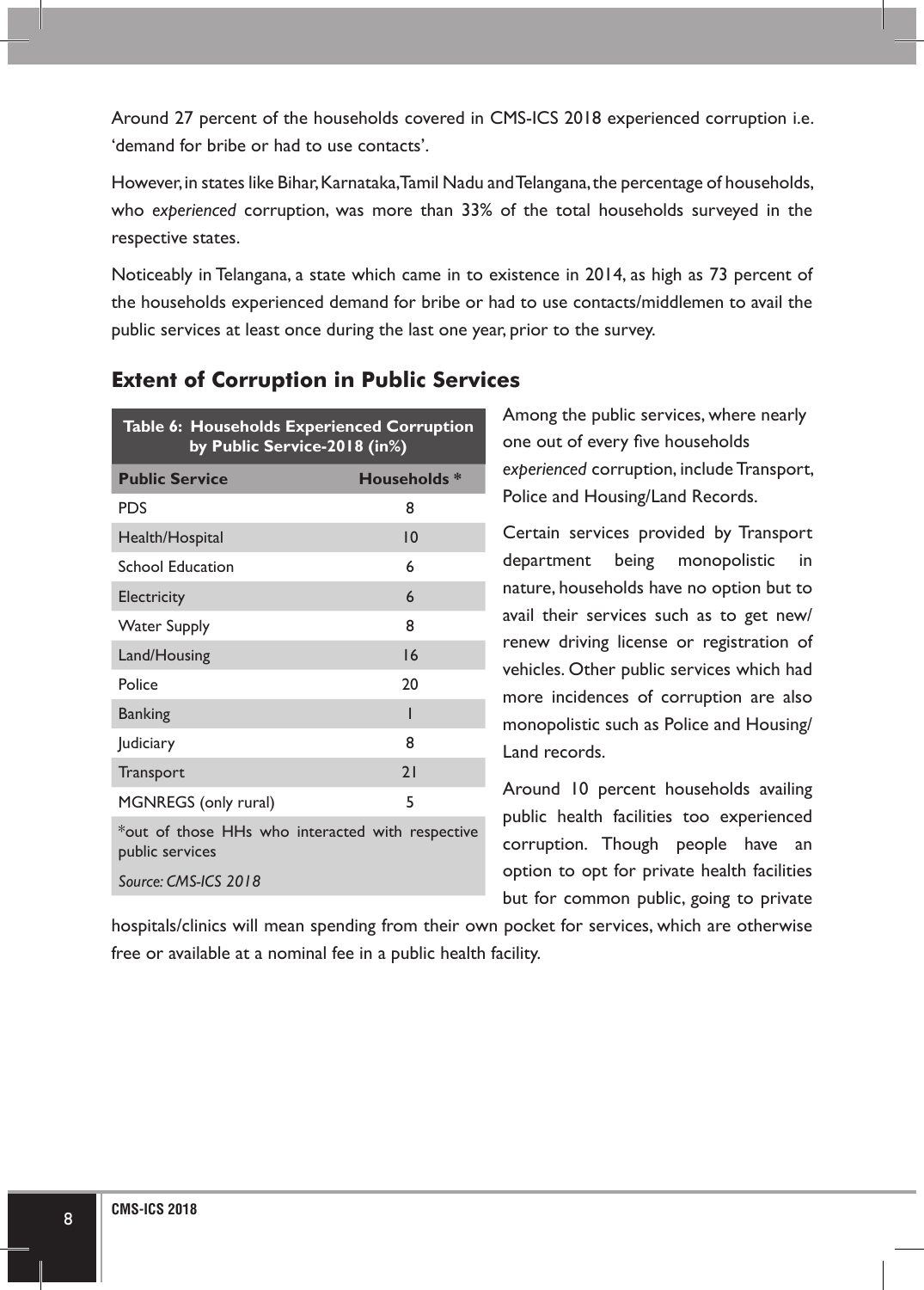#### **Denial of Services on Not able to Pay Bribe or Use any Contacts**

In PDS and Police, around 2 percent of the households were denied services for not being able to pay bribe or had no contacts/middlemen to take forward their request for a particular service. In all public services, except Banking and Judiciary, around one percent of the households were denied the services they were in need for, as the households could not pay bribe.

| Table 7: Households Denied Service for not paying Bribe or Had no<br><b>Contacts at Public Service-2018</b> |                                      |  |  |
|-------------------------------------------------------------------------------------------------------------|--------------------------------------|--|--|
| <b>Public Service</b>                                                                                       | Households*<br><b>Denied Service</b> |  |  |
| <b>PDS</b>                                                                                                  | 1.9                                  |  |  |
| Health/Hospital                                                                                             | 0.9                                  |  |  |
| School Education                                                                                            | 0.8                                  |  |  |
| Electricity                                                                                                 | 1.0                                  |  |  |
| <b>Water Supply</b>                                                                                         | 0.9                                  |  |  |
| Land/Housing                                                                                                | 1.2                                  |  |  |
| Police                                                                                                      | 1.9                                  |  |  |
| <b>Banking</b>                                                                                              | $\mathbf{0}$                         |  |  |
| Judiciary                                                                                                   | 0.4                                  |  |  |
| Transport                                                                                                   | 0.8                                  |  |  |
| MGNREGS (only rural)                                                                                        | $\mathsf{I}$ .4                      |  |  |
| *out of those HHs who interacted with respective public services<br>Source: CMS-ICS 2018                    |                                      |  |  |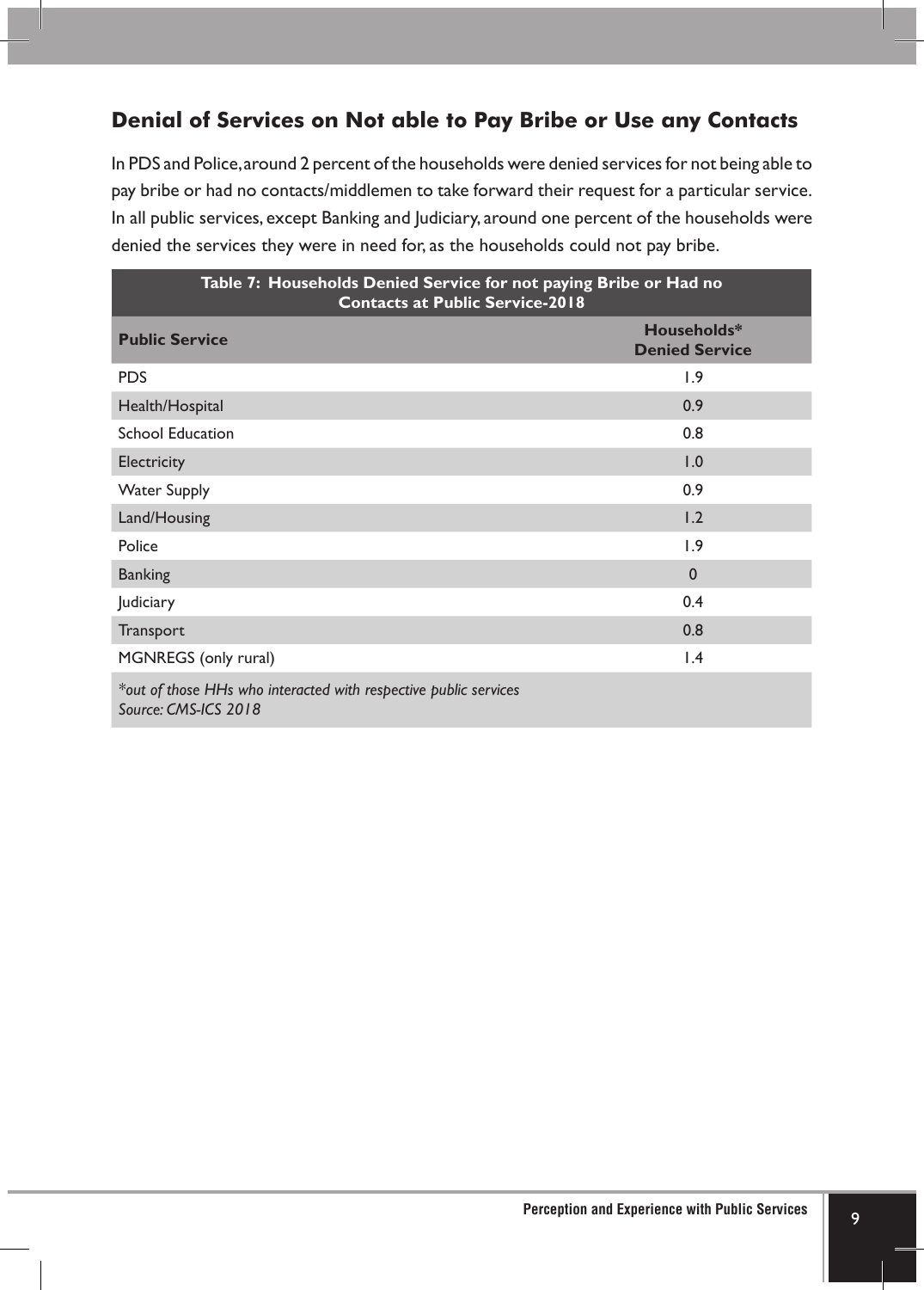#### **Reasons and Average Amount Paid as Bribe**

| Table 8: Reasons and Average Amount Paid for availing Public Services |                                                                             |                                               |  |  |
|-----------------------------------------------------------------------|-----------------------------------------------------------------------------|-----------------------------------------------|--|--|
| <b>Public Service</b>                                                 | <b>Reason for paying Bribe</b><br>(%age HHs paid bribe)                     | <b>Average amount Paid</b><br>in a year (INR) |  |  |
|                                                                       | To get new ration card (39%)                                                | 256                                           |  |  |
| <b>PDS</b>                                                            | Deletion/Addition of name in ration card (20%)                              | 220                                           |  |  |
|                                                                       | For taking monthly ration (28%)                                             | 202                                           |  |  |
|                                                                       | Getting the prescribed medicine (18%)                                       | 160                                           |  |  |
| Health/ Hospital                                                      | As in-patient/ for getting bed/services(15%)                                | 207                                           |  |  |
| Services                                                              | For diagnostic services/Pathological tests (10%)                            | 275                                           |  |  |
|                                                                       | As out-patient (49%)                                                        | 126                                           |  |  |
|                                                                       | School Admission(45%)                                                       | 217                                           |  |  |
|                                                                       | Issuance of certificate (12%)                                               | 271                                           |  |  |
| School Education                                                      | Low Attendance/promotion to higher class (19%)                              | 311                                           |  |  |
|                                                                       | Application for scholarship (22%)                                           | 329                                           |  |  |
|                                                                       | Correction of the faulty meter/inflated bills (56%)                         | 357                                           |  |  |
|                                                                       | New connection(25%)                                                         | 367                                           |  |  |
| Electricity                                                           | Load enhancement(11%)                                                       | 245                                           |  |  |
|                                                                       | Change/Correction of name/address and bill (6%)                             | 204                                           |  |  |
|                                                                       | To get plots in auction/Transfer of ownership/ Mutation<br>(27%)            | 212                                           |  |  |
| Land Record/<br>Housing                                               | Purchase of land/Stamp paper/ obtaining land and<br>property document (54%) | 327                                           |  |  |
|                                                                       | Building approval/get house plan sanctioned/new<br>construction (13%)       | 712                                           |  |  |
|                                                                       | Get the complaint/FIR Registered (29%)                                      | 313                                           |  |  |
| Police                                                                | Remove name as an accused/witness (19%)                                     | 460                                           |  |  |
|                                                                       | Avoid Challan for Violation of traffic rule (34%)                           | 234                                           |  |  |
|                                                                       | Installation of new water connection (36%)                                  | 278                                           |  |  |
| <b>Water Supply</b>                                                   | Installation/Maintenance of water supply (70%)                              | 333                                           |  |  |
| <b>Banking</b>                                                        | To take loan (30%)                                                          | 5250                                          |  |  |
|                                                                       | To open account/ documentation process(40%)                                 | 225                                           |  |  |
|                                                                       | To get pension/scholarship(20%)                                             | 350                                           |  |  |
|                                                                       | To get hearing date of choice (52%)                                         | 220                                           |  |  |
| Judiciary                                                             | To get certified copy of the order(43%)                                     | 314                                           |  |  |
|                                                                       | To get new/renew driving license (83%)                                      | 518                                           |  |  |
| Transport                                                             | Registration of Vehicle (12%)                                               | 327                                           |  |  |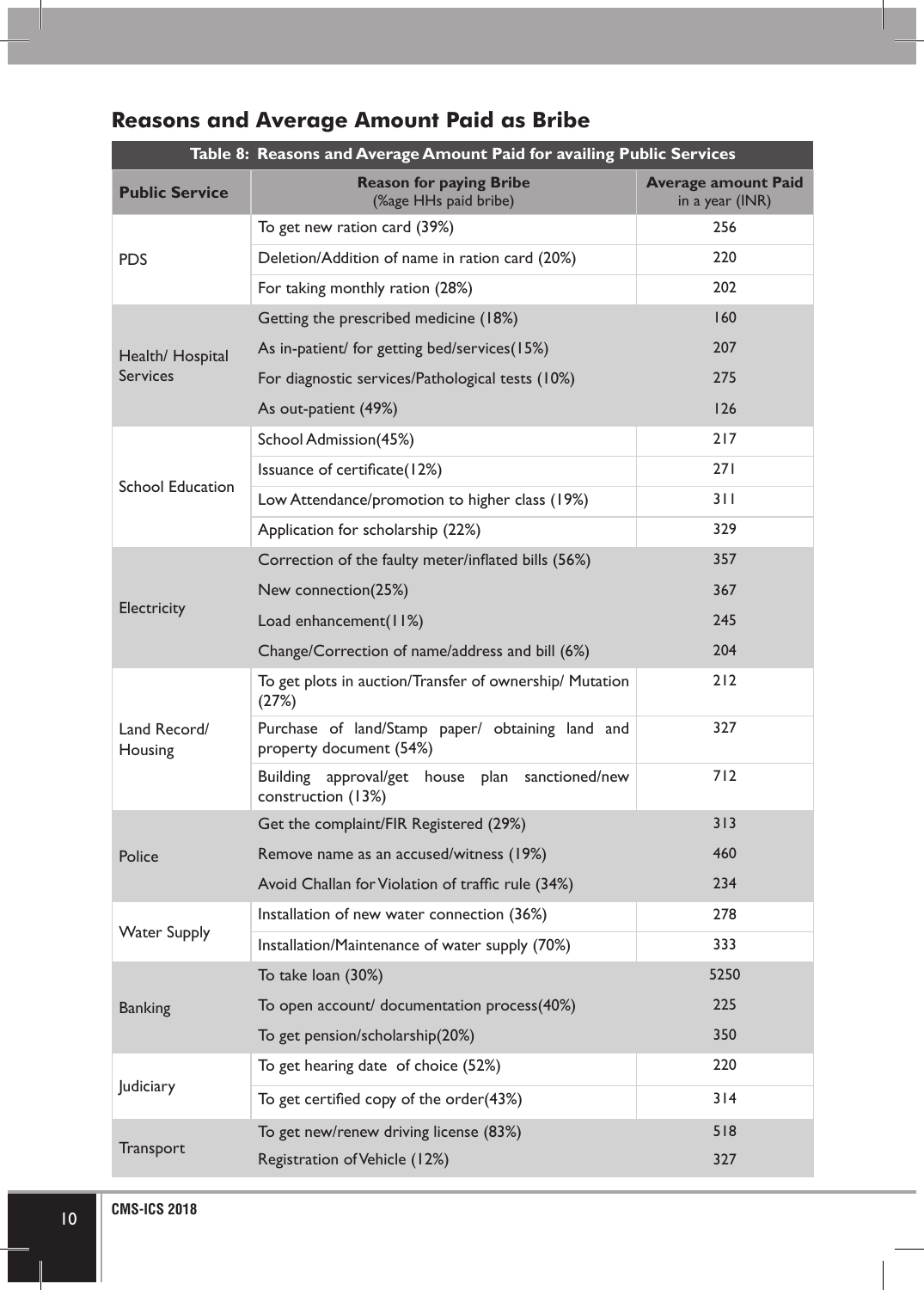The reasons cited for paying bribe continues to be the primary functions involved in availing the services which these public services are meant for. And yet the incidences of paying bribe continues to be high, though in varying degree, in one public service to another.

CMS-ICS reports over the years have specifically indicated why and for what bribes are being paid in these public services. The focus has to be to address the efficiency level in this regard.

These around 30 specific functions (*listed in Table 8*) involved in availing these public services are critical. If these are included in citizen charter and social audit, the corruption level can be brought down even more.

#### **Governments' Commitment to Reduce Corruption: People's perception**

*Union Government's Commitment*: Less than one-third feel that the Union Government or Modi-Government, as it is popularly known, is committed towards reducing corruption in public services.

| Table 9: Perception about Union Governments' Commitment Towards<br><b>Reducing Corruption (in %)</b> |                            |                 |              |  |  |  |
|------------------------------------------------------------------------------------------------------|----------------------------|-----------------|--------------|--|--|--|
| <b>State</b>                                                                                         | <b>Union Government is</b> |                 |              |  |  |  |
|                                                                                                      | <b>Committed</b>           | <b>Not much</b> | Not at all   |  |  |  |
| Andhra Pradesh                                                                                       | $\overline{2}$             | 31              | 67           |  |  |  |
| <b>Bihar</b>                                                                                         | 50                         | 25              | 23           |  |  |  |
| Delhi                                                                                                | 44                         | 41              | 3            |  |  |  |
| Gujarat                                                                                              | 12                         | 46              | 17           |  |  |  |
| Karnataka                                                                                            | 32                         | 31              | 15           |  |  |  |
| Madhya Pradesh                                                                                       | 33                         | 50              | 15           |  |  |  |
| Maharashtra                                                                                          | 24                         | 52              | 21           |  |  |  |
| Punjab                                                                                               | 38                         | 28              | 32           |  |  |  |
| Rajasthan                                                                                            | 36                         | 33              | 28           |  |  |  |
| <b>Tamil Nadu</b>                                                                                    | 15                         | 27              | 52           |  |  |  |
| Telangana                                                                                            | 42                         | 44              | $\mathbf{H}$ |  |  |  |
| <b>Uttar Pradesh</b>                                                                                 | 23                         | 40              | 33           |  |  |  |
| West Bengal                                                                                          | 43                         | 42              | 5            |  |  |  |
| <b>States Combined</b>                                                                               | 31                         | 38              | 26           |  |  |  |

\* Total may not add to 100.0, as rest responded 'Can't Say'.

*Source: CMS-ICS 2018*

Another 38% feel that the government is not much committed i.e. committed to some extent only, while a little more than 25% feel that Union government is not at all committed in reducing corruption. Vacant Lokayukta's (Ombudsman) position at the national level after being in power for around 4 years, or recent cases of non-performing assets (NPAs) in banking sector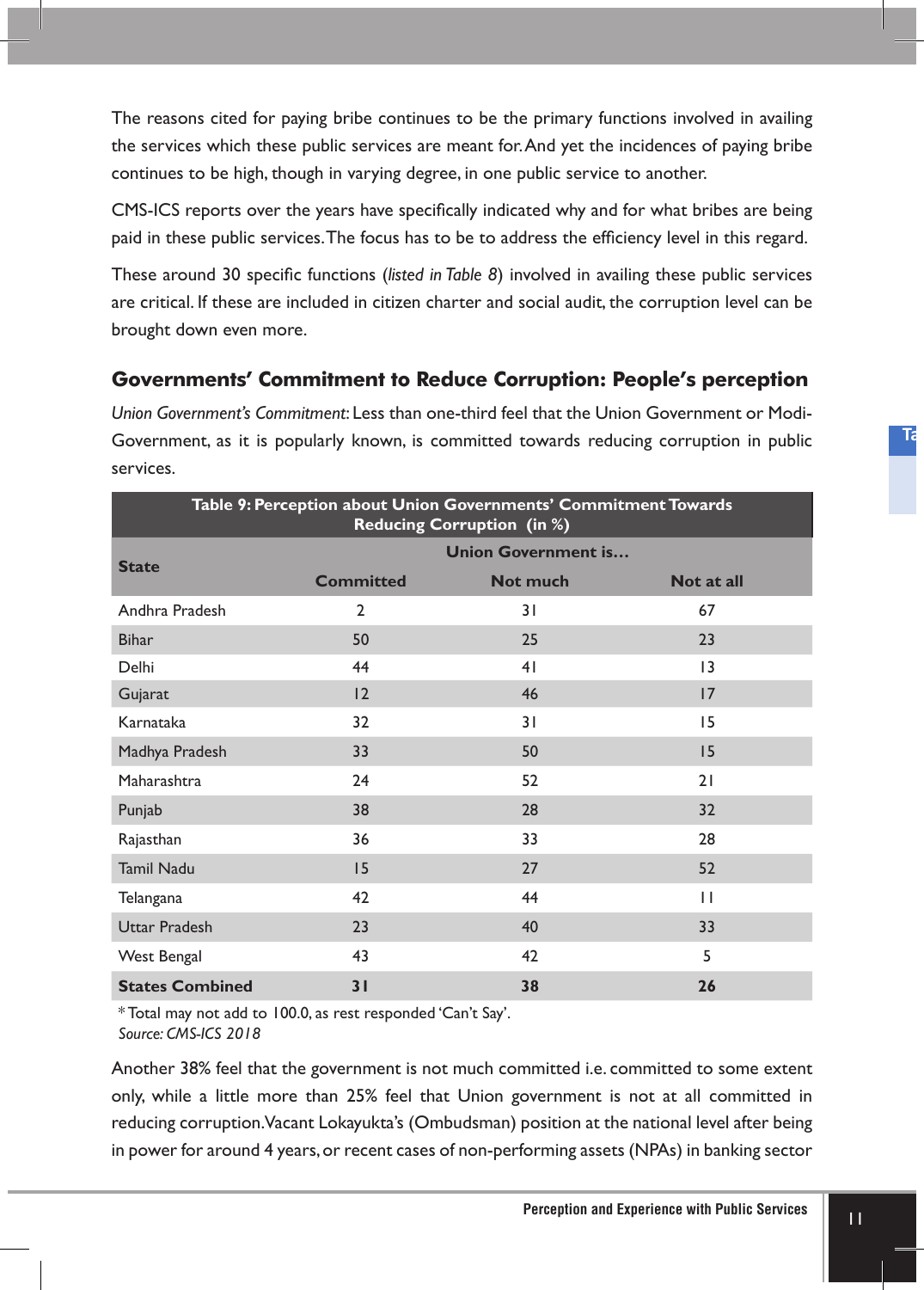(infamous cases of Mallaya and Nirav Modi), could be the factors contributing in building people's perception that government at the national level is not committed to reduce corruption. States where around 40% or more population feel that the Union government is committed to bring down corruption in public services include, Bihar, Delhi, West Bengal and Telangana while in states like Andhra Pradesh and Tamil Nadu, more than half of the people feel that the Union Government is not committed at all to eliminate corruption in public services.

| Table 10: Perception about Union Governments' Commitment Towards<br><b>Reducing Corruption (in %)</b> |                                      |      |  |  |
|-------------------------------------------------------------------------------------------------------|--------------------------------------|------|--|--|
| <b>State</b>                                                                                          | <b>Union Government is Committed</b> |      |  |  |
|                                                                                                       | 2018                                 | 2017 |  |  |
| Andhra Pradesh                                                                                        | $\overline{2}$                       | 42   |  |  |
| <b>Bihar</b>                                                                                          | 50                                   | 54   |  |  |
| Delhi                                                                                                 | 44                                   | 73   |  |  |
| Gujarat                                                                                               | 12                                   | 10   |  |  |
| Karnataka                                                                                             | 32                                   | 54   |  |  |
| Madhya Pradesh                                                                                        | 33                                   | 25   |  |  |
| Maharashtra                                                                                           | 24                                   | 9    |  |  |
| Punjab                                                                                                | 38                                   | 92   |  |  |
| Rajasthan                                                                                             | 36                                   | 46   |  |  |
| <b>Tamil Nadu</b>                                                                                     | 15                                   | 38   |  |  |
| Telangana                                                                                             | 42                                   | 51   |  |  |
| <b>Uttar Pradesh</b>                                                                                  | 23                                   | 28   |  |  |
| West Bengal                                                                                           | 43                                   | 6    |  |  |
| <b>States Combined</b>                                                                                | 31                                   | 41   |  |  |

*Source: CMS-ICS 2018 and 2017*

Compared to previous year (2017), in 2018 round, the percentage who feel Union government is committed to reduce corruption (31%), should be a matter of concern for the Modi-led government. In 2017, the percentage of such population was more than 40 percent.

*Respective State Government's Commitment:* Overall, less than one-fourth feel that their respective state governments are committed towards reducing corruption in public services in their state. In states like West Bengal, Bihar, Telangana, 40% percent or more feel that their state government is committed to reduce corruption in public services while in AP and Tamil Nadu, only 1 and 6 percent respectively feel that their respective state government is committed to reduce corruption in public services in their states.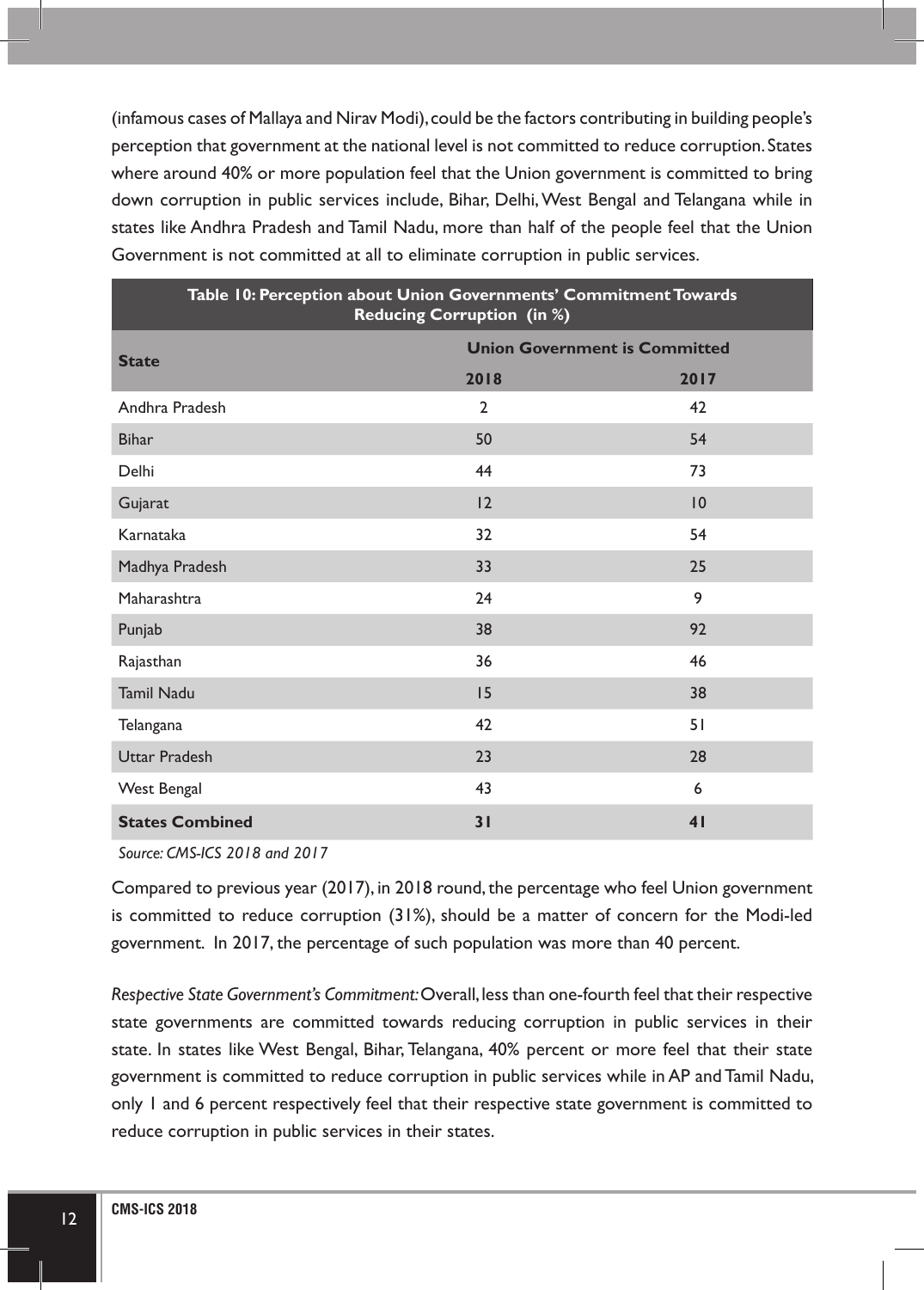| Table 11: Perception about Respective State Governments' Commitment, |  |
|----------------------------------------------------------------------|--|
| Towards Reducing Corruption (in %)                                   |  |

| <b>State</b>           |                  | <b>Respective State Government is</b> |            |
|------------------------|------------------|---------------------------------------|------------|
|                        | <b>Committed</b> | Not much                              | Not at all |
| Andhra Pradesh         |                  | 44                                    | 55         |
| <b>Bihar</b>           | 44               | 26                                    | 27         |
| Delhi                  | 29               | 43                                    | 25         |
| Gujarat                | 3                | 69                                    | 12         |
| Karnataka              | 27               | 23                                    | 29         |
| Madhya Pradesh         | 27               | 51                                    | 21         |
| Maharashtra            | 16               | 58                                    | 21         |
| Punjab                 | 28               | 28                                    | 41         |
| Rajasthan              | П                | 34                                    | 51         |
| <b>Tamil Nadu</b>      | 6                | 3                                     | 74         |
| Telangana              | 39               | 41                                    | 18         |
| <b>Uttar Pradesh</b>   | 20               | 38                                    | 39         |
| West Bengal            | 48               | 32                                    | 9          |
| <b>States Combined</b> | 24               | 39                                    | 33         |

\*Total may not add to 100.0, as rest responded 'Can't Say'. *Source: CMS-ICS 2018*

| Table 12: Perception about State Governments' Commitment<br>Towards Reducing Corruption (in %) |                                                 |      |  |  |
|------------------------------------------------------------------------------------------------|-------------------------------------------------|------|--|--|
| <b>State</b>                                                                                   | <b>Respective State Government is Committed</b> |      |  |  |
|                                                                                                | 2018                                            | 2017 |  |  |
| Andhra Pradesh                                                                                 |                                                 | 42   |  |  |
| <b>Bihar</b>                                                                                   | 44                                              | 9    |  |  |
| Delhi                                                                                          | 29                                              | 9    |  |  |
| Gujarat                                                                                        | 3                                               | 3    |  |  |
| Karnataka                                                                                      | 27                                              | 3    |  |  |
| Madhya Pradesh                                                                                 | 27                                              | 36   |  |  |
| Maharashtra                                                                                    | 16                                              | П    |  |  |
| Punjab                                                                                         | 28                                              | 74   |  |  |
| Rajasthan                                                                                      | $\mathbf{H}$                                    | 30   |  |  |
| <b>Tamil Nadu</b>                                                                              | 6                                               | 34   |  |  |
| Telangana                                                                                      | 39                                              | 61   |  |  |
| <b>Uttar Pradesh</b>                                                                           | 20                                              | 32   |  |  |
| West Bengal                                                                                    | 48                                              | 3    |  |  |
| <b>States Combined</b>                                                                         | 24                                              | 30   |  |  |

*Source: CMS-ICS 2018 and 2017*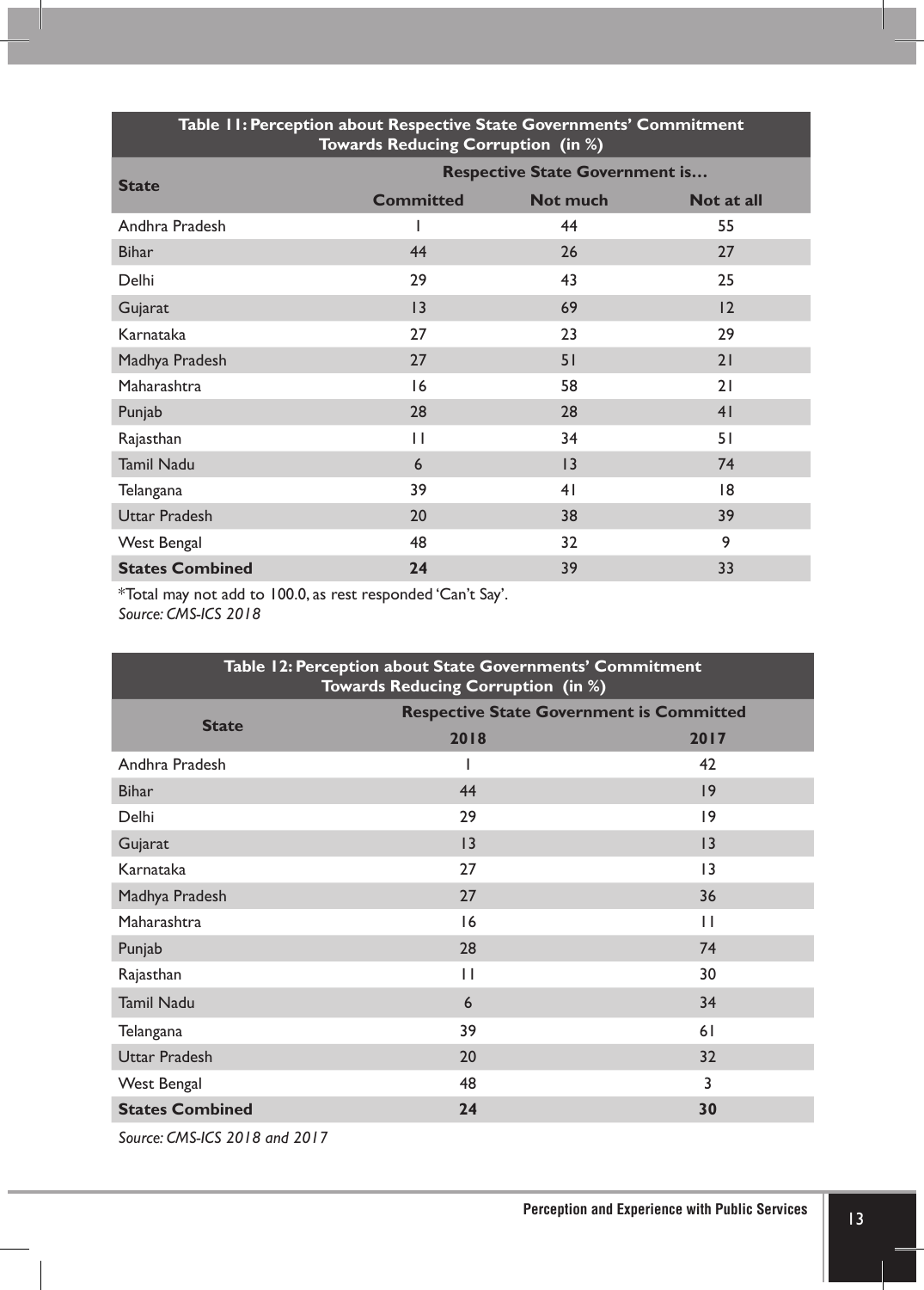Compared to 2017 round, the perception about the respective state government's commitment towards reducing corruption has further deteriorated in most of the surveyed states in 2018 round, except, Bihar, Delhi, Karnataka and Maharashtra to some extent. No change in opinion about the state government in Gujarat is observed, as far as people perception about the respective state government's commitment to reduce corruption in public services is concerned.

**Estimation of Bribe Paid:** Further to assess the quantum of bribe money paid across public services an estimate of the total bribe amount paid during last one year in the surveyed states across all public services was done. Due to smaller sample size at the state level, estimation of bribe paid in respective states was not calculated, rather an overall estimate of bribe amount that exchanged hands between citizens and service providers is done.

A conservative estimate brings out that around INR 2500-2800 crores (INR 25000-28000 million) as bribe amount paid in 13 states across 11 public services.

#### **Overall Assessment**

While perception about extent of corruption in public services has shown some improvement as compared to findings of previous rounds of CMS-ICS, a significant percentage of households continue to experience corruption in availing public services. To curb corruption in public services, some measures taken by the governments include lesser interface with service providers, encouraging citizen's feedback over phone/online, improving digital network and encouraging digital transfer of money/benefits.

In this round, assessment of states using key indicators has been done on two broad parametersone, People's perception and experience with corruption in availing public services in their states; two, Citizen Activism to curb corruption in availing public services. While the first, helps to assess the prevailing situation as far as corruption in availing public services is concerned, the second assessment gives a reflection on the state governments encouragement to citizens to participate in activities to curb corruption in availing public services.

For the two assessment parameters, indicators include,

- **People's Perception and Experience** with Corruption in Public Services- include 11 public services and to get Aadhaar and Voter ID.
- **Citizen Activism-Use** of RTI; registering online complaint; participation in public demonstration against corruption; Use of Digital payment gateway; have Aadhaar; have a bank account.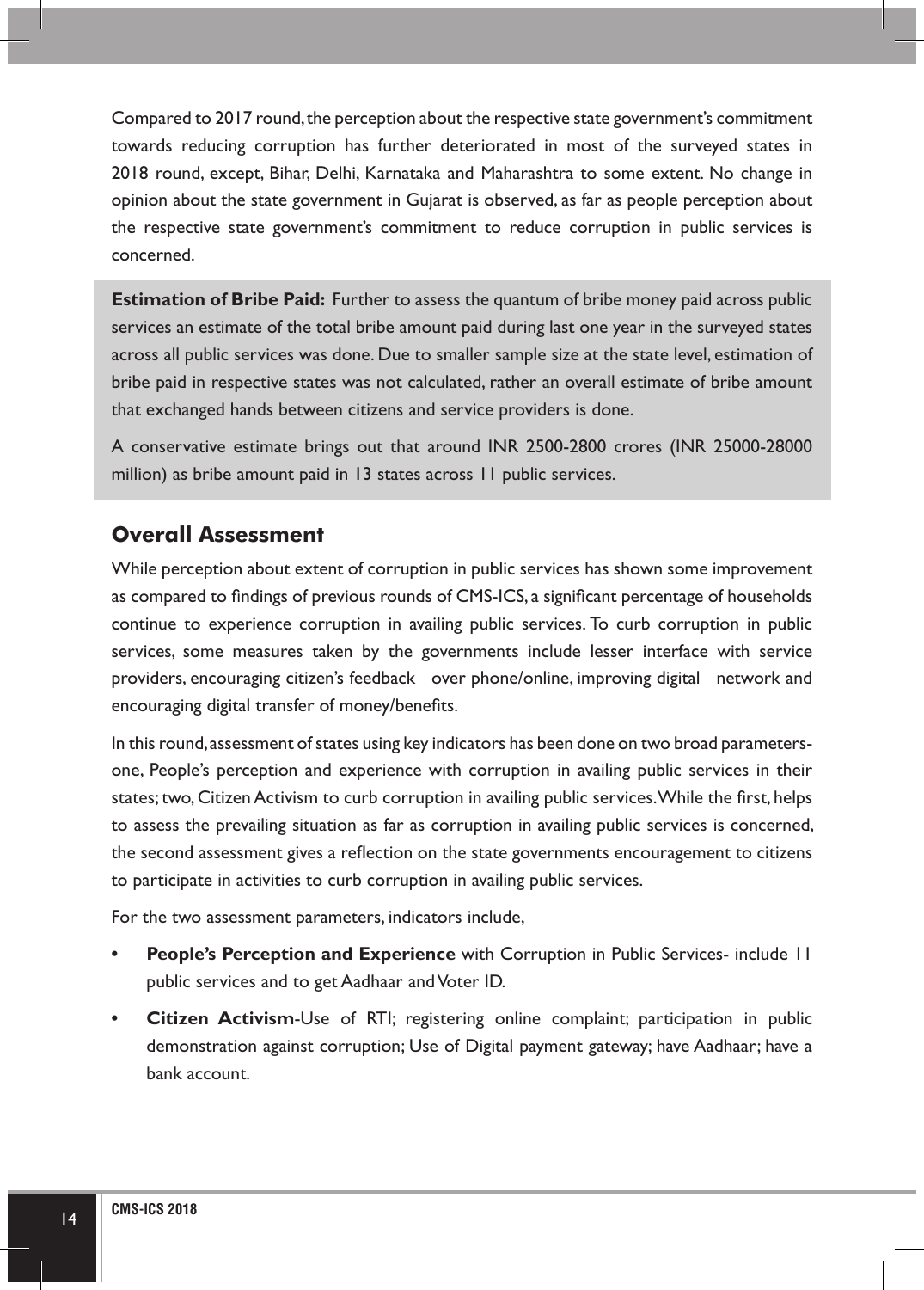States like Maharashtra, Delhi and Bihar performing better in 'Citizen Activism' rating and low on 'Corruption in Public Services' rating can be seen as relatively better examples of citizen activism playing a critical role in reducing corruption in availing public services.

| Table 13: States' Overall Performance on Corruption in Public Services<br>and Citizen Activism |                                                            |                                                                                                                                                                                                                                                                                                                                                     |  |  |  |
|------------------------------------------------------------------------------------------------|------------------------------------------------------------|-----------------------------------------------------------------------------------------------------------------------------------------------------------------------------------------------------------------------------------------------------------------------------------------------------------------------------------------------------|--|--|--|
| <b>State</b>                                                                                   | <b>Overall Performance</b>                                 |                                                                                                                                                                                                                                                                                                                                                     |  |  |  |
|                                                                                                | <b>Corruption in Public Services</b>                       | <b>Citizen Activism</b>                                                                                                                                                                                                                                                                                                                             |  |  |  |
| Maharashtra                                                                                    | ☝                                                          | $\begin{picture}(20,20) \put(0,0){\line(1,0){10}} \put(15,0){\line(1,0){10}} \put(15,0){\line(1,0){10}} \put(15,0){\line(1,0){10}} \put(15,0){\line(1,0){10}} \put(15,0){\line(1,0){10}} \put(15,0){\line(1,0){10}} \put(15,0){\line(1,0){10}} \put(15,0){\line(1,0){10}} \put(15,0){\line(1,0){10}} \put(15,0){\line(1,0){10}} \put(15,0){\line(1$ |  |  |  |
| Delhi                                                                                          | $\odot$                                                    | €                                                                                                                                                                                                                                                                                                                                                   |  |  |  |
| <b>Bihar</b>                                                                                   | $\odot$                                                    | ⇘                                                                                                                                                                                                                                                                                                                                                   |  |  |  |
| Madhya Pradesh                                                                                 | S                                                          | $\odot$                                                                                                                                                                                                                                                                                                                                             |  |  |  |
| Uttar Pradesh                                                                                  | ⇘                                                          | శ్కో                                                                                                                                                                                                                                                                                                                                                |  |  |  |
| <b>West Bengal</b>                                                                             | ♪                                                          | ඉි                                                                                                                                                                                                                                                                                                                                                  |  |  |  |
| Karnataka                                                                                      | $\odot$                                                    | శ్కో                                                                                                                                                                                                                                                                                                                                                |  |  |  |
| Gujarat                                                                                        | 履                                                          | €                                                                                                                                                                                                                                                                                                                                                   |  |  |  |
| Telangana                                                                                      | ల్గిన                                                      | ☝                                                                                                                                                                                                                                                                                                                                                   |  |  |  |
| Rajasthan                                                                                      | 骨                                                          | $\mathbb{S}$                                                                                                                                                                                                                                                                                                                                        |  |  |  |
| Punjab                                                                                         | శ్కో                                                       | $\odot$                                                                                                                                                                                                                                                                                                                                             |  |  |  |
| <b>Tamil Nadu</b>                                                                              | ą)                                                         | $\odot$                                                                                                                                                                                                                                                                                                                                             |  |  |  |
| Andhra Pradesh                                                                                 | శ్చి                                                       | శ్గిన                                                                                                                                                                                                                                                                                                                                               |  |  |  |
|                                                                                                | बै)<br>Low corruption / High Citizen Activism              |                                                                                                                                                                                                                                                                                                                                                     |  |  |  |
| Index                                                                                          | $\odot$<br>Moderate Corrupiton / Moderate Citizen Activism |                                                                                                                                                                                                                                                                                                                                                     |  |  |  |
|                                                                                                | ළි)<br>High Corruption / Low Citizen Activism              |                                                                                                                                                                                                                                                                                                                                                     |  |  |  |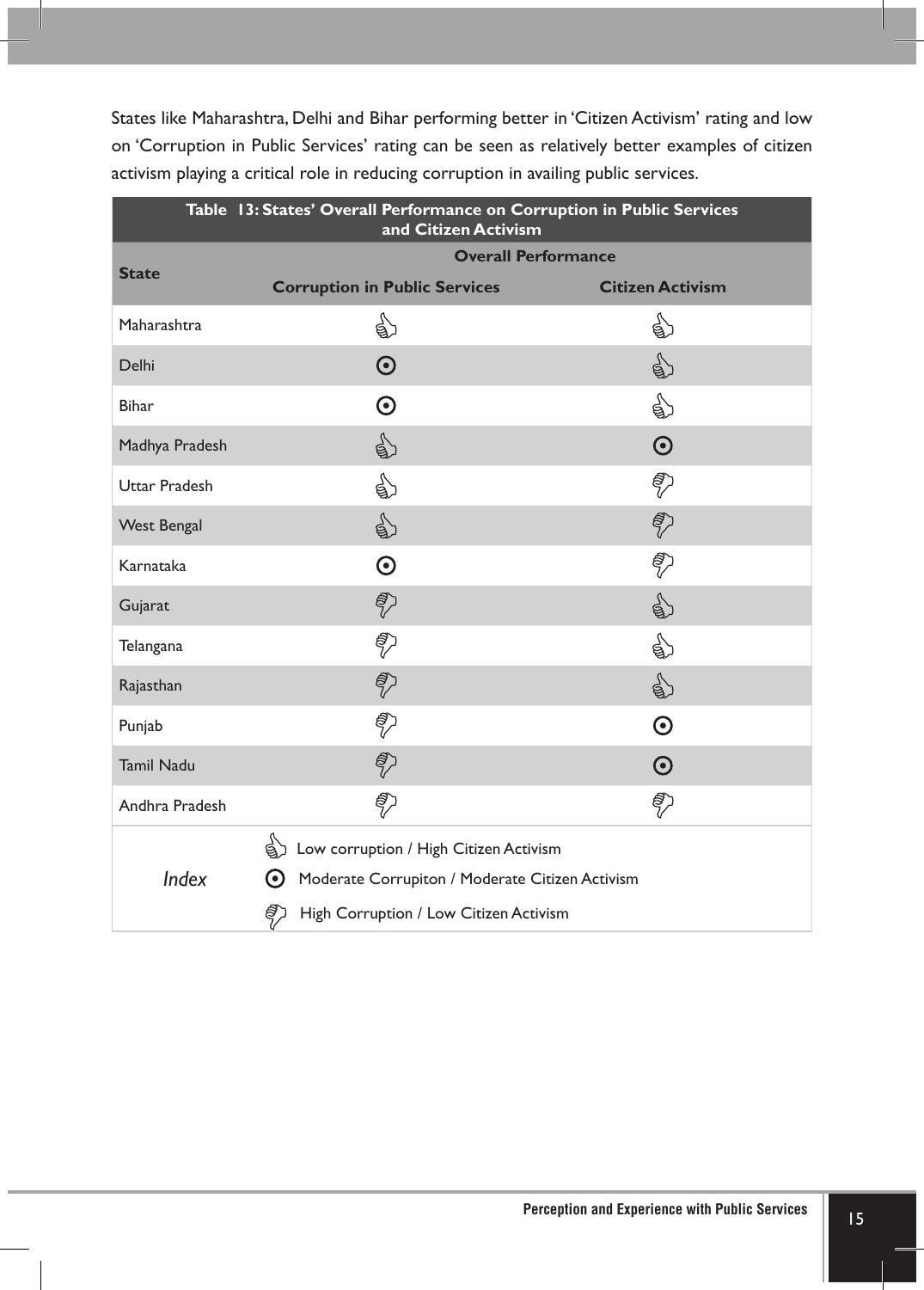#### **Score Sheet1: Corruption in Availing Public Services- by State**

- High composite score indicates state's Poor performance i.e. states fight against corruption needs more vigor and enforcement.
- Tamil Nadu followed by Telangana, Punjab, Andhra Pradesh, Gujarat are the 'poor' performers in terms of curbing corruption in availing public services while Rajasthan, Karnataka and Delhi are identified as 'moderate' performers.

For detail data, see Annex table 1.0

#### **Score Sheet2: Citizen Activism to Curb Corruption- by State**

- More score indicates better performance of states i.e. higher citizen activism
- States like Maharashtra, Delhi, Gujarat, Bihar and Telangana have seen higher citizen activism while state governments and civil society organizations need to motivate more citizen activism in states like Andhra Pradesh, West Bengal, Karnataka, Uttar Pradesh and Madhya Pradesh.

For detail data, see Annex table 2.0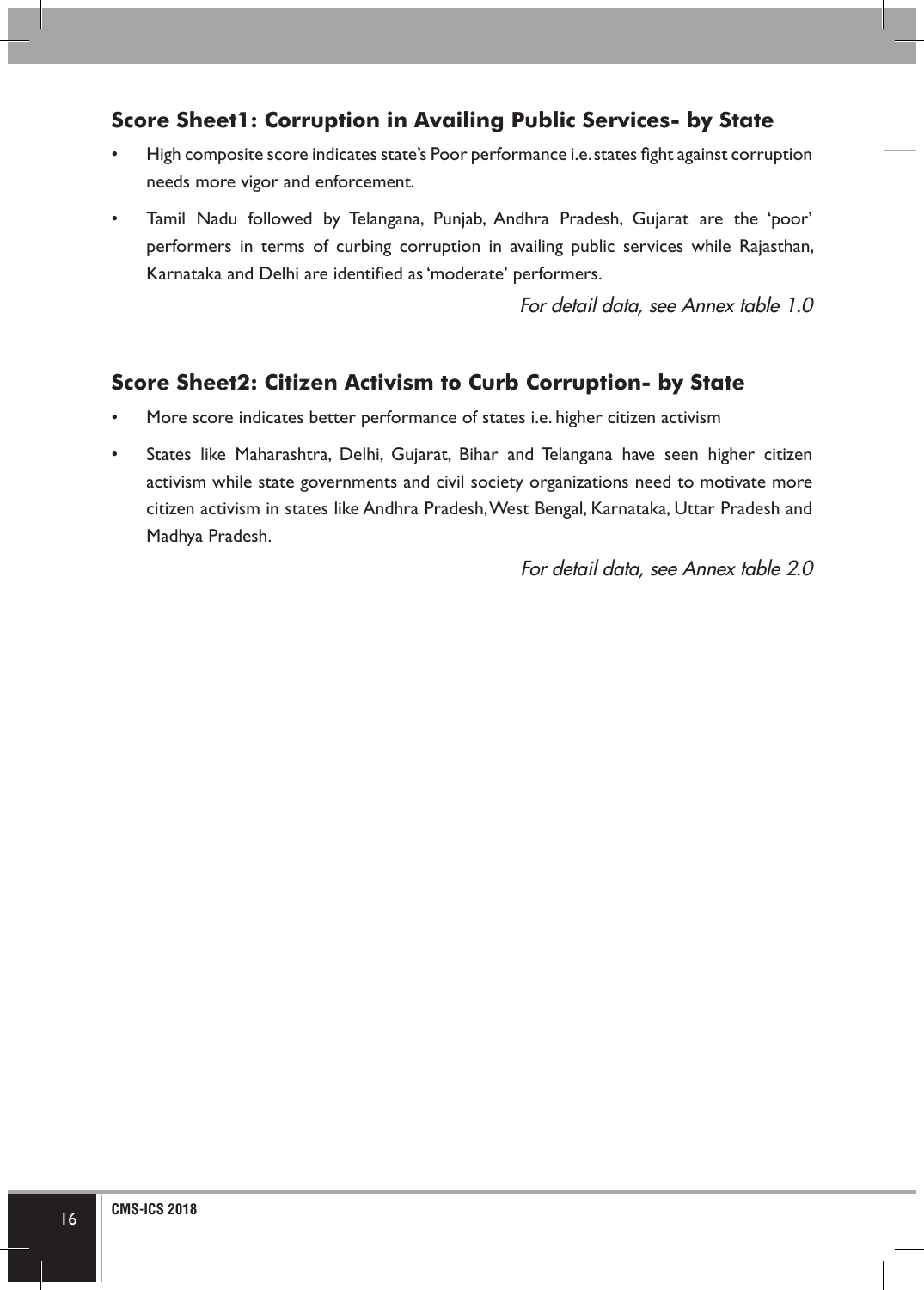#### **The Trend**

| Table 14: Interacted with Public Services during last one year (in %) |                   |      |  |
|-----------------------------------------------------------------------|-------------------|------|--|
| <b>Public Services</b>                                                | <b>Households</b> |      |  |
|                                                                       | 2005              | 2018 |  |
| <b>PDS</b>                                                            | 68                | 71   |  |
| Health/Hospital                                                       | 54                | 72   |  |
| Electricity                                                           | 62                | 73   |  |
| <b>School Education</b>                                               | 40                | 44   |  |
| <b>Water Supply</b>                                                   | 15                | 28   |  |
| Land/Housing                                                          | 4                 | 23   |  |
| <b>Banking Services</b>                                               | 38*               | 84   |  |
| Police                                                                | 17                | 30   |  |
| Judiciary                                                             | 4                 | 12   |  |
| <b>Transport Services</b>                                             | <b>NC</b>         | 25   |  |
| MGNREGS (Rural)                                                       | 40*               | 15   |  |

\*2008, as in 2005, study covered only rural financial institution NC = not covered *Source: CMS-ICS 2018 and 2005*

Comparison of two rounds of CMS-India Corruption Study brings out households' high dependence on public services. Some of the public services such as Electricity, Water Supply, Housing/Land records, Police, Judiciary, Transport and MGNREGS are monopolistic in nature and therefore households have no option but to depend on them for the services.

However, in spite of having private banks as an option, dependence on public sector banking services is very high. Also, compared to an earlier round (2008), a huge jump in percentage of households that interacted with banking services could be seen in 2018 round (from 38% in '08 to 84% in '18). As far as the percentage of households, in a year, interacting with other public services such as Police, Water Supply and Housing/Land records, is concerned, an increase by around two times is noticeable. While interaction with services like Water Supply and Land/ Housing could be seen as a welcome change, as more and more households are availing the services. However, increase in percentage of households interacting with Police, have both the facets. While on one hand more interaction suggests that police services are becoming more accessible to common people, which is a welcome sign but on the other hand, it also suggests increase in number of crimes, which in turn is forcing people to approach police for availing their services. However, in no way people's interaction with any of the public services should be discouraged, probably more efforts may be made to make the interactions virtual, as much as possible and less in person.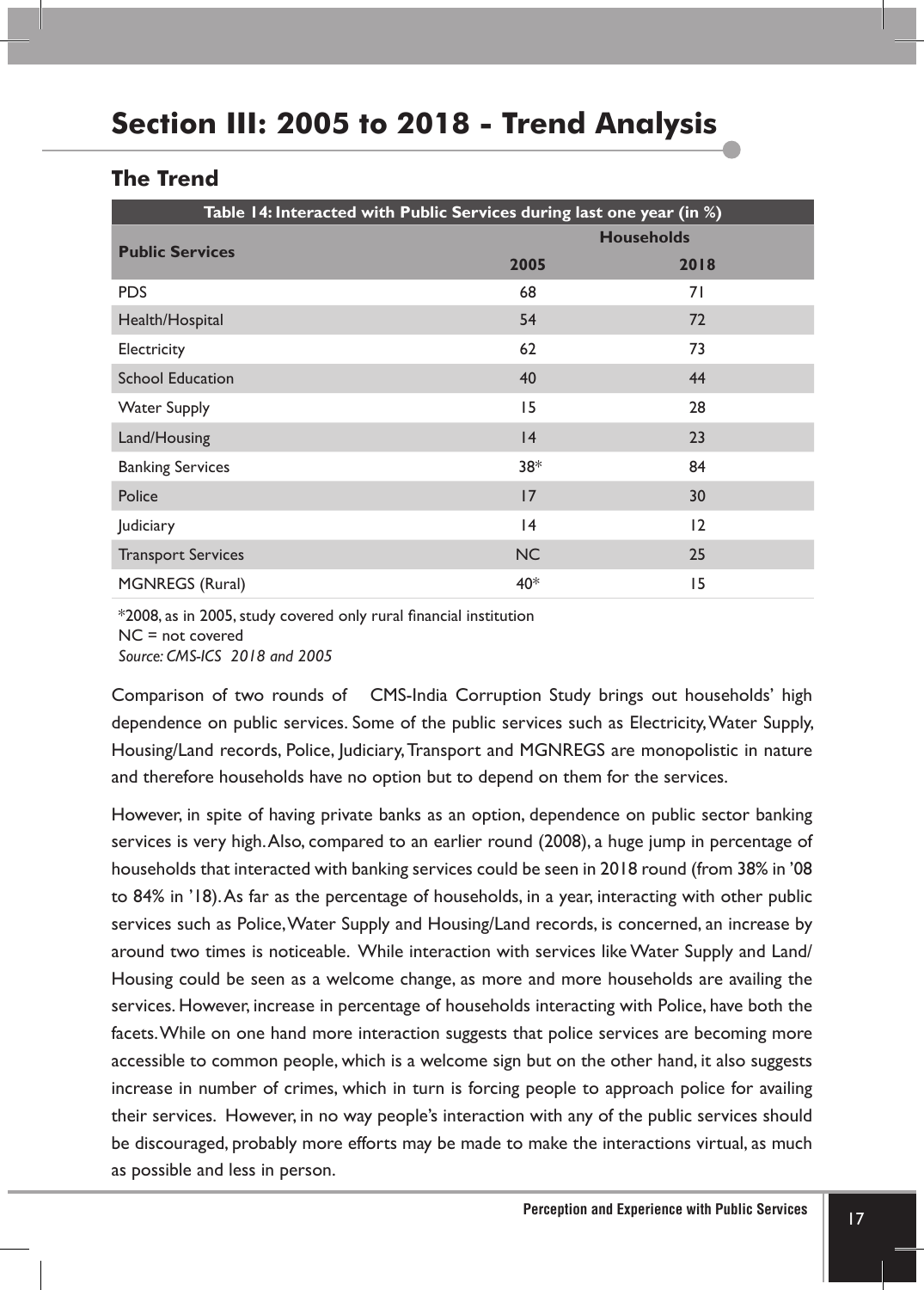Despite perception about public services improving as compared to previous rounds of CMS-ICS, still a sizeable population (38%) holds a perception that level of corruption has increased in last 12 months while another 37% feel there is no change in level of corruption in public services.

| Table 15: General Perception about Corruption in Public Service- by State (in %) |      |                  |                          |      |              |                          |
|----------------------------------------------------------------------------------|------|------------------|--------------------------|------|--------------|--------------------------|
| <b>State</b>                                                                     |      | <b>Increased</b> | <b>Decreased</b>         |      |              | <b>Remained the Same</b> |
| <b>Rounds</b>                                                                    | 2005 | 2018             | 2005                     | 2018 | 2005         | 2018                     |
| Andhra Pradesh                                                                   | 72   | 72               | 9                        | 4    | 9            | 4                        |
| <b>Bihar</b>                                                                     | 87   | 25               | T                        | 45   | 12           | 30                       |
| Delhi                                                                            | 73   | 34               | 6                        | 26   | 21           | 40                       |
| Gujarat                                                                          | 69   | 48               | 8                        | 9    | 21           | 43                       |
| Karnataka                                                                        | 82   | 24               | ı                        | 29   | 15           | 47                       |
| Madhya Pradesh                                                                   | 75   | 37               | 6                        | 32   | 18           | 31                       |
| Maharashtra                                                                      | 83   | 21               | $\overline{4}$           | 35   | $\mathsf{H}$ | 44                       |
| Punjab                                                                           | 60   | 56               | $\mathbf{H}$             | 9    | 29           | 35                       |
| Rajasthan                                                                        | 71   | 51               | 6                        | 9    | 22           | 30                       |
| <b>Tamil Nadu</b>                                                                | 69   | 53               | 12                       | 6    | 8            | 41                       |
| Telangana*                                                                       |      | 3                | $\overline{\phantom{a}}$ | 34   | -            | 53                       |
| Uttar Pradesh                                                                    | 67   | 38               | 6                        | 23   | 25           | 39                       |
| <b>West Bengal</b>                                                               | 74   | 25               | 6                        | 43   | 8            | 32                       |
| <b>States Combined</b>                                                           | 74   | 38               | 6                        | 25   | 20           | 37                       |

\* undivided Andhra Pradesh

*Source: CMS-ICS 2018 & 2005*

Noticeably, in this round, in states like Gujarat, Punjab and Tamil Nadu, people's perception suggest not a significant decrease in corruption level in their respective states.

#### **Perception about Corruption in Public Services: 2005 vs 2018**

The perception about level of corruption has shown a significant declining trend in 2018 as compared to 2005 round findings. This was observed across all services. While perception about corruption in availing most of the public services have improved during the last 12 years, services like judiciary, police and land records/housing have shown more significant change in people's perception that the level of corruption in public services has not increased. In spite of the relative improvement in people's perception about these three public services from 2005 round findings, in 2018 the three public services compared to other public services continue to remain as infamous top three as far as perception about level of corruption in availing public services is concerned.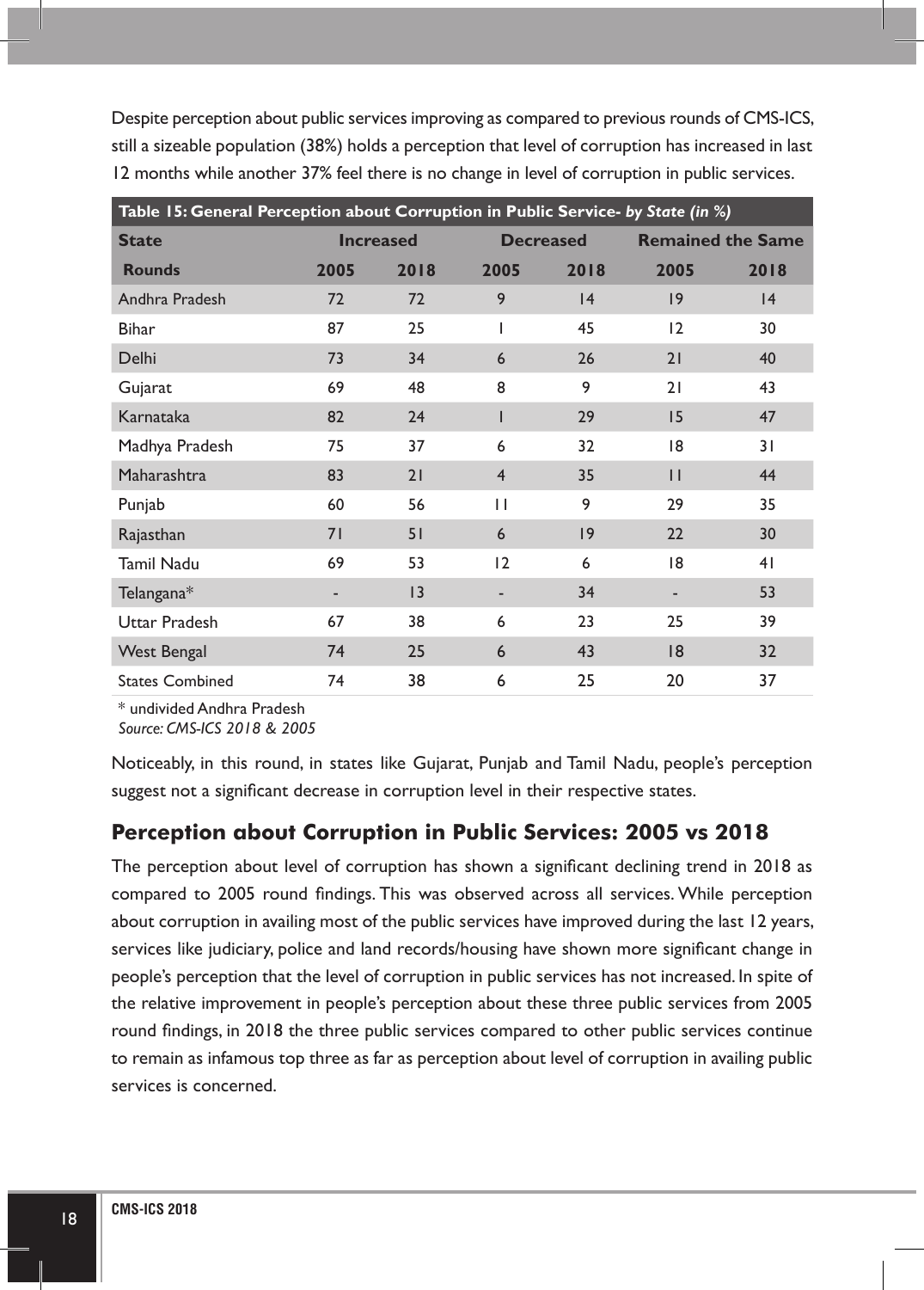**Graph 2: Percentage Perceived 'Increase' in Corruption in Graph 2: Percentage Perceived 'Increase' in Corruption in Public Services-2005 vs 2018**



## **Experienced Corruption in Public Services: 2005 vs 2018**

services. While perception about corruption in availing most of the public across all public services. However, a significant percentage in services like Police, Housing/Land to avail the services. did pay bribe or used influence to avail the services. The incidences of corruption in public services has shown a significant decline in last decade records and Health/hospital services, out of those interacted with a particular public service



**Graph 3: Experienced Corruption in Public Servcies-2005 vs 2018**

Overall in terms of decline in percentage points between two rounds (2005 and 2018), it has extent in the public services.This has been observed all across public services. Overall in terms of decline in percentage points between two rounds (2005 come down sharply across public services, indicating curbing of corrupt practices to a large

percentage points. However, endeavour need to be continued as a top most priority of the and 2018), it has come down sharply across public services, indicating curbing governments, both at Union and state levels.<br>. In fact, overall, *experience* with corruption in availing public services has come down significantly in the last 13 years in Police, Housing/Land Records and Judiciary services by more than 50

30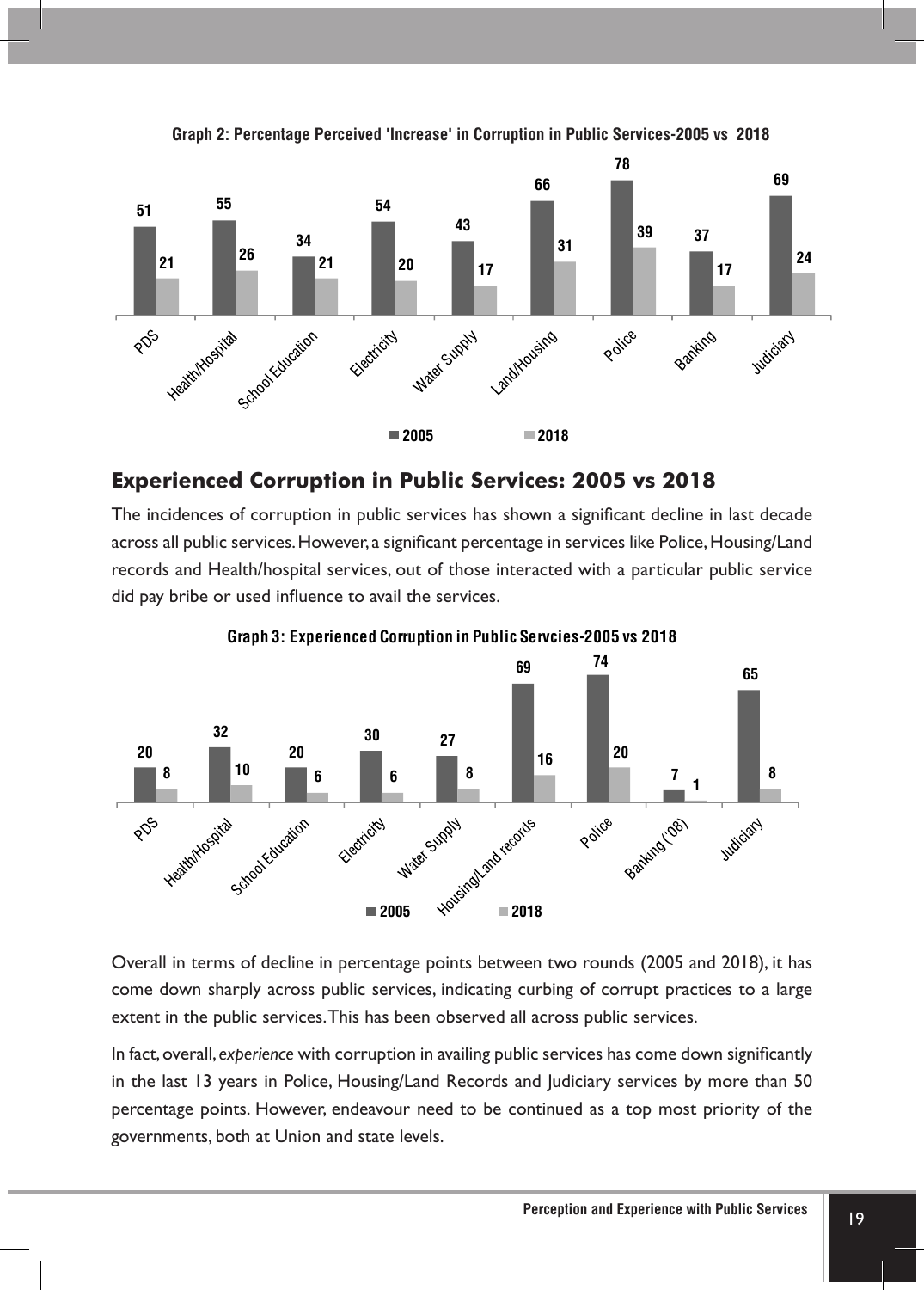A time series reflection of the scenario across the more often interacted public services show a decline as far as percentage of households that reported experiencing corruption in availing public services is concerned.

| Table 16: Households Experienced Corruption in Public Service - A Comparative Picture<br>2005-2018 (Households in %) |                 |                |             |             |             |                 |                 |
|----------------------------------------------------------------------------------------------------------------------|-----------------|----------------|-------------|-------------|-------------|-----------------|-----------------|
| <b>Public Services</b>                                                                                               | 2005<br>$(R+U)$ | 2008<br>(BPL)  | 2010<br>(R) | 2012<br>(S) | 2013<br>(W) | 2017<br>$(R+U)$ | 2018<br>$(R+U)$ |
| <b>PDS</b>                                                                                                           | 20              | 8              | 22          | 34          | 18          | 12              | 8               |
| Health/Hospital                                                                                                      | 32              | $\mathbf{H}$   | $ 9\rangle$ | 32          | 16          | 8               | $\overline{10}$ |
| School Education                                                                                                     | 20              | 5              | 15          | <b>NA</b>   | <b>NA</b>   | 6               | 6               |
| Electricity                                                                                                          | 30              | $\mathsf{H}$   | <b>NA</b>   | 35          | 21          | $\overline{7}$  | 6               |
| <b>Water Supply</b>                                                                                                  | 27              | 12             | 16          | 50          | 20          | 9               | 8               |
| Housing/Land Records                                                                                                 | 69              | 34             | <b>NA</b>   | 52          | 24          | 24              | 16              |
| Police                                                                                                               | 74              | 52             | <b>NA</b>   | 75          | 59          | 34              | 20              |
| <b>Banking</b>                                                                                                       | $30*$           | $\overline{7}$ | <b>NA</b>   | <b>NA</b>   | <b>NA</b>   | $\overline{7}$  | ı               |
| Judiciary                                                                                                            | 65              | <b>NA</b>      | <b>NA</b>   | <b>NA</b>   | 59          | 18              | 8               |
| Transport                                                                                                            | <b>NA</b>       | <b>NA</b>      | <b>NA</b>   | <b>NA</b>   | <b>NA</b>   | 44              | 21              |

Note: NA- not covered in this round; R+U=Both rural and urban locations, BPL-only BPL households; R= only in rural locations; S=only in slums; W=only women respondents

#### \*Only Rural Financial Institutions

*Source: CMS-ICS 2005,2008,2010,2012,2013, 2017 and 2018*

| Table 17: Households Experienced Corruption in<br><b>Public Services (in %)</b> |                            |                 |  |  |
|---------------------------------------------------------------------------------|----------------------------|-----------------|--|--|
| <b>State</b>                                                                    | 2005                       | 2018            |  |  |
| Andhra Pradesh                                                                  | $51**$                     | 17              |  |  |
| <b>Bihar</b>                                                                    | 73                         | 35              |  |  |
| Delhi                                                                           | 44                         | 29              |  |  |
| Gujarat                                                                         | 43                         | $\overline{13}$ |  |  |
| Karnataka                                                                       | 57                         | 36              |  |  |
| Madhya Pradesh                                                                  | 51                         | 23              |  |  |
| Maharashtra                                                                     | 39                         | 15              |  |  |
| Punjab                                                                          | 47                         | 22              |  |  |
| Rajasthan                                                                       | 58                         | 20              |  |  |
| <b>Tamil Nadu</b>                                                               | 59                         | 38              |  |  |
| Telangana                                                                       | $**$                       | 73              |  |  |
| <b>Uttar Pradesh</b>                                                            | 51                         | 4               |  |  |
| West Bengal                                                                     | 47                         | 15              |  |  |
| <b>States Combined</b>                                                          | 52                         | 27              |  |  |
| Source: CMS-ICS 2018 & 2005                                                     | **undivided Andhra Pradesh |                 |  |  |

State wise variation or change for each public service has not been measured in this round as a lesser proportion of households out of the total sample covered at the state level, reported interacting with a particular public service during the last one year.

Overall, the percentage of households in each state *experiencing* corruption in at least one public service too has come down significantly in all states, except Telangana which was not created in 2005.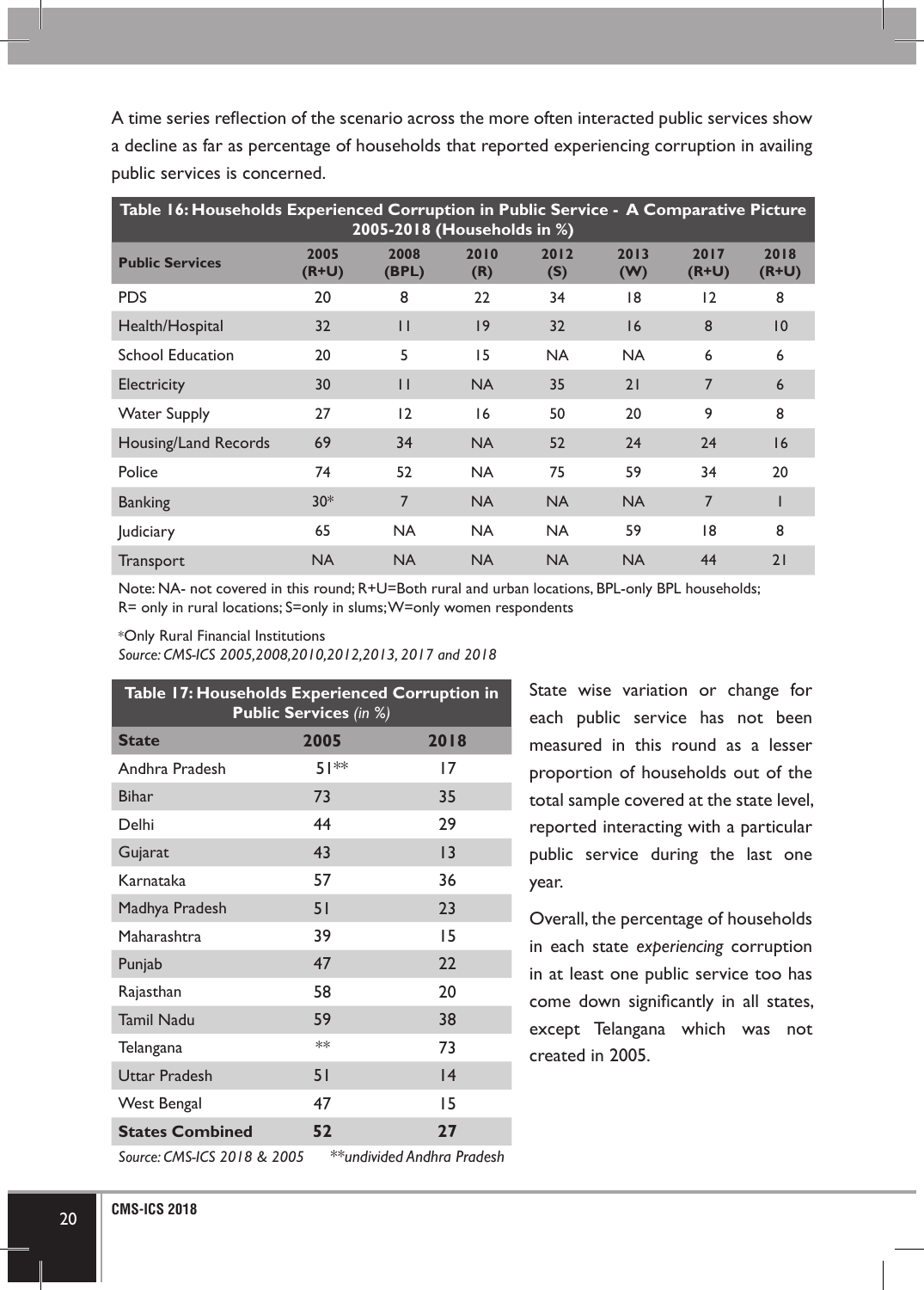#### **Reasons for Paying Bribe in Public Services: 2005 vs 2018**

Among the reasons cited for paying bribe, noticeable is the fact that main reasons continue to be similar in most of the public services over the last 13 years.

| Table 18: Main Reasons for which Bribe Paid                          |                                                                                    |                |                                         |  |
|----------------------------------------------------------------------|------------------------------------------------------------------------------------|----------------|-----------------------------------------|--|
| <b>Public</b><br><b>Service</b>                                      | <b>Reason for paying Bribe</b>                                                     |                | <b>Households Paid</b><br>Bribe* (in %) |  |
|                                                                      |                                                                                    | 2005           | 2018                                    |  |
|                                                                      | To get new ration card                                                             | 46             | 39                                      |  |
| <b>PDS</b>                                                           | Deletion/Addition of name in ration card                                           | 13             | 20                                      |  |
|                                                                      | Get monthly ration/change not returned                                             | 29             | 28                                      |  |
|                                                                      | As in-patient/ for getting bed/services                                            | 42             | 15                                      |  |
| Health/                                                              | For diagnostic services/Pathological test                                          |                |                                         |  |
| Hospital                                                             | Get medicine from dispensary/store                                                 | 16             | 8                                       |  |
| <b>Services</b>                                                      | For Health Card                                                                    |                | 12                                      |  |
|                                                                      | For OPD card                                                                       | 25             | 49                                      |  |
|                                                                      | School Admission/books/uniforms                                                    | 37             | 45                                      |  |
| School                                                               | Issuance of certificate                                                            | 27             | 12                                      |  |
| <b>Education</b>                                                     | Avoid retention due to low attendance                                              | 6              | $ 9\rangle$                             |  |
|                                                                      | Application form for scholarship                                                   | 3              | 22                                      |  |
|                                                                      | Change/Correction of name/address                                                  | 27             | 6                                       |  |
|                                                                      | Correction of faulty meter/inflated bills                                          | 18             | 56                                      |  |
| <b>Electricity</b>                                                   | New connection                                                                     | 25             | 25                                      |  |
|                                                                      | Load enhancement                                                                   | $\overline{2}$ | $\mathbf{H}$                            |  |
| Housing/                                                             | Property registration/mutation/transfer of ownership                               | 47             | 27                                      |  |
| Land<br>Purchase of Stamp paper/obtaining land and property document |                                                                                    | 28             | 54                                      |  |
| Record                                                               | Building approval/get house plan sanctioned / new construction                     | 54             | $\overline{13}$                         |  |
|                                                                      | Registration of FIR/arrest of accused/ ensure follow up                            | 52             | 29                                      |  |
| <b>Police</b>                                                        | Police verification for passport/job                                               | $\mathsf{I}$   | 16                                      |  |
|                                                                      | Remove name as an accused/witness                                                  | $\mathsf{I}$   | 9                                       |  |
|                                                                      | Avoid Challan for violation of traffic rule                                        | 15             | 34                                      |  |
| Water                                                                | For installation of new water connection                                           | 57             | 27                                      |  |
| <b>Supply</b>                                                        | Installation/ Maintenance of water pipeline                                        | 9              | 70                                      |  |
|                                                                      | To take loan/defer loan payment                                                    | 85             | 30                                      |  |
| <b>Banking</b>                                                       | To open account/documentation process                                              | 15             | 40                                      |  |
|                                                                      | To get certified copy of the order                                                 | 28             | 43                                      |  |
| <b>Judiciary</b>                                                     | To get early hearing date of choice                                                | 31             | 52                                      |  |
|                                                                      | * %age is out of those who experienced Bribe demand<br>Source: CMS-ICS 2018 & 2005 |                |                                         |  |

These reasons for corrupt practices could be broadly categorized as the ones related to procedural; documentation related; payment evasion; and dependency on service provider.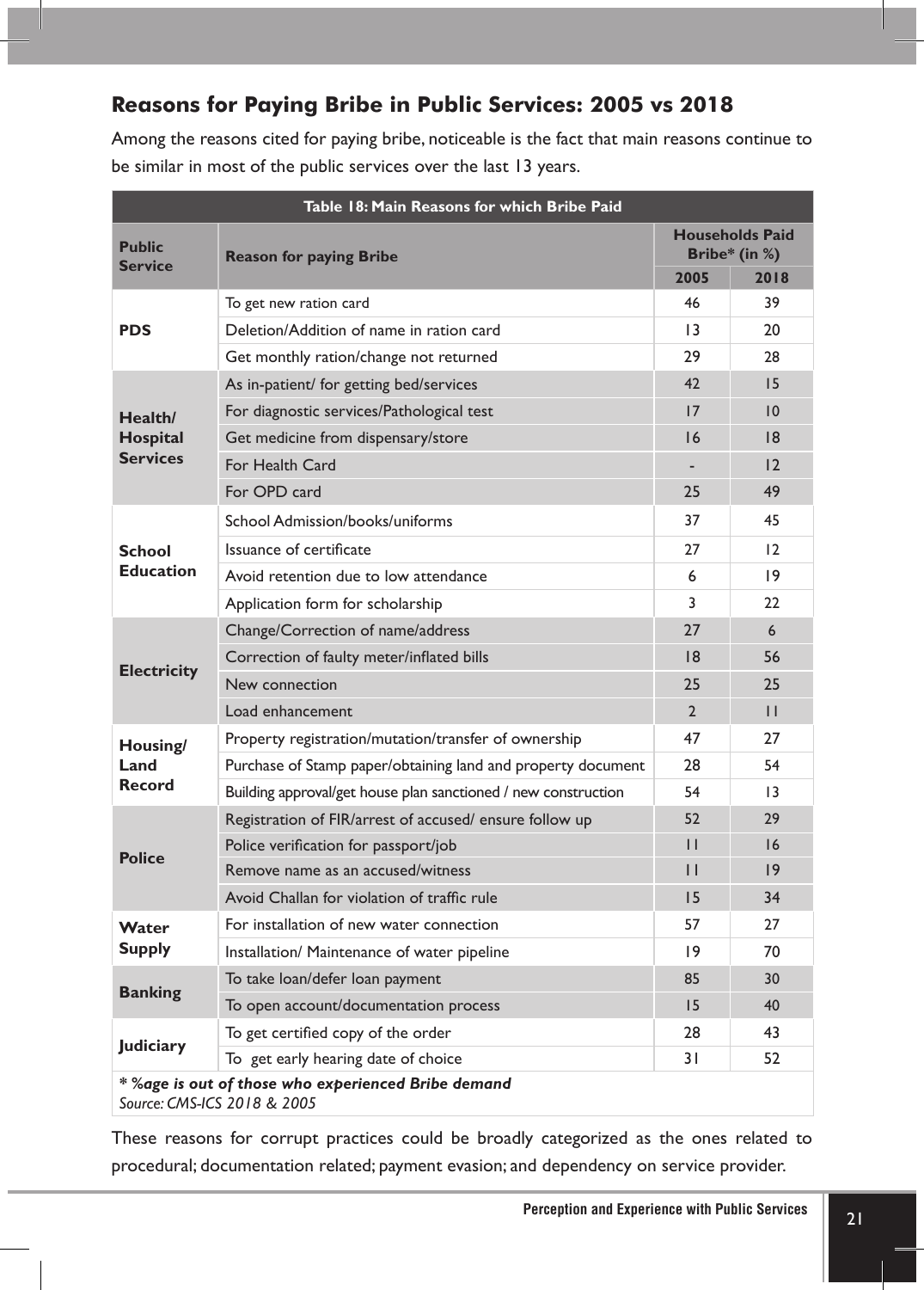## **Section IV: Citizen Activism and Empowering**

Apart from the government action to eliminate corruption from public services, citizens too have a major role to play individually or in group. Citizen activism expects that on coming across any incidence of corrupt practices in public services, the citizen should inform the concerned public complaint officer or grievance redressal officer about the unfair practices in the public service. Also, as a citizen of the country, from time to time, citizens may raise their voice against corrupt practices in public services and the desired changes at policy level to plug source(s) of corruption in public services; bring more transparency and accountability in public services.

#### **Ever complained about Corruption in Public Services**

Around 20 percent of the households ever registered their complaint on coming

across any kind of corrupt practices while they interacted with public services to avail one or the other services. In states like Maharashtra and Delhi, more than one-third of the surveyed households registered their complaint. While in states like Karnataka, West Bengal and Andhra Pradesh, less than 10 percent ever complained about corruption in public services.

*Medium of registering complaints:* Out of 20% who ever complained, the medium of informing about corrupt practices was mainly 'verbally in person' or 'over phone', as reported by around 8% each. The other mediums of registering complaint include, mails/letters and e-mails (2% each).

| Table 19: Medium of Registering Complaint about Corruption in Public Services<br>- by State (in %) |                |                |                          |                                |
|----------------------------------------------------------------------------------------------------|----------------|----------------|--------------------------|--------------------------------|
| <b>State</b>                                                                                       | Letter         | <b>Phone</b>   | E-mail                   | <b>In Person</b><br>(Verbally) |
| Andhra Pradesh                                                                                     | -              | 0.6            | $\overline{\phantom{a}}$ | $\overline{\phantom{a}}$       |
| <b>Bihar</b>                                                                                       | $\overline{4}$ | $\mathbf{H}$   |                          | 10                             |
| Delhi                                                                                              | $\overline{2}$ | 15             | 8                        | 10                             |
| Gujarat                                                                                            | 9              | 12             | $\overline{2}$           | ı                              |
| Karnataka                                                                                          |                | $\overline{2}$ |                          | 5                              |
| Madhya Pradesh                                                                                     | $\overline{2}$ | 8              |                          | 12                             |
| Maharashtra                                                                                        | 4              | 9              | 10                       | 4                              |
| Punjab                                                                                             | $\overline{2}$ | 8              | $\overline{2}$           | 15                             |
| Rajasthan                                                                                          | $\overline{2}$ | 10             | ı                        | 3                              |
| <b>Tamil Nadu</b>                                                                                  | $\overline{4}$ | $\overline{4}$ | $\overline{4}$           | 12                             |
| Telangana                                                                                          |                | 9              | ı                        | 3                              |
| <b>Uttar Pradesh</b>                                                                               | ı              | 9              |                          | 9                              |
| West Bengal                                                                                        |                |                |                          | $\overline{7}$                 |
| <b>States Combined</b>                                                                             | $\overline{2}$ | 8              | $\overline{2}$           | 8                              |
| Source: CMS-ICS 2018                                                                               |                |                |                          |                                |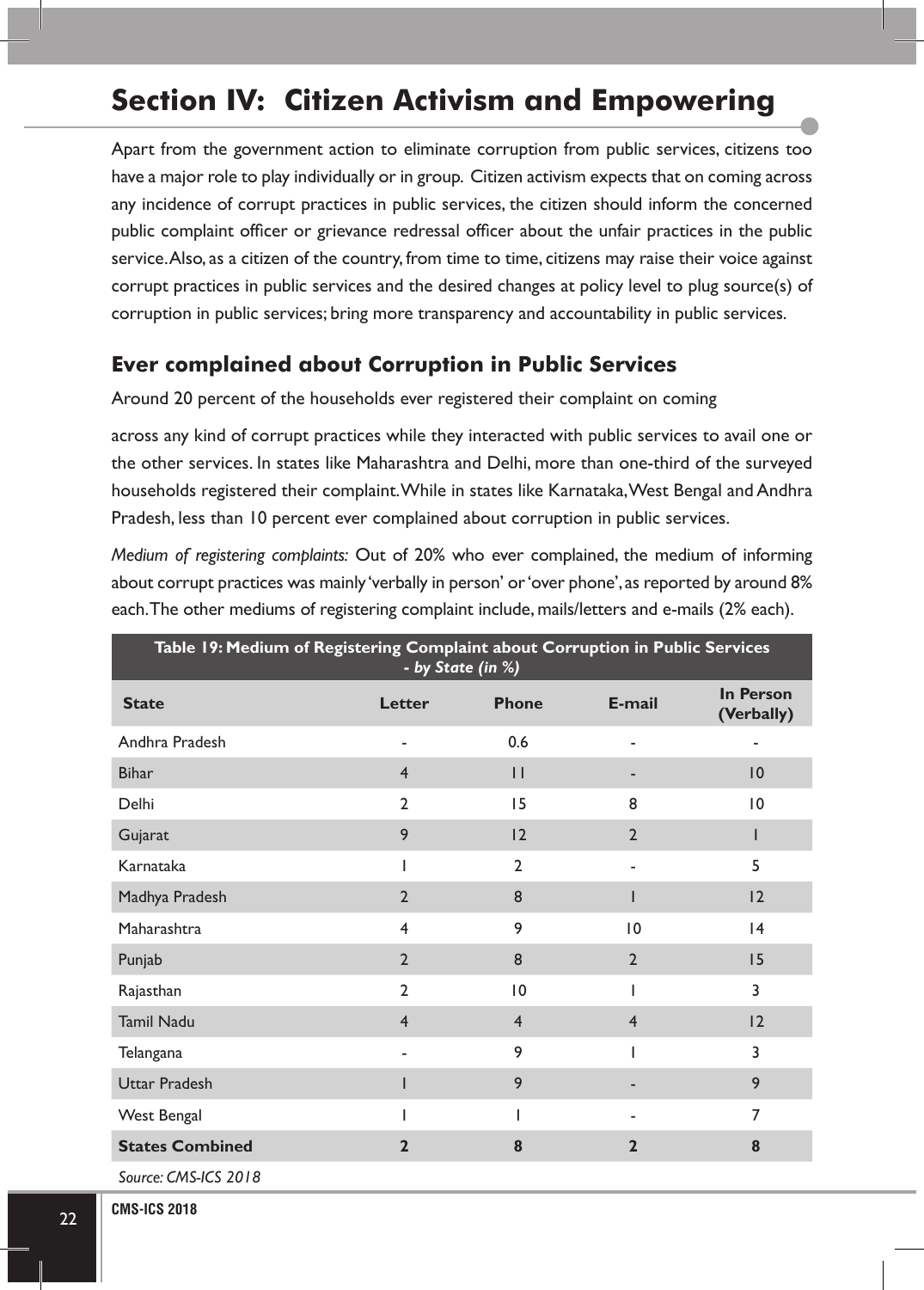#### **Ever Participated in Public Meetings/Protest Rally to raise Concern about Prevailing Corruption in Public Services**

Public protests and public meetings to raise concern about corruption in public services is sometimes important to bring the issue on the forefront and to the notice of officials and policy makers. Around 10% households interviewed reported having participated in any such public gathering.

| Table 20: Ever Participated in Protests or Public Meetings to Raise Concern about<br><b>Corruption in Public Services (in %)</b> |              |  |  |
|----------------------------------------------------------------------------------------------------------------------------------|--------------|--|--|
| <b>State</b>                                                                                                                     | 2018         |  |  |
| Andhra Pradesh                                                                                                                   | 3            |  |  |
| <b>Bihar</b>                                                                                                                     | $\mathbf{H}$ |  |  |
| Delhi                                                                                                                            | 3            |  |  |
| Gujarat                                                                                                                          | 12           |  |  |
| Karnataka                                                                                                                        | 3            |  |  |
| Madhya Pradesh                                                                                                                   | 10           |  |  |
| Maharashtra                                                                                                                      | 4            |  |  |
| Punjab                                                                                                                           | 17           |  |  |
| Rajasthan                                                                                                                        | 9            |  |  |
| <b>Tamil Nadu</b>                                                                                                                | 8            |  |  |
| Telangana                                                                                                                        | 10           |  |  |
| <b>Uttar Pradesh</b>                                                                                                             | 9            |  |  |
| West Bengal                                                                                                                      | 12           |  |  |
| <b>States Combined</b>                                                                                                           | 10           |  |  |

*Source: CMS-ICS 2018*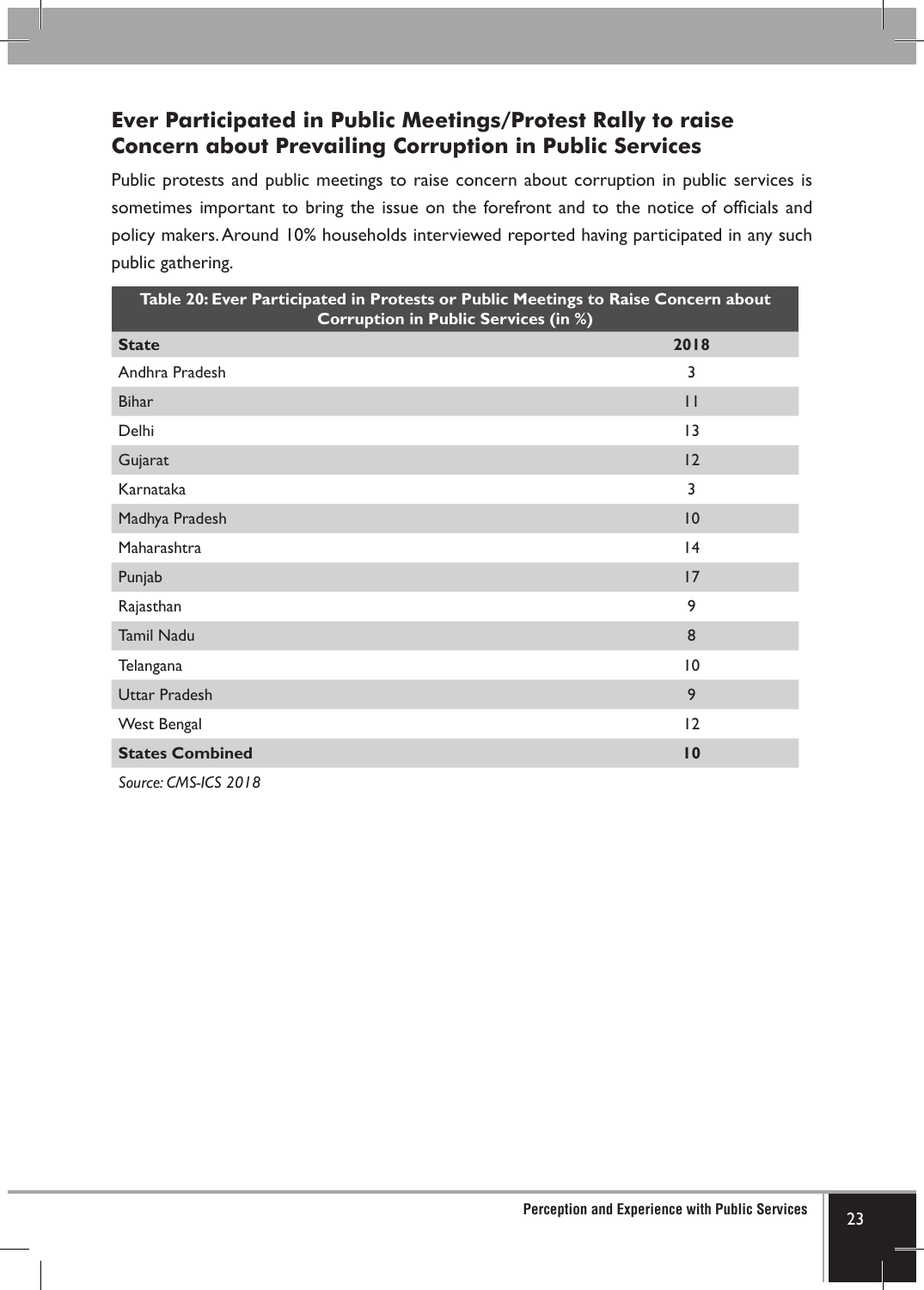|                        | Table 21: Heard about RTI Act | (in %)          |                         |
|------------------------|-------------------------------|-----------------|-------------------------|
| <b>State</b>           |                               | 2008*           | 2018                    |
| Andhra Pradesh         |                               | 17              | $\overline{\mathbf{4}}$ |
| <b>Bihar</b>           |                               | 3               | 53                      |
| Delhi                  |                               | $\overline{0}$  | 68                      |
| Gujarat                |                               | 6               | 66                      |
| Karnataka              |                               | 15              | 71                      |
| Madhya Pradesh         |                               | 10              | 57                      |
| Maharashtra            |                               | 4               | 34                      |
| Punjab                 |                               | 5               | 42                      |
| Rajasthan              |                               | $\overline{10}$ | 66                      |
| <b>Tamil Nadu</b>      |                               | 8               | 50                      |
| Telangana              |                               | $**$            | 41                      |
| <b>Uttar Pradesh</b>   |                               | $\overline{2}$  | 57                      |
| <b>West Bengal</b>     |                               | $\overline{2}$  | 22                      |
| <b>States Combined</b> |                               | 8               | 49                      |

#### **Awareness and Usage of RTI Act**

\*RTI Act came in to force in 2005 but after CMS-ICS 2005 round survey was over.

\*\*Telangana was created in 2014.

*Source: CMS-ICS 2008 and 2018 rounds*

| Table 22: Used RTI Act to Seek Information<br>(in %) |          |  |  |  |
|------------------------------------------------------|----------|--|--|--|
| <b>State</b>                                         | 2018     |  |  |  |
| Andhra Pradesh                                       | 0        |  |  |  |
| <b>Bihar</b>                                         | 2.5      |  |  |  |
| Delhi                                                | 5        |  |  |  |
| Gujarat                                              | 0.6      |  |  |  |
| Karnataka                                            | 0.6      |  |  |  |
| Madhya Pradesh                                       | 0.6      |  |  |  |
| Maharashtra                                          | 0.9      |  |  |  |
| Punjab                                               | $\Omega$ |  |  |  |
| Rajasthan                                            | 4.4      |  |  |  |
| <b>Tamil Nadu</b>                                    | 1.3      |  |  |  |
| Telangana                                            | 4.4      |  |  |  |
| <b>Uttar Pradesh</b>                                 | 0.6      |  |  |  |
| <b>West Bengal</b>                                   | 0        |  |  |  |
| <b>States Combined</b>                               | 1.7      |  |  |  |
| Source: CMS-ICS 2018                                 |          |  |  |  |

Awareness about the Right to Information (RTI) Act has jumped many folds as compared to 2008. While in states like Karnataka, Delhi, Rajasthan and Gujarat, every two out of three persons interviewed were aware about RTI.

However, its usage to seek information still remains a matter of concern even after 12 years of RTI Act coming into force. Usage of RTI Act by general public has not picked up yet. Though it is expected that more the use of RTI Act as a tool for seeking information on public funding and expenditure, more the accountability of service providers could be ensured, which in turn will improve delivery of public services.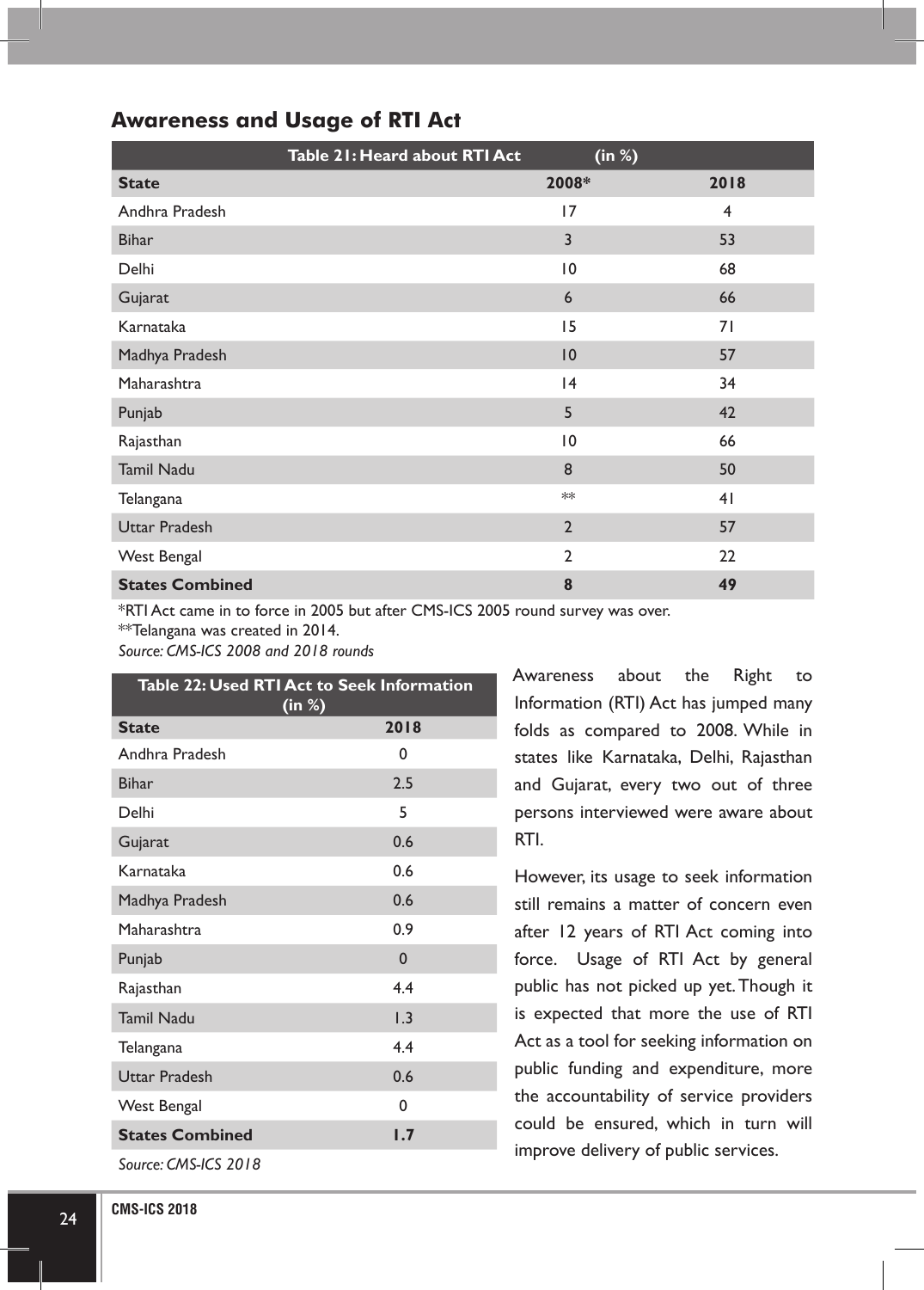As of now, the study found that less than 2 percent of the respondents had used RTI to seek information. Those used RTI i.e. sought information, asked from public services namely, Education, Land Registration, Municipal Corporation or Block office and Revenue Office. Among states, most of the RTI applicants came from Delhi, Rajasthan and Telangana states. Motivating citizens to use RTI to bring transparency and accountability in public services should be taken up more vigorously.

#### **Online Complaint Registration or Sought Information**

Nearly one out of every three households covered across socio-economic categories in this study, reported seeking information or registering complaint online. States where a high percentage used internet for seeking information or register their complaint using internet include Gujarat (75%), Maharashtra (70%), Delhi (50%) and Telangana (46%).

| Table 23: Seek Information or Register Complaint Online (in %) |                                         |                                            |                                                        |
|----------------------------------------------------------------|-----------------------------------------|--------------------------------------------|--------------------------------------------------------|
| <b>State</b>                                                   | <b>Online Complaint</b><br>registration | <b>Online Sought</b><br><b>Information</b> | <b>Both</b><br>(online complaint+ seek<br>information) |
| Andhra Pradesh                                                 | 3                                       | 3                                          | 0                                                      |
| <b>Bihar</b>                                                   | 6                                       | 23                                         | 5                                                      |
| Delhi                                                          | 16                                      | 26                                         | 8                                                      |
| Gujarat                                                        | 12                                      | 59                                         | $\overline{4}$                                         |
| Karnataka                                                      | $\overline{2}$                          | 3                                          | $\overline{2}$                                         |
| Madhya Pradesh                                                 | 3                                       | 6                                          | 5                                                      |
| Maharashtra                                                    | 16                                      | 36                                         | 17                                                     |
| Punjab                                                         | $\overline{3}$                          | T                                          | 5                                                      |
| Rajasthan                                                      | 5                                       | 26                                         | 6                                                      |
| <b>Tamil Nadu</b>                                              | $\overline{4}$                          | 9                                          | $\overline{4}$                                         |
| Telangana                                                      | 9                                       | 34                                         | 3                                                      |
| Uttar Pradesh                                                  | $\overline{4}$                          | $\overline{4}$                             | $\mathbf{0}$                                           |
| West Bengal                                                    | $\mathbf 0$                             | $\overline{2}$                             | 0                                                      |
| <b>States Combined</b>                                         | 6                                       | 18                                         | 5                                                      |

*Source: CMS-ICS 2018* 

Complaining should not be viewed as an allegation on the government, rather as a constructive criticism of the functioning of a particular public service. Service providers should encourage such feedback for improving the existing public services delivery system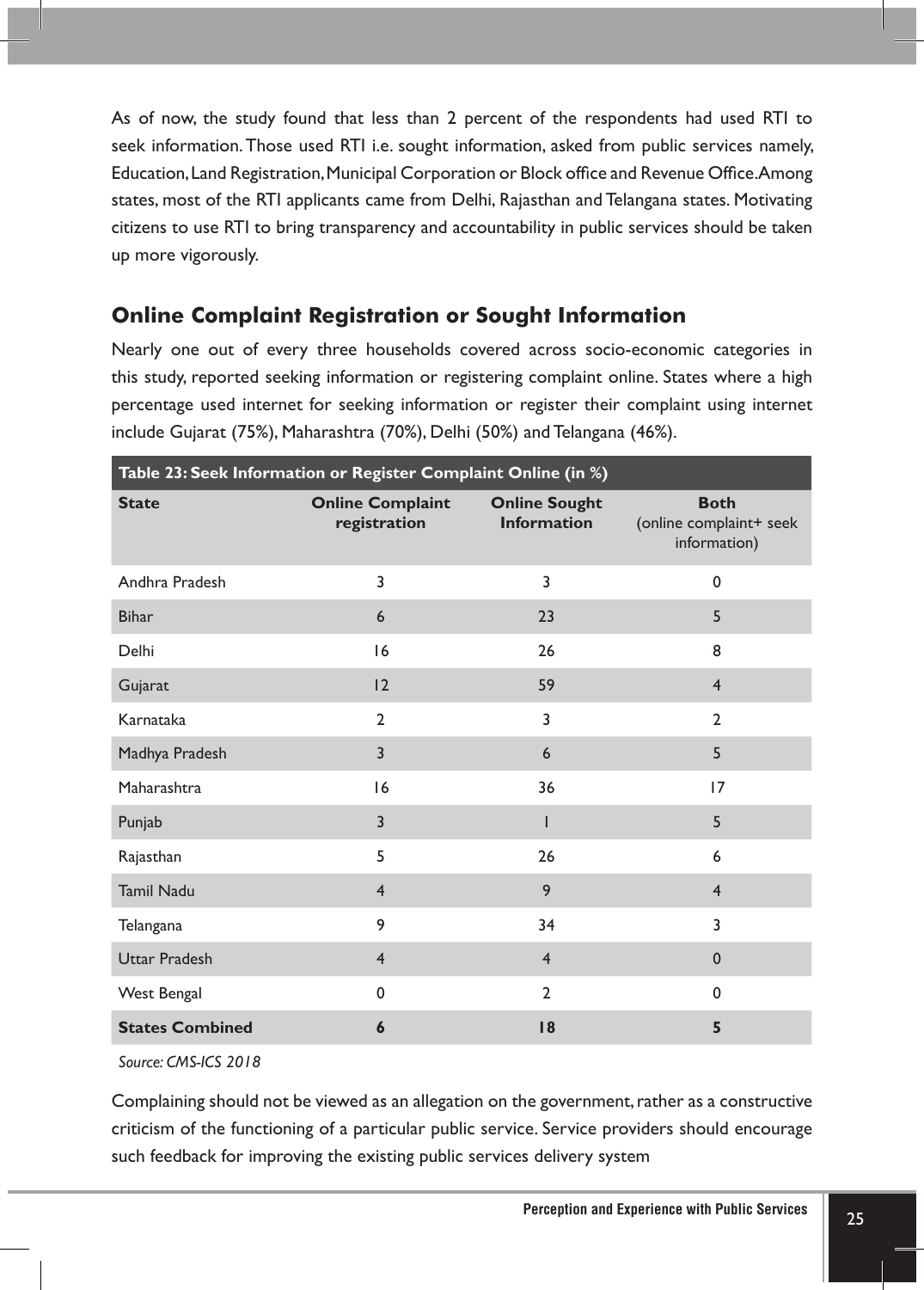## **Section V: Digital India - How far or to what extent**

Union government is on a mission mode aimed at 'digital inclusion' of households for financial inclusion and direct benefit transfer of subsidies, social security pensions (old age, disability, widow), and scholarships to students. One of the efforts in this direction by the Union government is to link bank accounts with Aadhaar, to ensure that benefits are transferred to the genuine beneficiaries' account.

|                        |         | Table 24: Social, Financial and Digital inclusion (in %) |                                  |                               |
|------------------------|---------|----------------------------------------------------------|----------------------------------|-------------------------------|
| <b>State</b>           | Aadhaar | <b>Voter ID</b>                                          | <b>Savings</b><br><b>Account</b> | <b>Mobile</b><br><b>Phone</b> |
| Andhra Pradesh         | 99      | 93                                                       | 89                               | 99                            |
| <b>Bihar</b>           | 99      | 89                                                       | 98                               | 98                            |
| Delhi                  | 98      | 76                                                       | 87                               | 98                            |
| Gujarat                | 100     | 96                                                       | 91                               | 100                           |
| Karnataka              | 100     | 96                                                       | 91                               | 91                            |
| Madhya Pradesh         | 98      | 94                                                       | 94                               | 96                            |
| Maharashtra            | 99      | 91                                                       | 98                               | 100                           |
| Punjab                 | 98      | 88                                                       | 96                               | 98                            |
| Rajasthan              | 99      | 94                                                       | 94                               | 96                            |
| <b>Tamil Nadu</b>      | 99      | 96                                                       | 96                               | 98                            |
| Telangana              | 100     | 95                                                       | 96                               | 99                            |
| <b>Uttar Pradesh</b>   | 100     | 93                                                       | 94                               | 93                            |
| West Bengal            | 100     | 100                                                      | 91                               | 95                            |
| <b>States Combined</b> | 99      | 92                                                       | 93                               | 97                            |

*Source: CMS-ICS 2018 rounds*

#### **Social, Financial and Digital Inclusion**

Households were enquired about the status of them processing documents such as Aadhaar, Savings Account, Voter ID, among others.

Nine out of every ten persons interviewed possess at least one personal identification document. Except one percent, rest have Aadhaar number. Similarly, as high as 97% of respondents have a mobile phone while 93% have a savings bank account.

Around 7 percent of these respondents reported paying a bribe to get the Aadhaar number while around 3 percent had to pay to get a Voter ID.

**Usage and Access to Internet**: More than 60% of the households, across socio-economic categories, reported using internet facilities. States where internet facilities are used by a high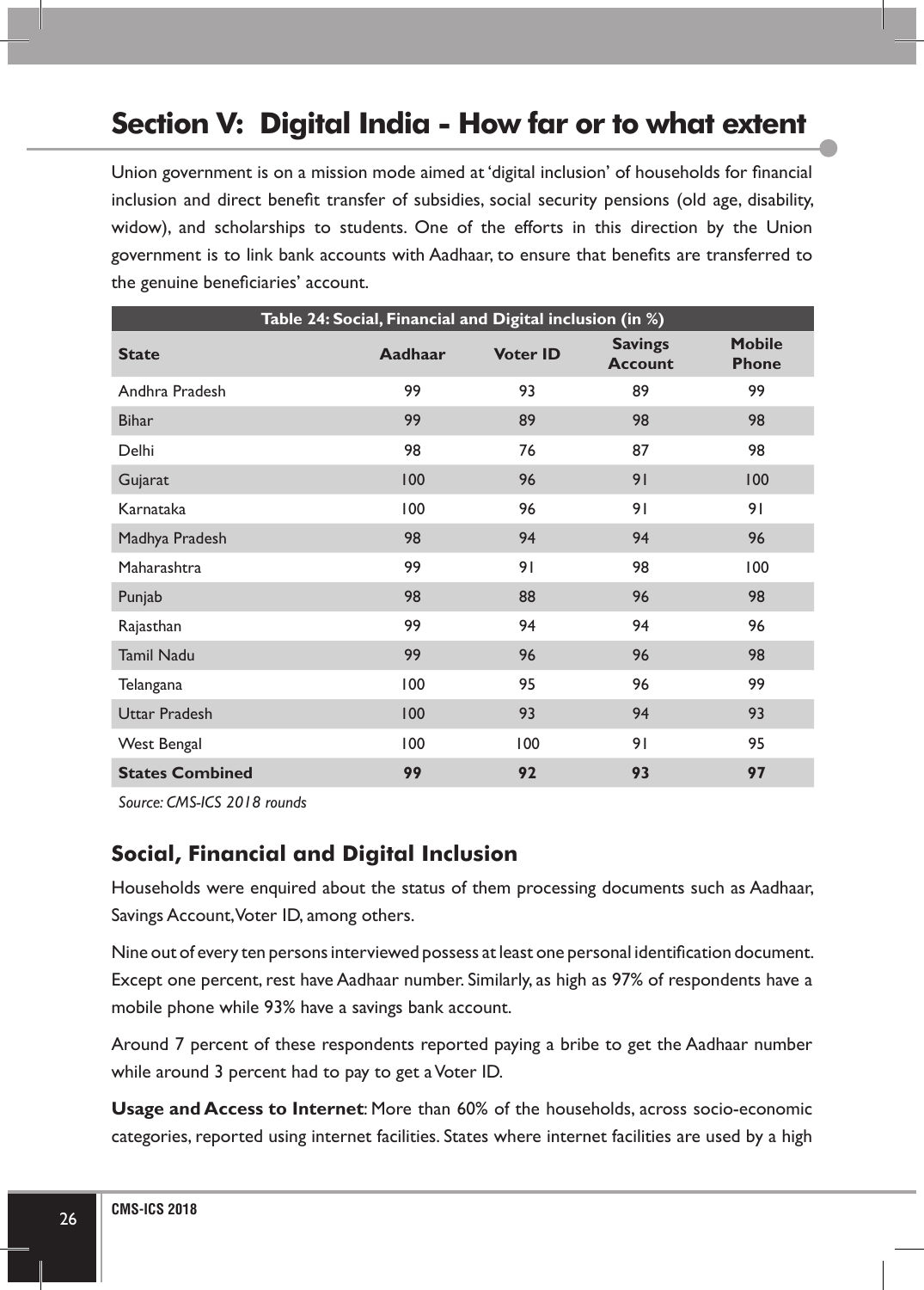|                        | Table 25: Access to Internet Facility, Free Wi Fi and Broadband Connectivity (in %)<br>Households having |                        |                |                     |  |  |  |  |  |  |  |  |  |
|------------------------|----------------------------------------------------------------------------------------------------------|------------------------|----------------|---------------------|--|--|--|--|--|--|--|--|--|
|                        |                                                                                                          |                        |                |                     |  |  |  |  |  |  |  |  |  |
| <b>State</b>           | <b>Internet</b>                                                                                          | <b>Free Wi Fi zone</b> |                | <b>Broadband</b>    |  |  |  |  |  |  |  |  |  |
|                        | <b>Facility</b>                                                                                          | <b>Nearby</b>          | In City        | <b>Connectivity</b> |  |  |  |  |  |  |  |  |  |
| Andhra Pradesh         | 42                                                                                                       | 0                      | 4              | 4                   |  |  |  |  |  |  |  |  |  |
| <b>Bihar</b>           | 81                                                                                                       | $\mathbf{0}$           | $\overline{7}$ | 0.6                 |  |  |  |  |  |  |  |  |  |
| Delhi                  | 84                                                                                                       | $\overline{2}$         | 10             | 9                   |  |  |  |  |  |  |  |  |  |
| Gujarat                | 99                                                                                                       | $\overline{4}$         | 28             | 8                   |  |  |  |  |  |  |  |  |  |
| Karnataka              | 45                                                                                                       | $\overline{2}$         | 4              | 6                   |  |  |  |  |  |  |  |  |  |
| Madhya Pradesh         | 40                                                                                                       | $\Omega$               | 4              | $\overline{2}$      |  |  |  |  |  |  |  |  |  |
| Maharashtra            | 94                                                                                                       | $\Omega$               | 17             | 29                  |  |  |  |  |  |  |  |  |  |
| Punjab                 | 64                                                                                                       | $\overline{4}$         | 12             | 17                  |  |  |  |  |  |  |  |  |  |
| Rajasthan              | 51                                                                                                       | $\overline{2}$         | 0              | $\overline{2}$      |  |  |  |  |  |  |  |  |  |
| <b>Tamil Nadu</b>      | 66                                                                                                       |                        | $\overline{7}$ | $\overline{7}$      |  |  |  |  |  |  |  |  |  |
| Telangana              | 70                                                                                                       |                        | 19             | 16                  |  |  |  |  |  |  |  |  |  |
| Uttar Pradesh          | 42                                                                                                       | $\Omega$               | 17             | 0.6                 |  |  |  |  |  |  |  |  |  |
| West Bengal            | 23                                                                                                       | $\overline{2}$         | 3              | 8                   |  |  |  |  |  |  |  |  |  |
| <b>States Combined</b> | 61                                                                                                       |                        | $\overline{2}$ | 9                   |  |  |  |  |  |  |  |  |  |

percentage of households include Gujarat (99%), Maharashtra (94%), Delhi (84%) and Bihar (81%). While in West Bengal less than one-fourth are using internet facilities.

*Source: CMS-ICS 2018* 

Among the key sources of accessing internet facility are 'own mobile phone' (89%) or 'own tablets/laptop/desktop' (7%).

**Free Wi-Fi Zone in Neighbourhood or City**: Only 1% of the households informed that a public Wi-Fi zone i.e. free Wi-Fi hotspots are available in the vicinity to avail internet facilities while another 12% shared that free Wi-Fi facility is available in their city, mainly at public places such as Railway Stations, Bus stations or in shopping malls/complexes. States where relatively higher percentage of respondents informed about free Wi-Fi zone available either nearby or in city include, Gujarat (32%), Telangana (20%) Maharashtra (17%) and Uttar Pradesh (17%).

Availability of **Broadband connectivity** using fiber optic cable is reported by less than 10 percent of the households. The key states where a sizeable households have access to broadband connectivity include Maharashtra (29%), Delhi (19%), Punjab (17%) and Telangana (16%). Preference for wireless/mobile based internet connectivity is higher as it is convenient to access anywhere as long as data network is available.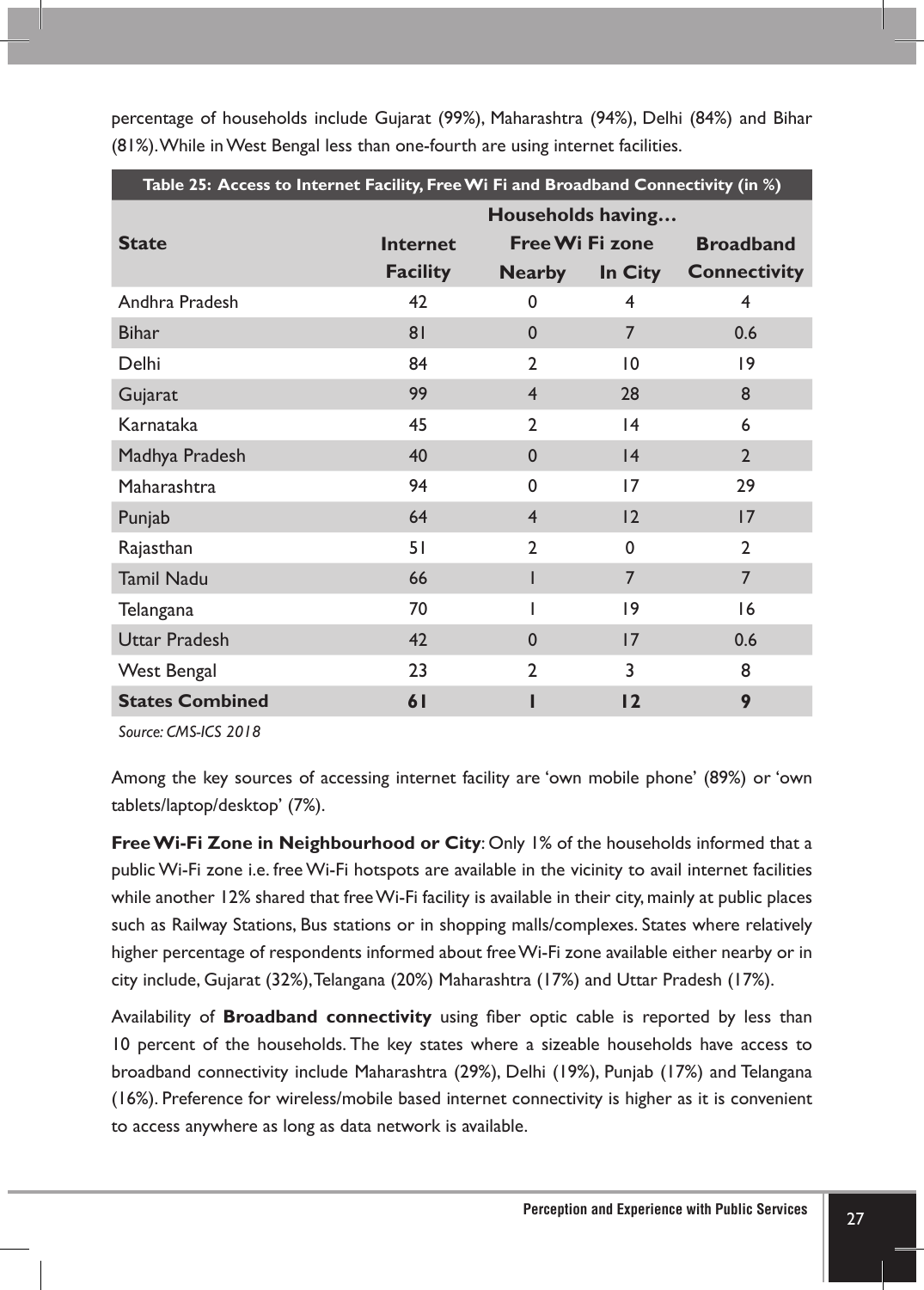**Digital Payment Gateway**: One-third of the households, at least once, have used digital payment mode for cash transfer among family members and friends or to make payments during purchases or for payment of utility bills.

| Table 26: Use Digital Payment Gateway (in %) |                  |                                |                |
|----------------------------------------------|------------------|--------------------------------|----------------|
| <b>State</b>                                 | <b>Regularly</b> | Once in a while Only 1-2 times |                |
| Andhra Pradesh                               | 2                | П                              |                |
| <b>Bihar</b>                                 | $\mathsf{I}$     | 23                             | $\overline{4}$ |
| Delhi                                        | 30               | 20                             | 5              |
| Gujarat                                      | $\overline{13}$  | 61                             | 8              |
| Karnataka                                    | 8                | 4                              | 6              |
| Madhya Pradesh                               | ı                | 6                              | 5              |
| Maharashtra                                  | 36               | 33                             | 7              |
| Punjab                                       | 5                | 6                              | 3              |
| Rajasthan                                    | П                | 13                             |                |
| <b>Tamil Nadu</b>                            | 3                | 3                              | 5              |
| Telangana                                    | 8                | 24                             | 8              |
| <b>Uttar Pradesh</b>                         |                  | 18                             | 3              |
| West Bengal                                  | $\overline{2}$   | 3                              | $\mathfrak{p}$ |
| <b>States Combined</b>                       | $\overline{10}$  | 19                             | 4              |

*Source: CMS-ICS 2018* 

Around 10 percent households reportedly opt, on a regular basis, to make payments using digital payment gateway. While those using 'once in a while' constitute around 20%.

More cashless transaction, using digital methods was reported in Gujarat (82%) followed by Maharashtra (75%) and Delhi (55%). In Telangana and Bihar too, nearly 40 percent used digital payment methods on one or more occasions.

With RBI and Union government making all efforts for maximizing cashless transaction, 33 percent opting for digital payment is in lines with the expected figure of 40 percent. As per Google and Boston Consulting Group report (2017) cashless transactions in the consumer payments segment is expected to double to 40% in the next three years in India.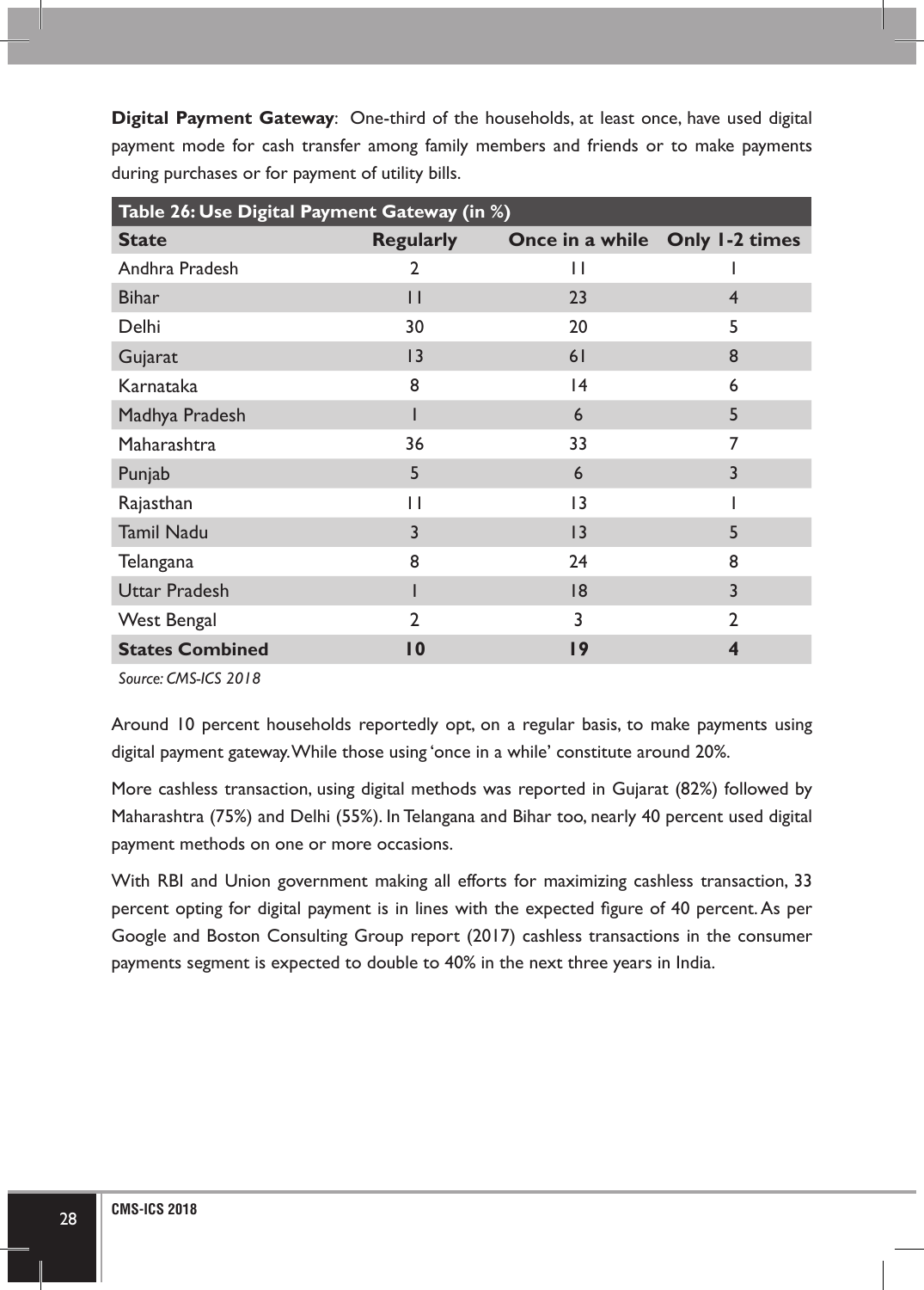**Fraudulently ATM PIN/password being Sought***:* Digital Transactions have security concerns as well. Cyber-crimes have been reported to be on rise in the National Crime Records Bureau (NCRB) report.

Households were enquired about any incidence where an unknown person has fraudulently tried to take ATM password or PIN over phone. Around 10% reported coming across such incident at least once.

| Table 27: Bank PIN/Password being Sought Fraudulently by Unknown Person (in %) |                   |
|--------------------------------------------------------------------------------|-------------------|
| <b>State</b>                                                                   | <b>Households</b> |
| Andhra Pradesh                                                                 | 9                 |
| <b>Bihar</b>                                                                   | $\overline{7}$    |
| Delhi                                                                          | 12                |
| Gujarat                                                                        | 13                |
| Karnataka                                                                      | 9                 |
| Madhya Pradesh                                                                 | 6                 |
| Maharashtra                                                                    | 8                 |
| Punjab                                                                         | 9                 |
| Rajasthan                                                                      | 8                 |
| <b>Tamil Nadu</b>                                                              | 9                 |
| Telangana                                                                      | 8                 |
| <b>Uttar Pradesh</b>                                                           | 8                 |
| West Bengal                                                                    | 5                 |
| <b>States Combined</b>                                                         | 9                 |
| $\sim$ $\sim$ $\sim$ $\sim$ $\sim$ $\sim$ $\sim$ $\sim$                        |                   |

*Source: CMS-ICS 2018* 

#### **An Anecdote: CMS Experience with Fraudulent Calls**

In mid-March 2018, one morning between 10-10.30 am, some 8-10 CMS colleagues got phone call one after the other from a same number. As we have phone numbers allotted in series (only last 1or 2 digits are different) the caller was not aware that all these persons are from the same institution and could alert each other about such calls. The caller identified himself as 'Manager ATM cell' and informed that the ATM-Debit card of the person (CMS member) has been blocked and to get the card activated will have to share the ATM PIN. Being aware of such fraudulent calls, we did not get in his trap…but we all can realize how simple and less aware citizens may get in to the trap of such fraudulent persons, share the confidential PIN and lose their hard earned income and savings.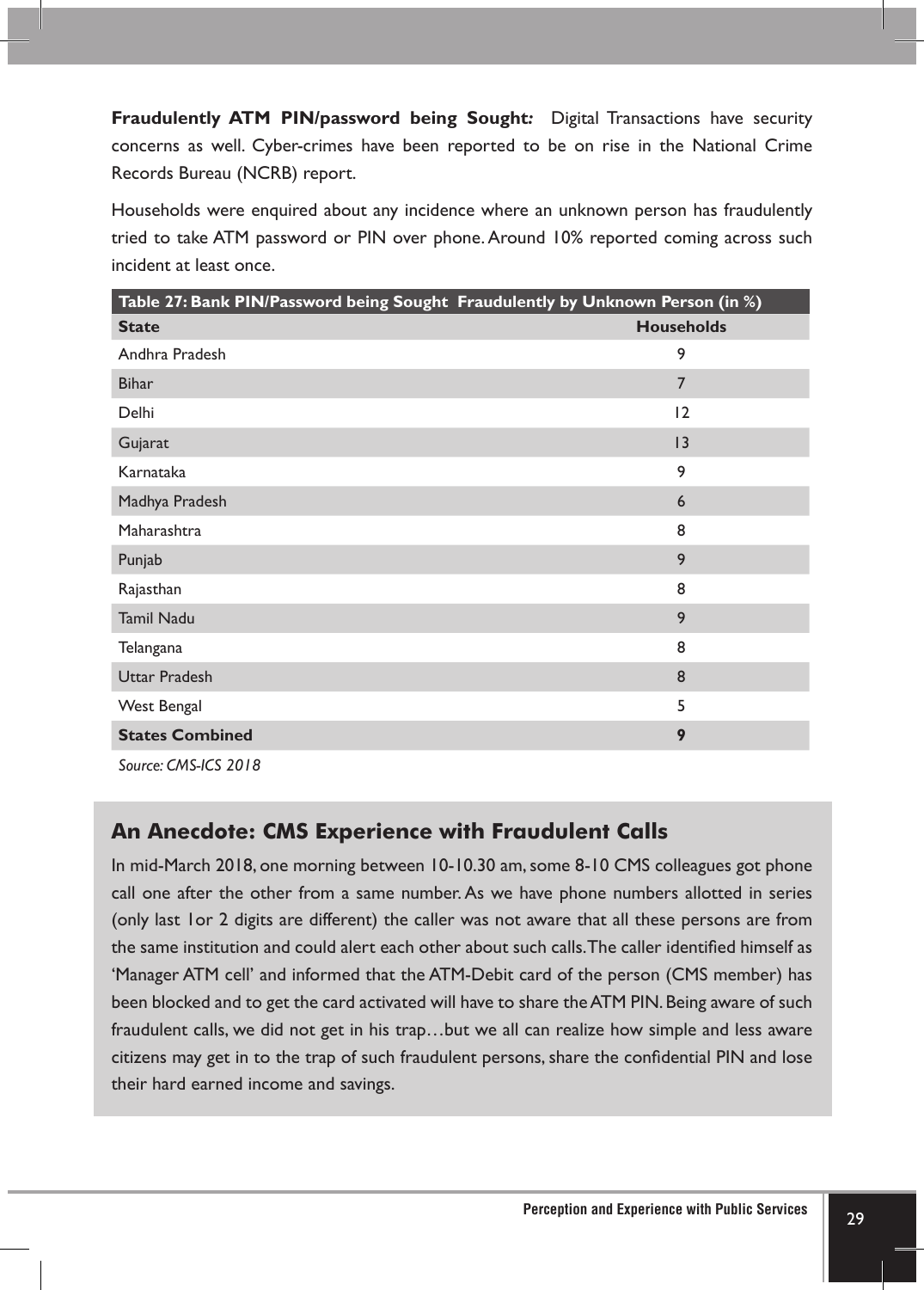## **Section VI: Insights for Action**

To curb corruption from public services and in general as well, from time to time, Union and state governments, present as well as in past ones, have made several policy level measures. Post 2014, some of the key Acts and Policy decisions, to do with the citizens, taken or put on faster pace, specifically to improve public services delivery system include, financial inclusion through opening of bank accounts and Direct Benefit Transfer; promoting digital/e-payment mode; linking Aadhaar for social security schemes; Benami Transactions (Prohibition) Amendment Act, 2016, to name some. The question therefore arises- how far these have made an impact on reducing corruption or bringing more transparency and accountability in public services?

To improve people's perception on the government's commitment to reduce corruption in availing public services, some quick action points include,

- **• Minimizing interface with the public service providers**: Lesser the interaction, lesser are the chances of people coming across demand for bribe to get the work done. Citizens should be encouraged to use digital interface regularly to make payments.
- **Citizen activism** by way of regularly seeking information as well as using online information and complaining registration portals/toll-free numbers will put the grievance on records and help take initiatives.
- **• Self-disclosure** as mandated under Section 4(2) of RTI Act 2005 should be the aim of all the governments, at Union and State levels. Ready availability of information will in turn reduce the number of requests for seeking information.
- **Repositioning Citizen Charter and Social Audit: Around 30-32 critical functions in** the process of delivery of the basic public services for which citizens pay a bribe, need to be focused. Citizen Charter and Social Audit be repositioned specifically to these functions.
- **• Issuance of Identification Card should be corruption free**: A high percentage of people had to pay bribe to get their Aadhaar (7%), Voter Card (3%) etc. Keeping India's population size, this figure in absolute numbers is too big to ignore. Process of delivery of their cards should be corruption free. If this cannot be ensured, how else can corruption be curbed?
- Apart from encouraging **voluntary feedback from citizens**, citizens applying for Aadhaar should immediately get a call back/SMS from UIDAI to enquire about their experience and any incident of bribe demand, to ensure the faith of the citizens in government's commitment to fight to curb corruption from all public services increases.
- **Redressal of cyber-crimes:** While those using digital mode of payment on a regular basis is 10%, a similar percentage (9%) reportedly received fraudulent calls to disclose the bank debit card PIN. To encourage use of digital payment method by a larger proportion of population, redressal of such cyber-crimes should be given utmost priority by mobile service providers and concerned authorities, particularly Police and Banking Services.

Overall perceptions of people about corruption in availing public services continue to vitiate, determine and indicate helplessness of people. That is without addressing the phenomena of corruption, can we bring down the experience drastically across the public services and states?

Eventually the best bet is that citizens resolute "Not to pay, not to take". That should be the thrust parallely.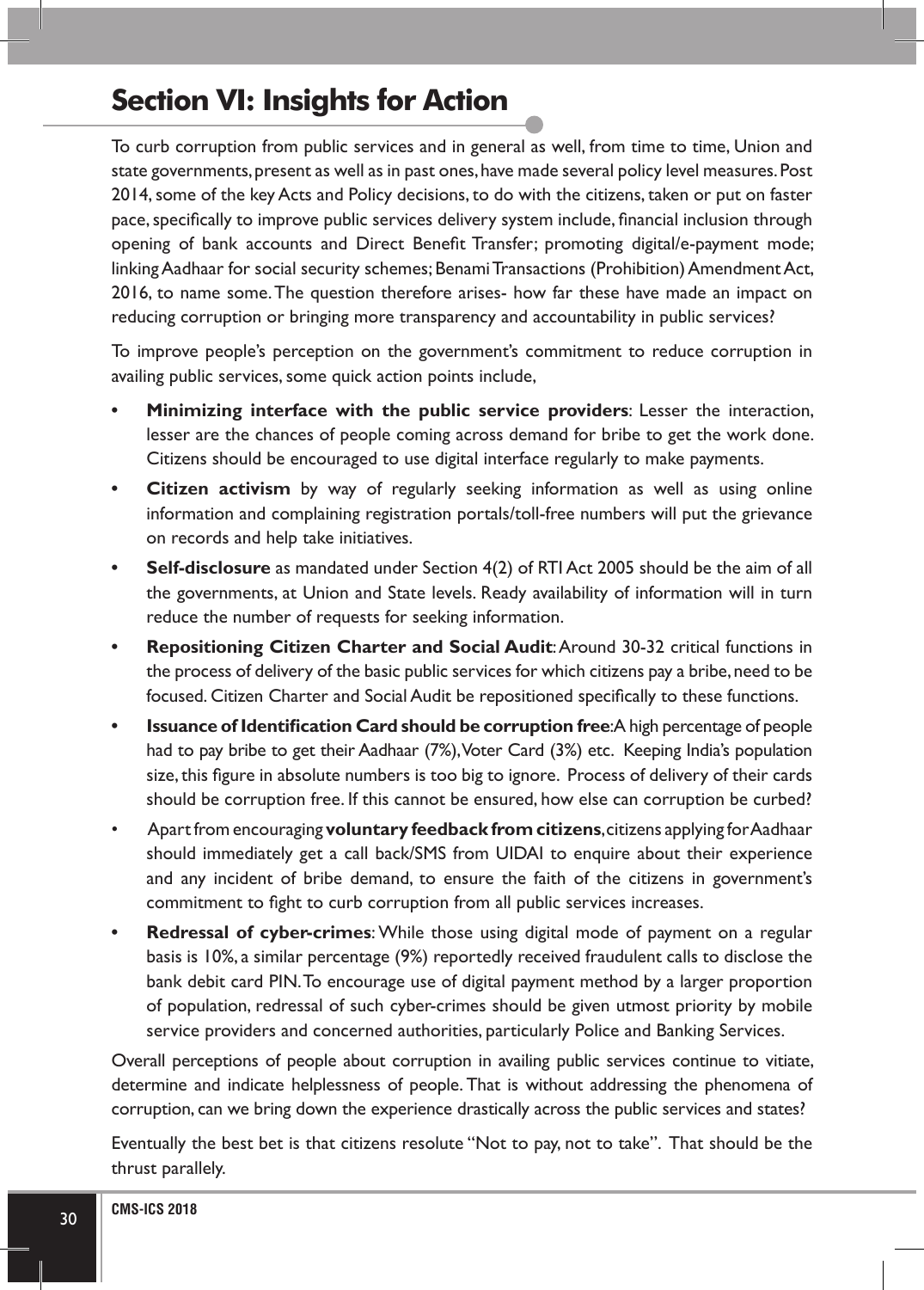|                      |                                 |                           |                  |                      |                                                |                    |                                     |             | Annex Table 1.0: Score sheet - Perception and Experience about Corruption in Availing Public Services |                             |
|----------------------|---------------------------------|---------------------------|------------------|----------------------|------------------------------------------------|--------------------|-------------------------------------|-------------|-------------------------------------------------------------------------------------------------------|-----------------------------|
|                      | <b>Pe</b>                       | rception about Corruption |                  |                      | <b>Experienced Corruption</b><br>availing/ get |                    |                                     |             | Composite                                                                                             | <b>Performance</b>          |
| <b>State</b>         | Increased                       | Decreased                 | Remained<br>Same | I public<br>services | Aadhaar                                        | Voter ID           | by Indicator type<br>$\Sigma$ Score |             | (Out of 10)<br>score                                                                                  | (Poor to Better)<br>Ranking |
| Indicator type       | negative                        | positive                  | negative         | negative             | negative                                       | negative           |                                     |             |                                                                                                       |                             |
| Weight               | $\ddot{\phantom{0}}$<br>$\circ$ | $-0.5$                    | 0.2              | 0.5                  | 0.25                                           | 0.25               | negative                            | positive    |                                                                                                       |                             |
| Tamil Nadu           | 0.53                            | 0.06                      | $-6.41$          | 0.38                 | 0.000                                          | 0.03               | 0.44                                | $-0.03$     | 4.08                                                                                                  |                             |
| Telangana            | 0.13                            | 0.34                      | 0.53             | 0.73                 | 0.125                                          | 0.07               | 0.56                                | $-0.17$     | 3.89                                                                                                  | $\sim$                      |
| Punjab               | 0.56                            | 0.09                      | 0.35             | 0.22                 | 0.019                                          | 0.00               | 0.35                                | $-0.05$     | 3.08                                                                                                  | w                           |
| Andhra Pradesh       | 0.72                            | 0.14                      | 0.14             | 0.17                 | 0.019                                          | 0.02               | 0.34                                | $-0.07$     | 2.69                                                                                                  | 4                           |
| Gujarat              | 0.48                            | 0.09                      | 0.43             | $\frac{1}{2}$        | 0.069                                          | 0.00               | $\overline{0.3}$                    | $-0.05$     | 2.67                                                                                                  | LO <sub>1</sub>             |
| Rajasthan            | 0.51                            | 0.19                      | 0.30             | $\overline{0}$       | 0.094                                          | $\overline{0}$ .01 | 0.34                                | $-0.10$     | 2.43                                                                                                  | ╺                           |
| Karnataka            | 0.24                            | 0.29                      | 0.47             | 0.36                 | 0.056                                          | $\overline{0}$ .01 | 0.36                                | $-0.15$     | 2.17                                                                                                  | ►                           |
| Delhi                | 0.34                            | 0.26                      | 0.40             | 0.29                 | 0.032                                          | 0.03               | 0.34                                | $-0.13$     | 2.13                                                                                                  | $\infty$                    |
| Bihar                | 0.25                            | 0.45                      | $\ddot{\rm o}$   | 0.35                 | 0.263                                          | $\frac{8}{10}$     | 0.42                                | $-0.23$     | $-96$                                                                                                 | ᡐ                           |
| Uttar Pradesh        | 0.38                            | 0.23                      | 0.39             | 0.14                 | 0.050                                          | 0.03               | 0.28                                | $-0.12$     | $\frac{89}{1}$                                                                                        | $\subseteq$                 |
| Madhya Pradesh       | 0.37                            | 0.32                      | 0.31             | 0.23                 | 0.128                                          | 0.03               | 0.33                                | $-0.16$     | .66                                                                                                   | Ξ                           |
| Maharashtra          | 0.21                            | 0.35                      | 0.44             | 0.15                 | 0.057                                          | 0.03               | 0.25                                | $rac{8}{2}$ | 0.72                                                                                                  | $\overline{a}$              |
| West Bengal          | 0.25                            | 0.43                      | 0.32             | 0.15                 | 0.024                                          | $\overline{0}$ .01 | 0.22                                | $-0.22$     | 0.07                                                                                                  | $\tilde{ }$                 |
| Source: CMS-ICS 2018 |                                 |                           |                  |                      |                                                |                    |                                     |             |                                                                                                       |                             |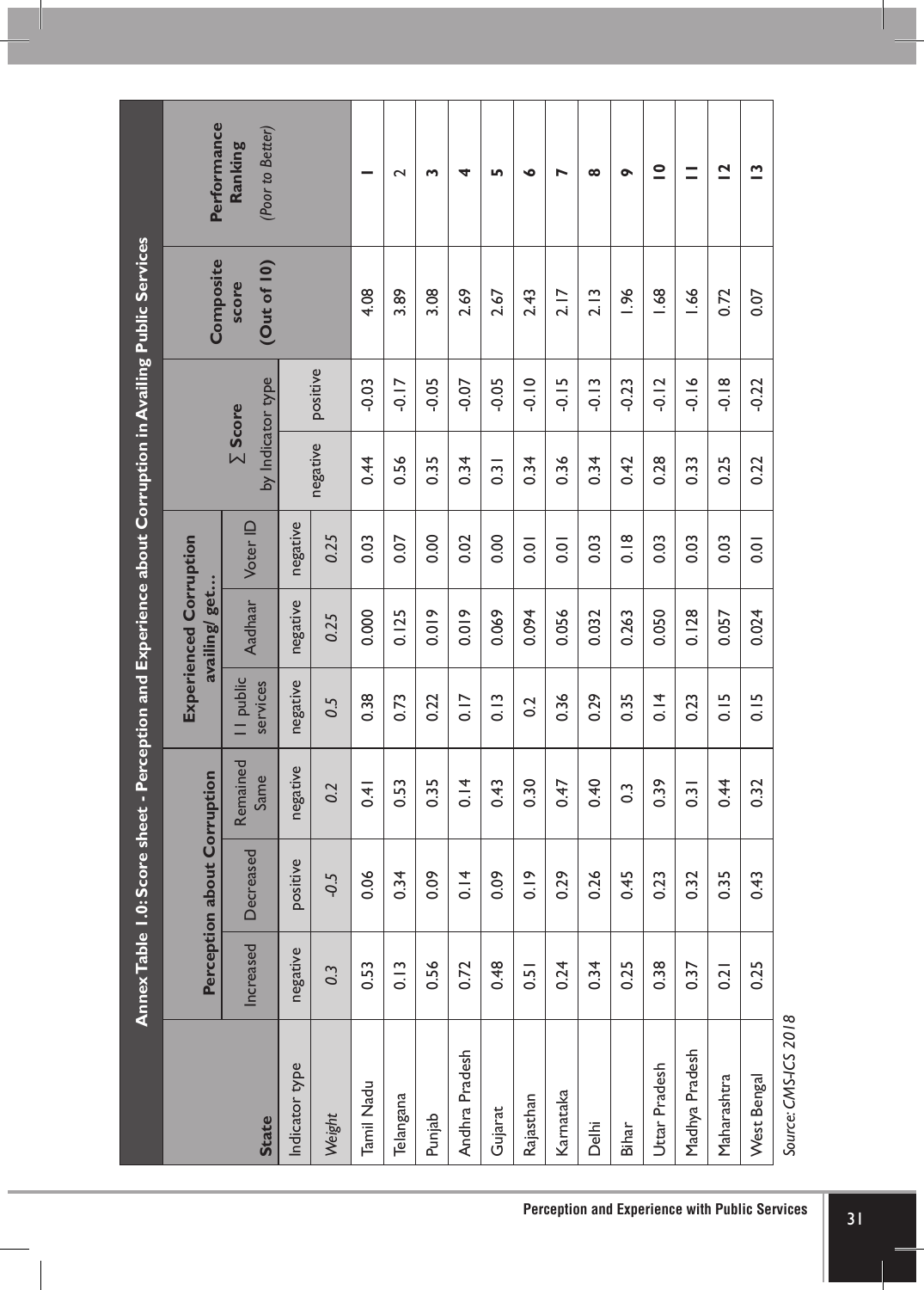| IIのDPP ニュミラミ         | p<br>S | š | 2<br>2<br>2 |
|----------------------|--------|---|-------------|
| Source: CMS-ICS 2018 |        |   |             |

|    |                                                                                       | Ranking<br>Better to<br>Poor)                             |                |                  |                  | $\overline{\mathbf{r}}$ | S                  | 4             | LO <sub>1</sub> | $\bullet$     | ∼             | $\infty$   | $\bullet$         | $\supseteq$        | Ξ         | $\overline{a}$ | $\tilde{ }$    |
|----|---------------------------------------------------------------------------------------|-----------------------------------------------------------|----------------|------------------|------------------|-------------------------|--------------------|---------------|-----------------|---------------|---------------|------------|-------------------|--------------------|-----------|----------------|----------------|
|    |                                                                                       | $\sum$ Score<br>(out of 10)                               |                |                  | 3.33             | 2.95                    | 2.76               | 2.26          | 2.16            | 2.01          | 1.99          | 1.96       | 1.84              | 1.78               | 1.56      | 1.35           | 1.34           |
|    |                                                                                       | Aadhaar<br>Have                                           | positive       | $\overline{0}$ . | 0.99             | 0.98                    |                    | 0.99          |                 | 0.99          | 0.98          | 0.99       | 0.98              |                    |           |                | 0.99           |
|    |                                                                                       | Use Digital<br>Payment<br>Gateway                         | positive       | $\overline{0}$ . | 0.75             | 0.55                    | 0.82               | 0.38          | 0.41            | 0.26          | 0.14          | 0.21       | $\frac{2}{5}$     | 0.21               | 0.27      | 0.07           | 0.14           |
|    | Annex Table 2.0: Score sheet - Citizen Activism to Curb Corruption in Public Services | Participated in<br>demonstration<br>Corruption<br>against | positive       | $\overline{0}$ . | 0.14             | $\frac{1}{2}$           | 0.12               | $\frac{1}{2}$ | $\overline{a}$  | 0.09          | $\frac{1}{2}$ | 0.08       | $\overline{a}$    | 0.09               | 0.03      | 0.12           | 0.03           |
|    |                                                                                       | Registered<br>complaint<br>Online                         | positive       | 0.2              | 0.34             | 0.23                    | 0.16               | $\frac{1}{2}$ | 0.13            | $\frac{1}{2}$ | 0.08          | 0.08       | 0.08              | 0.04               | 0.04      | $\circ$        | 0.03           |
|    |                                                                                       | Used RTI                                                  | positive       | 0.3              | $\overline{0}$ . | 0.05                    | $\overline{0}$ .01 | 0.03          | 0.04            | 0.04          | 0.00          | 0.01       | $\overline{0}$ .0 | $\overline{0}$ .01 | 0.01      | 0.00           | 0.00           |
|    |                                                                                       | complained<br>corruption<br>about<br>Ever                 | positive       | 0.2              | 0.37             | 0.34                    | 0.24               | 0.24          | $\frac{1}{2}$   | 0.16          | 0.27          | 0.24       | 0.23              | $\frac{8}{10}$     | 0.08      | 0.08           | 0.06           |
|    |                                                                                       | <b>State</b>                                              | Indicator type | Weight           | Maharashtra      | Delhi                   | Gujarat            | Bihar         | Telangana       | Rajasthan     | Punjab        | Tamil Nadu | Madhya Pradesh    | Uttar Pradesh      | Karnataka | West Bengal    | Andhra Pradesh |
| 32 |                                                                                       | <b>CMS-ICS 2018</b>                                       |                |                  |                  |                         |                    |               |                 |               |               |            |                   |                    |           |                |                |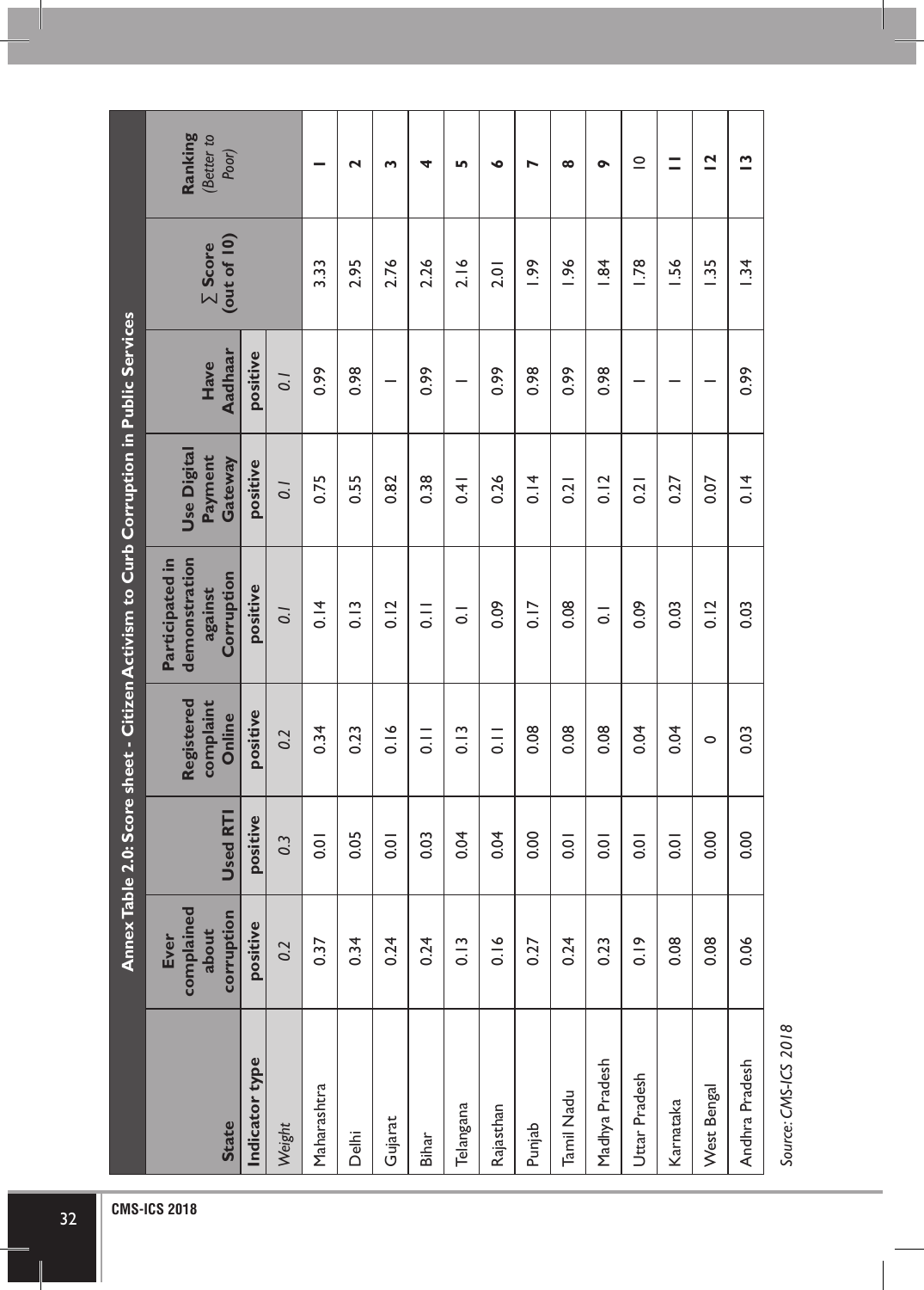#### **CMS India Reports in Governance Sector 2000-18**

- Perception and Experience with Public Services & Snapshot View for 2005-17 (2017)
- • Union Government's Performance Appraisal –Two Years of Modi Government (2016)
- India Corruption Study 2015- Perception and Experience with Public Services in Delhi (2015)
- Independent Audit of Implementation of Clients'/Citizens' Charter (CCC) of Central Board of Excise and Customs (2015)
- • Independent Audit of Implementation of Clients'/Citizens' Charter (CCC) by Central Government Ministries/ Departments (2014)
- India Corruption Study 2013-Focus on Women Users of Public Services (2013)
- • Independent Audit of Implementation of Clients'/Citizens' Charter (CCC) by Central Government Ministries/ Departments (2013)
- India Corruption Study 2012: Expanding Slums...Growing Corruption (2012)
- Face of Corruption in News Media A Report on their Coverage (2011)
- India Corruption Study 2010 Is the Scenario Changing? (2011)
- Face of Corruption in News Media A Report on their Coverage (2010)
- India Corruption Study: 2002 2009 A Comparative Scenario (2010)
- India Corruption Study (2008) corruption involving citizens in 3 public services
- TII-CMS India Corruption Study with Focus on BPL Households– corruption involving citizens in 11 public services (2008)
- • Tracking Corruption in India 2005, (2006)
- India Corruption Study- corruption involving citizens in 11 public services (2005)
- • Corruption in 8 Urban Public Services-Perceptions and Experiences of Citizens (2003)
- • Compendium of Citizen Charters (2003)
- CMS Corruption Perception Index Public Services and Departments (2002)
- India Corruption Report Urban Public Services– corruption involving citizens in 6 public services (2000)
- Adequacy of Citizen's Charter (2001)
- Transparency Review, a bi-monthly journal since 2006